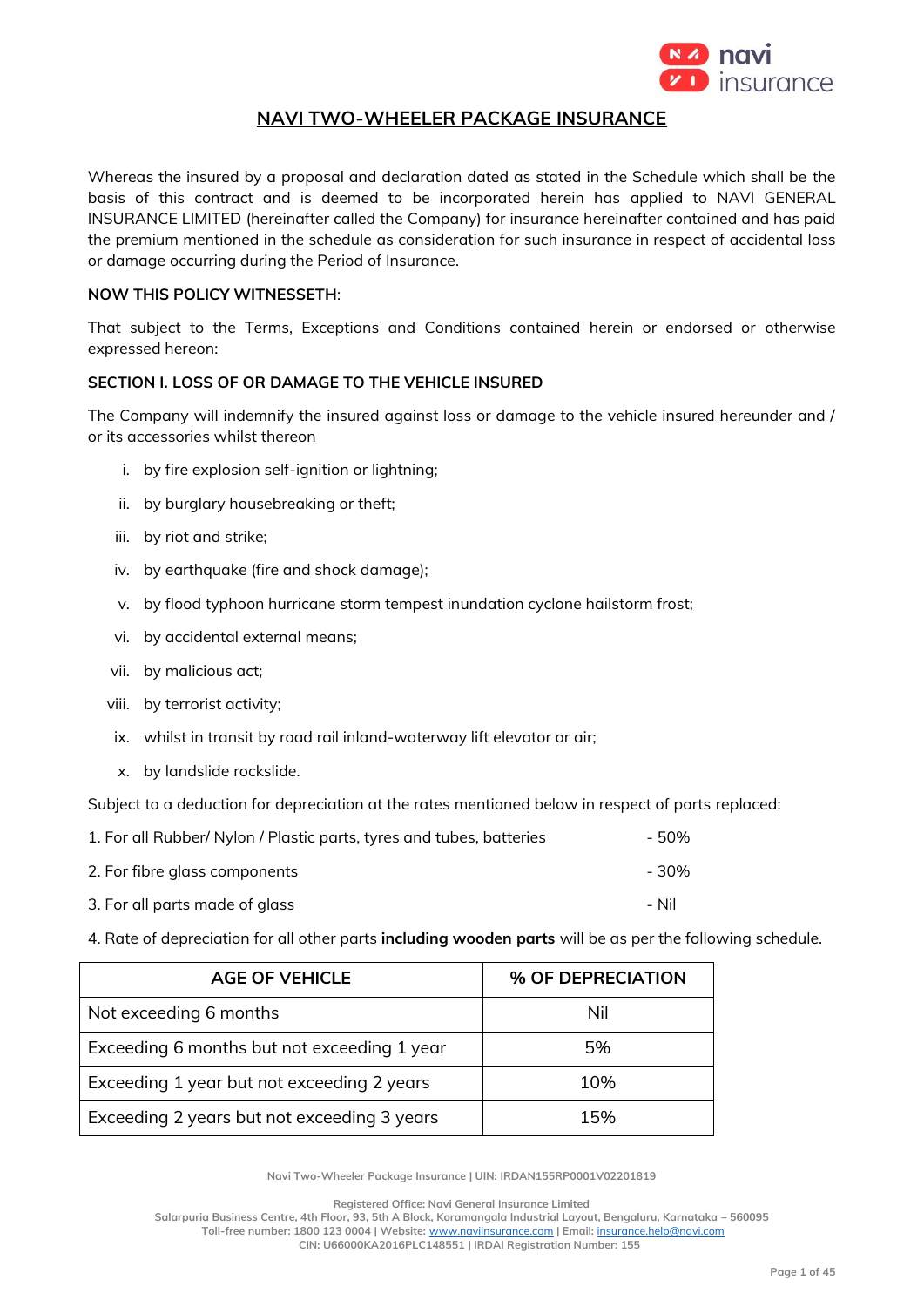

| Exceeding 3 years but not exceeding 4 years  | 25% |
|----------------------------------------------|-----|
| Exceeding 4 years but not exceeding 5 years  | 35% |
| Exceeding 5 years but not exceeding 10 years | 40% |
| Exceeding 10 years                           | 50% |

Rate of Depreciation for Painting: In the case of painting, the depreciation rate of 50% shall be applied only on the material cost of total painting charges. In case of a consolidated bill for painting charges, the material component shall be considered as 25% of total painting charges for the purpose of applying the depreciation.

The Company shall not be liable to make any payment in respect of:

- (a) consequential loss, depreciation, wear and tear, mechanical or electrical breakdown, failures or breakages;
- (b) damage to Tyres and Tubes unless the vehicle insured is damaged at the same time in which case the liability of the Company shall be limited to 50% of the cost of replacement.
- (c) Loss of or damage to accessories by burglary housebreaking or theft unless the vehicle is stolen at the same time; and
- (d) any accidental loss or damage suffered whilst the Insured or any person driving the vehicle with the knowledge and consent of the Insured is under the influence of intoxicating liquor or drugs.

In the event of the vehicle being disabled by reason of loss or damage covered under this Policy the Company will bear the reasonable cost of protection and removal to the nearest repairer and of redelivery to the insured but not exceeding in all Rs. 300/- in respect of any one accident.

The insured may authorise the repair of the vehicle necessitated by damage for which the Company may be liable under this Policy provided that:

- a) the estimated cost of such repair including replacements, if any, does not exceed Rs.150/-;
- b) the Company is furnished forthwith with a detailed estimate of the cost of repairs; and
- c) the insured shall give the Company every assistance to see that such repair is necessary and the charges are reasonable.

## **SUM INSURED – INSURED'S DECLARED VALUE (IDV)**

The **Insured's Declared Value (IDV)** of the vehicle will be deemed to be the 'SUM INSURED' for the purpose of this policy which is fixed at the commencement of each policy period for the insured vehicle.

The IDV of the vehicle (and side car accessories, if any, fitted to the vehicle) is to be fixed on the basis of the manufacturer's listed selling price of the brand and model as the insured vehicle at the commencement of insurance/renewal and adjusted for depreciation (as per schedule below).

The schedule of age-wise depreciation as shown below is applicable for the purpose of Total Loss/Constructive Total Loss (**TL/CTL**) claims only.

## **THE SCHEDULE OF DEPRECIATION FOR FIXING IDV OF THE VEHICLE**

| <b>AGE OF THE VEHICLE</b>                   | % OF DEPRECIATION FOR FIXING IDV |
|---------------------------------------------|----------------------------------|
| Not exceeding 6 months                      | 5%                               |
| Exceeding 6 months but not exceeding 1 year | 15%                              |

**Navi Two-Wheeler Package Insurance | UIN: IRDAN155RP0001V02201819**

**Registered Office: Navi General Insurance Limited**

**Salarpuria Business Centre, 4th Floor, 93, 5th A Block, Koramangala Industrial Layout, Bengaluru, Karnataka – 560095 Toll-free number: 1800 123 0004 | Website:** [www.naviinsurance.com](http://www.naviinsurance.com/) **| Email:** [insurance.help@navi.com](mailto:insurance.help@navi.com)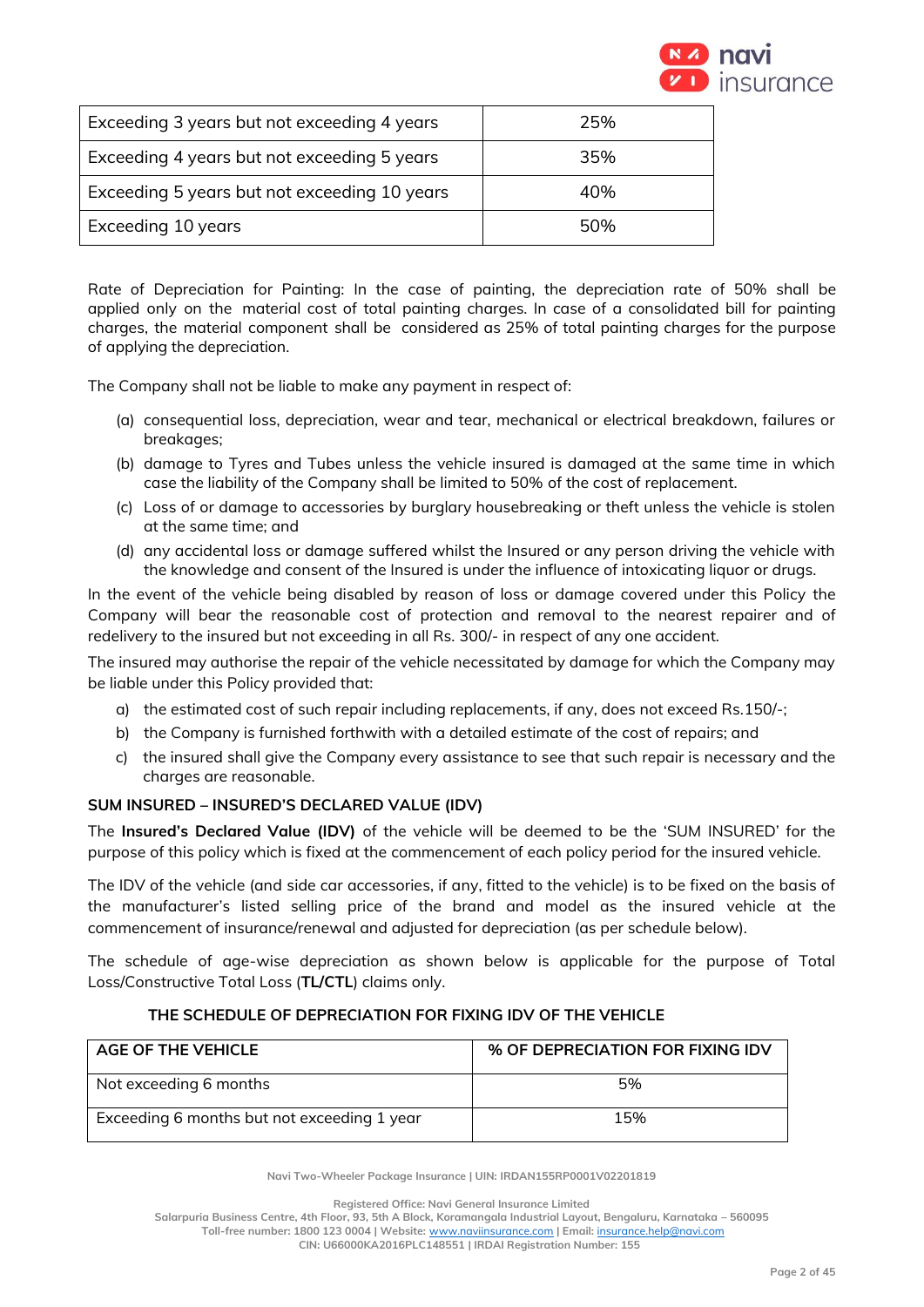

| Exceeding 1 year but not exceeding 2 years  | 20% |
|---------------------------------------------|-----|
| Exceeding 2 years but not exceeding 3 years | 30% |
| Exceeding 3 years but not exceeding 4 years | 40% |
| Exceeding 4 years but not exceeding 5 years | 50% |

IDV of vehicles beyond 5 years of age and of obsolete models of the vehicles (i.e. models which the manufacturers have discontinued to manufacture) is to be determined on the basis of an understanding between the insurer and the insured.

IDV shall be treated as the 'Market Value' throughout the policy period without any further depreciation for the purpose of Total Loss (**TL**) / Constructive Total Loss (**CTL**) claims.

The insured vehicle shall be treated as a CTL if the aggregate cost of retrieval and / or repair of the vehicle, subject to terms and conditions of the policy, exceeds 75% of the IDV of the vehicle.

## **Section II: LIABILITY TO THIRD PARTIES**

- 1. Subject to the Limit of liability as laid down in the schedule hereto, the Company will indemnify the insured in the event of accident caused by or arising out of the use of the Insured Vehicle against all sums which the insured shall become legally liable to pay in respect of
	- i. death of or bodily injury to any person including occupants carried in the insured vehicle (provided such occupants are not carried for hire or reward) but except so far as it is necessary to meet the requirements of the Motor Vehicles Act, the Company shall not be liable where such death or injury arises out of and in the course of the employment of such person by the insured.
	- ii. damage to property other than property belonging to the insured or held in trust or in the custody or control of the insured.

PROVIDED ALWAYS that the Company shall not be liable in respect of death injury or damage caused or arising beyond the limits of any carriageway or thoroughfare in connection with the bringing of the load to the vehicle for loading thereon or the taking away of the load from the vehicle after unloading there from.

- 2. The Company will also pay all costs and expenses incurred with its written consent.
- 3. In terms of and subject to the limitations of the indemnity granted by this section to the insured, the Company will indemnify any driver who is driving the Vehicle on the insured's order or with insured's permission provided that such driver shall as though he/she was the insured observe fulfill and be subject to the terms exceptions and conditions of this policy in so far as they apply.
- 4. In the event of the death of any person entitled to indemnity under this policy the Company will in respect of the liability incurred by such person indemnify his/her personal representative in terms of and subject to the limitations of this Policy provided that such personal representative shall as though such representative was the insured observe fulfill and be subject to the terms exceptions and conditions of this Policy in so far as they apply.
- 5. The Company may at its own option

(A) arrange for representation at any Inquest or Fatal Inquiry in respect of any death which may be the subject of indemnity under this Policy and

(B) undertake the defence of proceedings in any Court of Law in respect of any act or alleged offence causing or relating to any event which may be the subject of indemnity under this Policy.

**Navi Two-Wheeler Package Insurance | UIN: IRDAN155RP0001V02201819**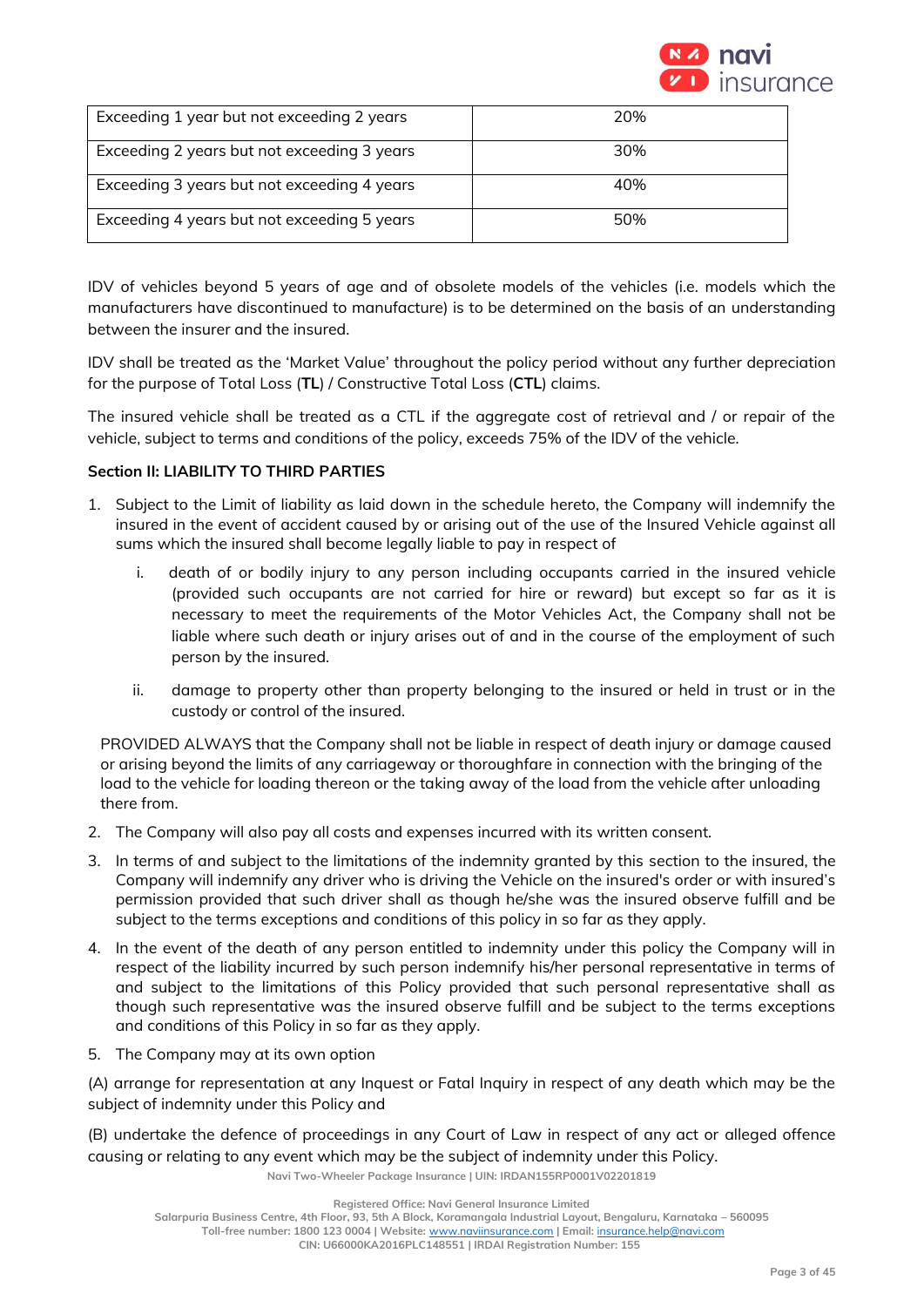

## **AVOIDANCE OF CERTAIN TERMS AND RIGHT OF RECOVERY**

Nothing in this Policy or any endorsement hereon shall affect the right of any person indemnified by this Policy or any other person to recover an amount under or by virtue of the provisions of the Motor Vehicles Act.

But the insured shall repay to the Company all sums paid by the Company which the Company would not have been liable to pay but for the said provisions.

#### **APPLICATION OF LIMITS OF INDEMNITY**

In the event of any accident involving indemnity to more than one person any limitation by the terms of this Policy and/or of any Endorsement thereon of the amount of any indemnity shall apply to the aggregate amount of indemnity to all persons indemnified and such indemnity shall apply in priority to the insured.

#### **SECTION III PERSONAL ACCIDENT COVER FOR OWNER-DRIVER**

Subject otherwise to the terms exceptions conditions and limitations of this Policy, the Company undertakes to pay compensation as per the following scale for bodily injury/ death sustained by the owner-driver of the vehicle in direct connection with the vehicle insured or whilst mounting into/dismounting from or traveling in the insured vehicle as a co-driver, caused by violent accidental external and visible means which independent of any other cause shall within six calendar months of such injury result in:

| Nature of Injury                                                              | <b>Scale of compensation</b> |
|-------------------------------------------------------------------------------|------------------------------|
| i) Death                                                                      | 100%                         |
| (ii) Loss of two limbs or sight of two eyes or one limb and sight of one eye. | 100%                         |
| (iii) Loss of one limb or sight of one eye                                    | 50%                          |
| (iv) Permanent total disablement from injuries other than named above.        | 100%                         |

#### **Provided always that**

- A) the compensation shall be payable under only one of the items (i) to (iv) above in respect of the owner-driver arising out of any one occurrence and the total liability of the insurer shall not in the aggregate exceed the sum of Rs.15 lakh during any one period of insurance.
- B) no compensation shall be payable in respect of death or bodily injury directly or indirectly wholly or in part arising or resulting from or traceable to (a) intentional self-injury suicide or attempted suicide physical defect or infirmity or (b) an accident happening whilst such person is under the influence of intoxicating liquor or drugs.
- C) Such compensation shall be payable directly to the insured or to his/her legal representatives whose receipt shall be the full discharge in respect of the injury to the insured.

#### **This cover is subject to**

- (a) the Owner-Driver is the registered owner of the vehicle insured herein;
- (b) the Owner-Driver is the insured named in this policy.
- (c) the Owner-Driver holds an effective driving license, in accordance with the provisions of Rule 3 of the Central Motor Vehicles Rules, 1989, at the time of the accident.

**Navi Two-Wheeler Package Insurance | UIN: IRDAN155RP0001V02201819**

**Registered Office: Navi General Insurance Limited**

**Salarpuria Business Centre, 4th Floor, 93, 5th A Block, Koramangala Industrial Layout, Bengaluru, Karnataka – 560095**

**Toll-free number: 1800 123 0004 | Website:** [www.naviinsurance.com](http://www.naviinsurance.com/) **| Email:** [insurance.help@navi.com](mailto:insurance.help@navi.com)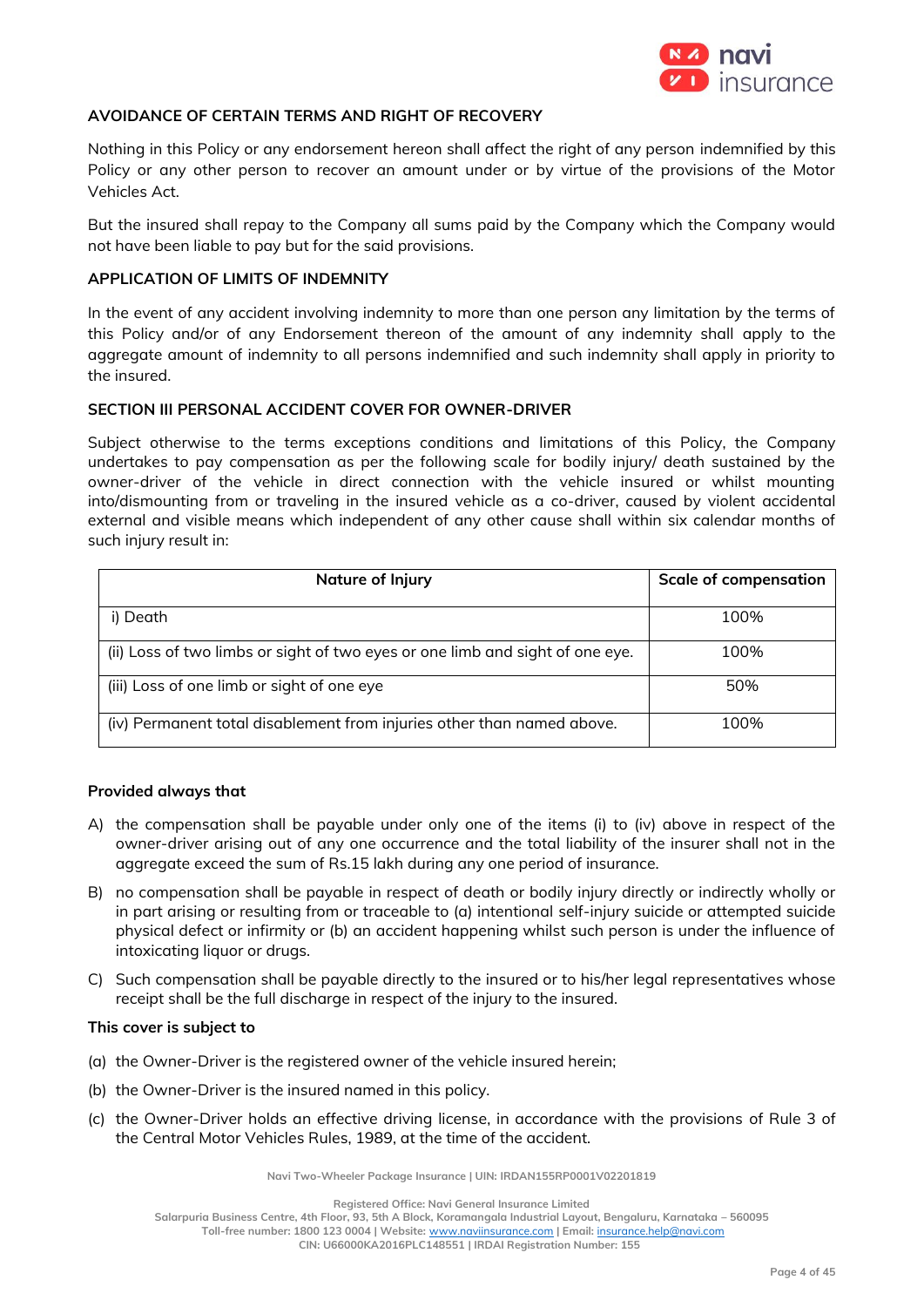

## **GENERAL EXCEPTIONS (Applicable to all Sections of the Policy)**

The Company shall not be liable in respect of

## **A. Exclusion which can be waived on payment of additional premium**

1. Any accidental loss damage and/or liability caused sustained or incurred outside the Geographical Area.

## **B. Exclusions specific to the policy which cannot be waived**

- 2. Any claim arising out of any contractual liability;
- 3. Any accidental loss damage and/or liability caused sustained or incurred whilst the vehicle insured herein is
	- (a) being used otherwise than in accordance with the 'Limitations as to Use' or
	- (b) being driven by or is for the purpose of being driven by him/her in the charge of any person other than a Driver as stated in the Driver's Clause.
- 4. (a) any accidental loss or damage to any property whatsoever or any loss or expense whatsoever resulting or arising there from or any consequential loss.

## **C. Standard Exclusions**

(b) any liability of whatsoever nature directly or indirectly caused by or contributed to by or arising from ionising radiations or contamination by radioactivity from any nuclear fuel or from any nuclear waste from the combustion of nuclear fuel. For the purpose of this exception combustion shall include any self-sustaining process of nuclear fission;

- 5. Any accidental loss damage or liability directly or indirectly caused by or contributed to by or arising from nuclear weapons material;
- 6. Any accidental loss damage and/or liability directly or indirectly or proximately or remotely occasioned by or contributed to by or traceable to or arising out of or in connection with war, invasion, the act of foreign enemies, hostilities or warlike operations (whether before or after declaration of war) civil war, mutiny rebellion, military or usurped power or by any direct or indirect consequence of any of the said occurrences and in the event of any claim hereunder the insured shall prove that the accidental loss damage and/or liability arose independently of and was in no way connected with or occasioned by or contributed to by or traceable to any of the said occurrences or any consequences thereof and in default of such proof, the Company shall not be liable to make any payment in respect of such a claim.

## **DEDUCTIBLE**

The Company shall not be liable for each and every claim under Section -1 (loss of or damage to the vehicle insured) of this Policy in respect of the deductible stated in the schedule.

## **CONDITIONS:**

This Policy and the Schedule shall be read together and any word or expression to which a specific meaning has been attached in any part of this policy or of the Schedule shall bear the same meaning wherever it may appear.

## **A. Conditions when a claim arises:**

1. Notice shall be given in writing to the Company immediately upon the occurrence of any accidental

**Navi Two-Wheeler Package Insurance | UIN: IRDAN155RP0001V02201819**

**Registered Office: Navi General Insurance Limited**

**Salarpuria Business Centre, 4th Floor, 93, 5th A Block, Koramangala Industrial Layout, Bengaluru, Karnataka – 560095**

**Toll-free number: 1800 123 0004 | Website:** [www.naviinsurance.com](http://www.naviinsurance.com/) **| Email:** [insurance.help@navi.com](mailto:insurance.help@navi.com)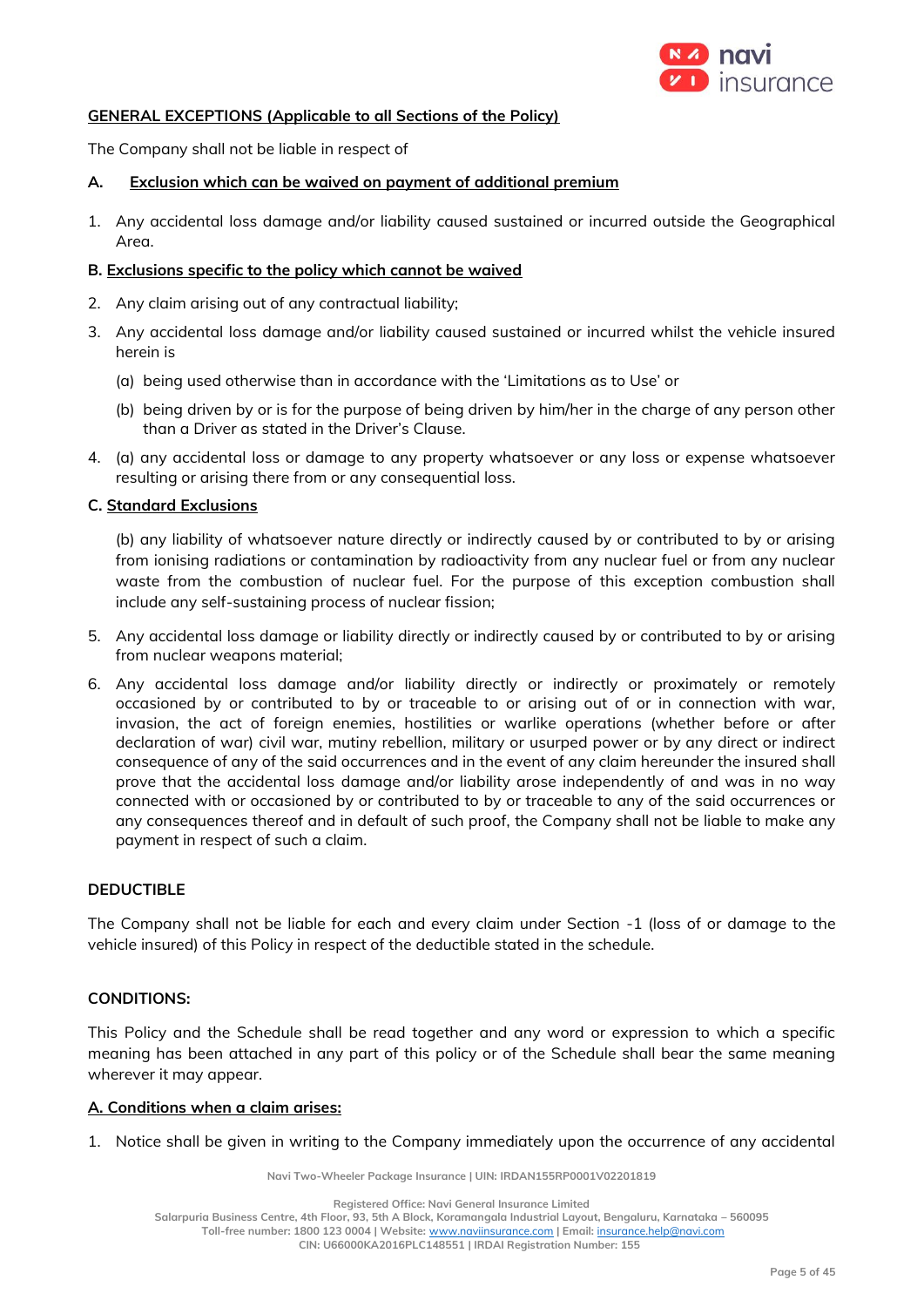

or loss or damage in the event of any claim and thereafter the insured shall give all such information and assistance as the Company shall require. Every letter claims writ summons and/or process or copy thereof shall be forwarded to the Company immediately on receipt by the insured. Notice shall also be given in writing to the Company immediately the insured shall have knowledge of any impending prosecution inquest or fatal inquiry in respect of any occurrence which may give rise to a claim under this Policy. In case of theft or other criminal act which may be the subject of a claim under this Policy the insured shall give immediate notice to the police and co-operate with the Company in securing the conviction of the offender.

- 2. No admission offer promise payment or indemnity shall be made or given by or on behalf of the insured without the written consent of the Company which shall be entitled if it so desires to take over and conduct in the name of the insured the defence or settlement of any claim or to prosecute in the name of the insured for its own benefit any claim for indemnity or damage or otherwise and shall have full discretion in the conduct of any proceedings or in the settlement of any claim and the insured shall give all such information and assistance as the Company may require.
- 3. The Company may at its own option repair reinstate or replace the vehicle or part thereof and/or its accessories or may pay in cash the amount of the loss or damage and the liability of the Company shall not exceed:
	- (a) for total loss / constructive total loss of the vehicle the Insured's Declared Value (IDV) of the vehicle (including accessories thereon) as specified in the Schedule less the value of the wreck.
	- (b) for partial losses, i.e. losses other than Total Loss/Constructive Total Loss of the vehicle actual and reasonable costs of repair and/or replacement of parts lost/damaged subject to depreciation as per limits specified.
- 4. If at the time of occurrence of an event that gives rise to any claim under this policy there is in existence any other insurance covering the same liability, the Company shall not be liable to pay or contribute more than its ratable proportion of any compensation, cost or expense.
- 5. If any dispute or difference shall arise as to the quantum to be paid under this policy (liability being otherwise admitted), such difference shall independent of all other questions be referred to the decision of a sole arbitrator to be appointed in writing by the parties to the dispute or if they cannot agree upon a single arbitrator within 30 days of any party invoking Arbitration, the same shall be referred to a panel of three arbitrators comprising two arbitrators one to be appointed by each of the parties to the dispute / difference, and a third arbitrator to be appointed by such two arbitrators who shall act as the presiding arbitrator and Arbitration shall be conducted under and in accordance with the provisions of the Arbitration and Conciliation Act, 1996.

It is clearly agreed and understood that no difference or dispute shall be referable to Arbitration as hereinbefore provided, if the Company has disputed or not accepted liability under or in respect of this policy.

It is hereby expressly stipulated and declared that it shall be condition precedent to any right of action or suit upon this policy that the award by such arbitrator/ arbitrators of the amount of the loss or damage shall be first obtained.

It is also hereby further expressly agreed and declared that if the Company shall disclaim liability to the insured for any claim hereunder and such claim shall not, within twelve calendar months from the date of such disclaimer have been made the subject matter of a suit in a court of law, then the claim shall for all purposes be deemed to have been abandoned and shall not thereafter be recoverable hereunder.

## **B. Conditions applicable during the contract:**

6. The insured shall take all reasonable steps to safeguard the vehicle from loss or damage and to maintain it in efficient condition and the Company shall have at all times free and full access to

**Navi Two-Wheeler Package Insurance | UIN: IRDAN155RP0001V02201819**

**Salarpuria Business Centre, 4th Floor, 93, 5th A Block, Koramangala Industrial Layout, Bengaluru, Karnataka – 560095**

**Toll-free number: 1800 123 0004 | Website:** [www.naviinsurance.com](http://www.naviinsurance.com/) **| Email:** [insurance.help@navi.com](mailto:insurance.help@navi.com)

**Registered Office: Navi General Insurance Limited**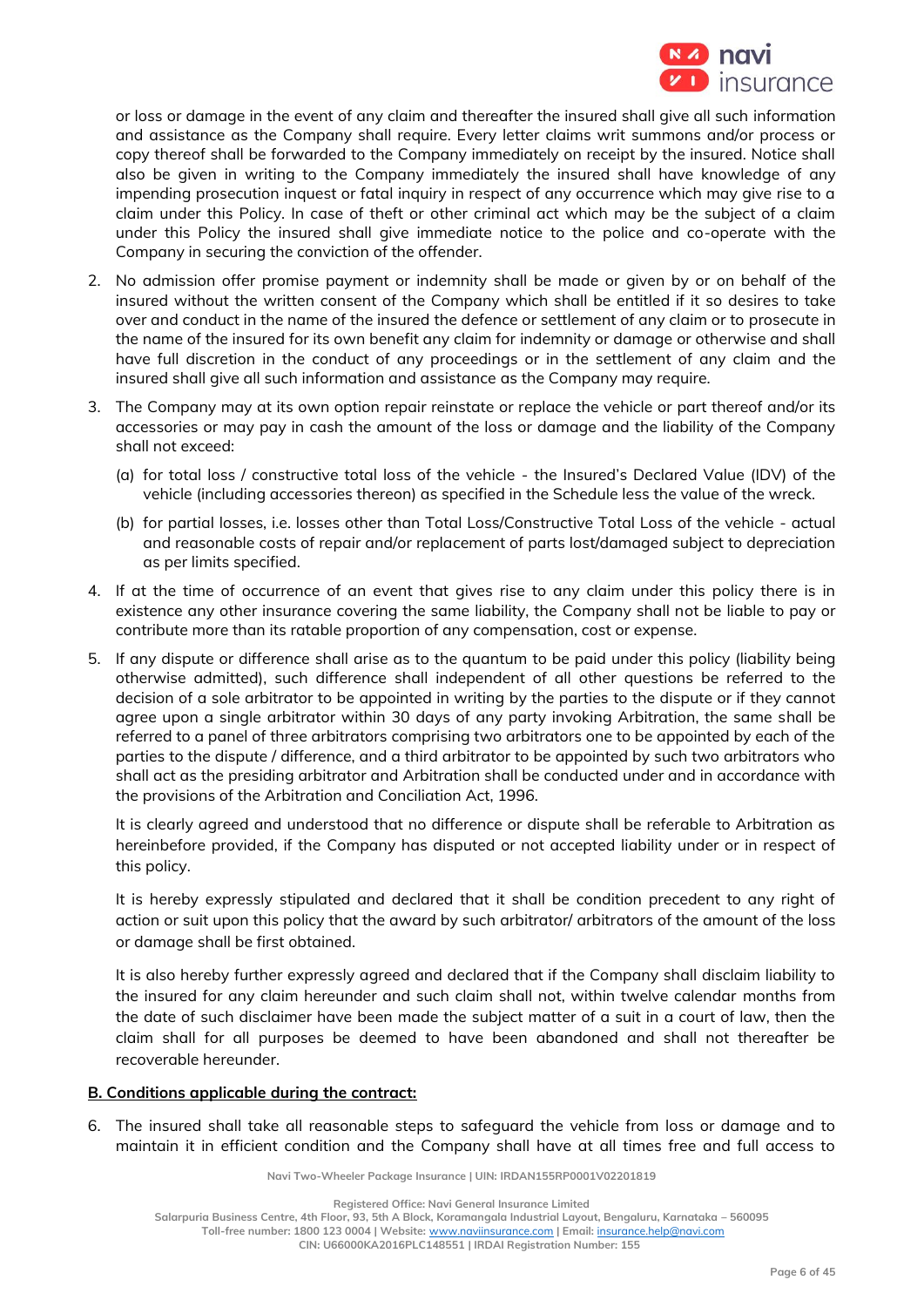

examine the vehicle or any part thereof or any driver or employee of the insured. In the event of any accident or breakdown, the vehicle shall not be left unattended without proper precautions being taken to prevent further damage or loss and if the vehicle be driven before the necessary repairs are effected any extension of the damage or any further damage to the vehicle shall be entirely at the insured's own risk.

7. The Company may cancel the policy by sending fifteen days' notice by recorded delivery to the insured at insured's last known address on the grounds of misrepresentation, fraud, non-disclosure of material facts or non-cooperation. In the event of cancellation of this Policy on grounds of misrepresentation, fraud, non-disclosure of material facts, the policy shall stand cancelled ab-initio and there will be no refund of premium. In the event the policy is cancelled on the grounds of noncooperation of the insured or insured has initiated cancellation of the policy subject to proof of insurance elsewhere at least for liability only cover and surrender of original certificate of insurance, then the premium shall be computed and retained in accordance with company's short period rate for the period the Policy has been in force provided no claim has occurred up to the date of cancellation. In the event a claim has occurred in which case there shall be no refund of premium. Return of the premium by the Company will be subject to retention of the minimum premium of Rs. 100/- (or Rs. 25/- in respect of vehicles specifically designed/modified for use by blind/handicapped/ mentally challenged persons). Where the ownership of the vehicle is transferred, the Policy cannot be cancelled unless evidence that the vehicle is insured elsewhere is produced.

| <b>PERIOD</b>                                 | % OF ANNUAL PREMIUM RATE |
|-----------------------------------------------|--------------------------|
| Not exceeding 1 month                         | 20%                      |
| Exceeding 1 month but not exceeding 2 months  | 30%                      |
| Exceeding 2 months but not exceeding 3 months | 40%                      |
| Exceeding 3 months but not exceeding 4 months | 50%                      |
| Exceeding 4 months but not exceeding 5 months | 60%                      |
| Exceeding 5 months but not exceeding 6 months | 70%                      |
| Exceeding 6 months but not exceeding 7 months | 80%                      |
| Exceeding 7 months but not exceeding 8 months | 90%                      |
| Exceeding 8 months                            | Full annual premium/rate |

# **SHORT PERIOD SCALE (FOR RETENTION OF PREMIUM)**

8. In the event of the death of the sole insured, this policy will not immediately lapse but will remain valid for a period of three months from the date of the death of insured or until the expiry of this policy (whichever is earlier). During the said period, legal heir(s) of the insured to whom the custody and use of the Motor Vehicle passes may apply to have this Policy transferred to the name(s) of the heir(s) or obtain a new insurance policy for the Motor Vehicle.

Where such legal heir(s) desire(s) to apply for transfer of this policy or obtain a new policy for the vehicle such heir(s) should make an application to the Company accordingly within the aforesaid period. All such applications should be accompanied by: -

- a) Death Certificate in respect of the insured
- b) Proof of title to the vehicle
- c) Original Policy.

**Navi Two-Wheeler Package Insurance | UIN: IRDAN155RP0001V02201819**

**Registered Office: Navi General Insurance Limited**

**Salarpuria Business Centre, 4th Floor, 93, 5th A Block, Koramangala Industrial Layout, Bengaluru, Karnataka – 560095 Toll-free number: 1800 123 0004 | Website:** [www.naviinsurance.com](http://www.naviinsurance.com/) **| Email:** [insurance.help@navi.com](mailto:insurance.help@navi.com)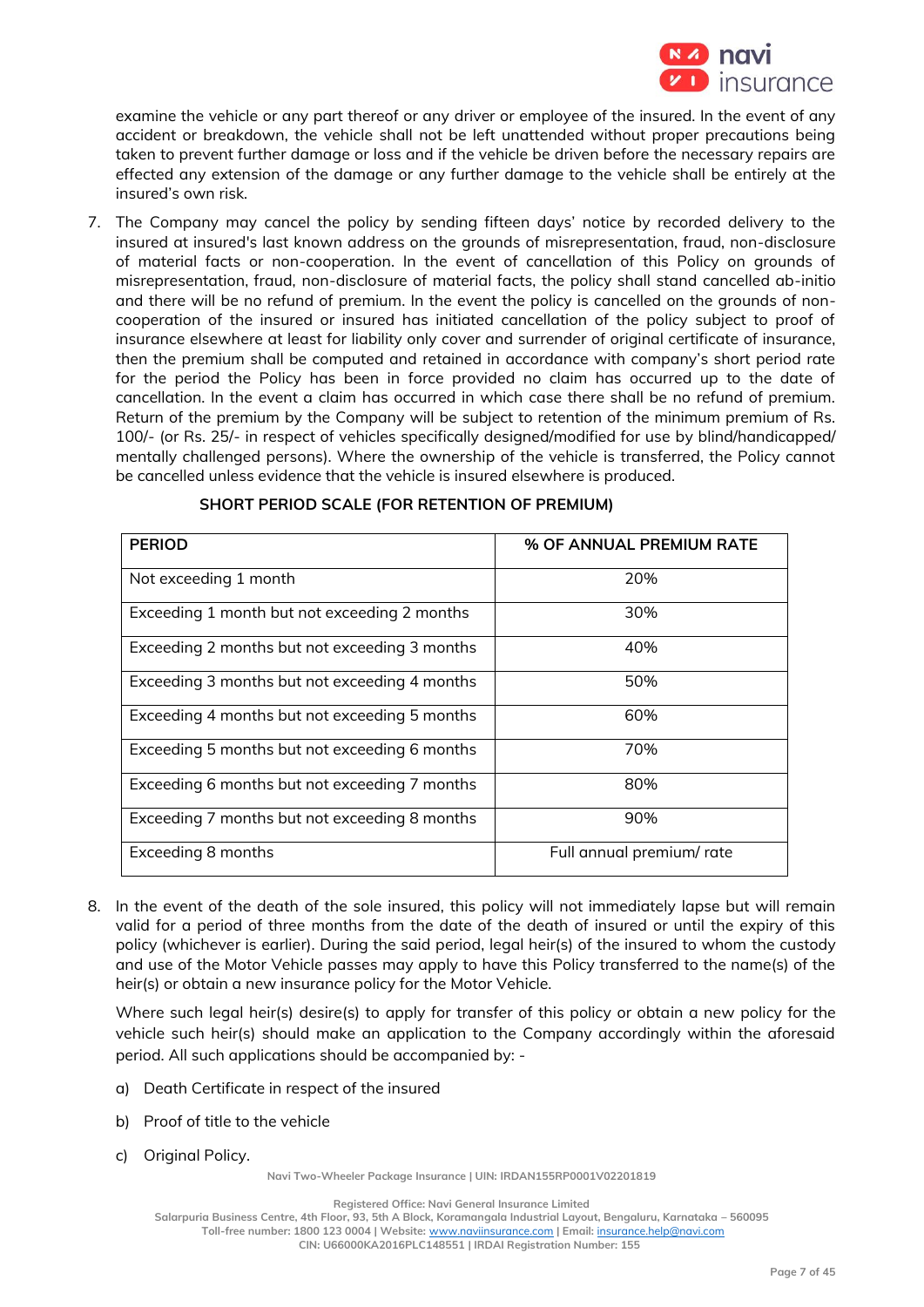

#### **C. Conditions precedent to the Contract:**

9. The due observance and fulfillment of the terms, conditions and endorsement of this Policy in so far as they relate to anything to be done or complied with by the insured and the truth of the statements and answers in the said proposal shall be conditions precedent to any liability of the Company to make any payment under this Policy.

#### **ENDORSEMENTS:**

(Attached to and forming part of Policy)

#### **IMT.1. Extension of Geographical Area**

In consideration of the payment of an additional premium of Rs….it is hereby understood and agreed that notwithstanding anything contained in this Policy to the contrary the Geographical Area in this Policy shall from the.  $\ldots$  ... to the.  $\ldots$  ... . (both days inclusive) be deemed to include

It is further specifically understood and agreed that such geographical extension excludes cover for damage to the vehicle insured / injury to its occupants / third party liability in respect of the vehicle insured during sea voyage / air passage for the purpose of ferrying the vehicle insured to the extended geographical area.

Subject otherwise to the terms exceptions conditions and limitations of this Policy.

#### **IMT.3. Transfer of Interest**

It is hereby understood and agreed that as from …/…/……. the interest in the Policy is transferred to and vested in ……….... of………………. carrying on or engaged in the business or profession of ……………. who shall be deemed to be the Insured and whose proposal and declaration dated. /…/…. shall be deemed to be incorporated in and to be the basis of this contract.

Provided always that for the purpose of the No Claim Bonus, no period during which the interest in this Policy has been vested in any previous insured shall accrue to the benefit of ....

Subject otherwise to the terms exceptions conditions and limitations of this Policy.

#### **IMT. 4. Change of vehicle**

It is hereby understood and agreed that as from …/…. / …... the vehicle bearing Registration Number …………. is deemed to be deleted from the Schedule of the Policy and the vehicle with details specified hereunder is deemed to be included therein-

| Regd. No. | Engine/<br><b>Chassis</b><br>No. | Make | $Type$ of<br><b>Body</b> | C.C. | <b>Manufacture</b> | Year of Seating Capacity<br>including<br><b>Driver</b> | <b>IDV</b> |
|-----------|----------------------------------|------|--------------------------|------|--------------------|--------------------------------------------------------|------------|
|           |                                  |      |                          |      |                    |                                                        |            |

In consequence of this change, an extra / refund premium of Rs....... is charged/ allowed to the insured.

Subject otherwise to the terms exceptions conditions and limitations of this Policy.

#### **IMT. 5. Hire purchase Agreement**

It is hereby understood and agreed that ………. (hereinafter referred to as the Owners) are the Owners of the vehicle insured and that the vehicle insured is subject of an Hire Purchase Agreement made between the Owners on the one part and the insured on the other part and it is further understood and agreed

**Navi Two-Wheeler Package Insurance | UIN: IRDAN155RP0001V02201819**

**Salarpuria Business Centre, 4th Floor, 93, 5th A Block, Koramangala Industrial Layout, Bengaluru, Karnataka – 560095**

**Toll-free number: 1800 123 0004 | Website:** [www.naviinsurance.com](http://www.naviinsurance.com/) **| Email:** [insurance.help@navi.com](mailto:insurance.help@navi.com)

**Registered Office: Navi General Insurance Limited**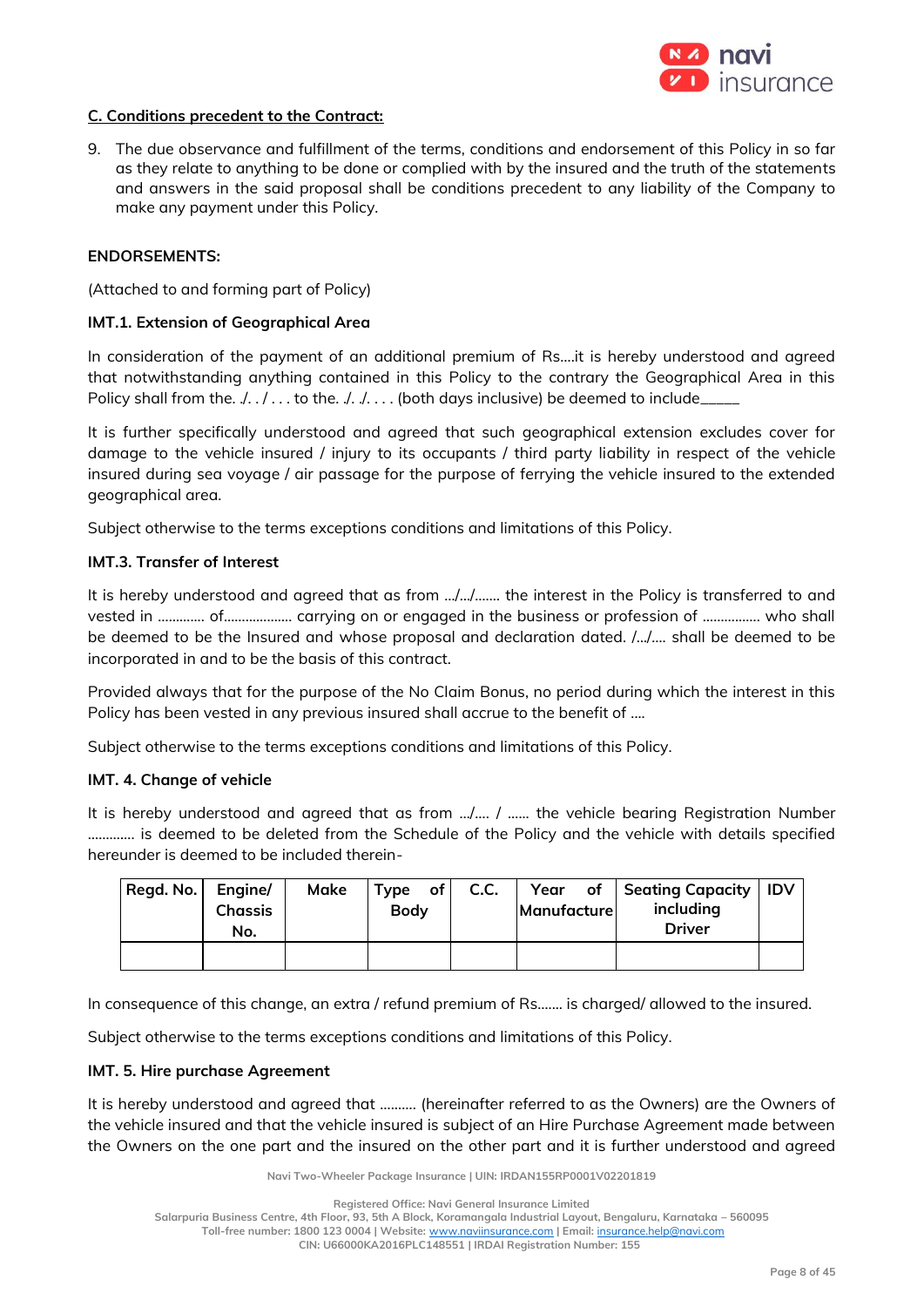

that the Owners are interested in any monies which but for this Endorsement would be payable to the insured under this policy in respect of such loss or damage to the vehicle insured as cannot be made good by repair and / or replacement of parts and such monies shall be paid to the Owners as long as they are the Owners of the vehicle insured and their receipt shall be a full and final discharge to the insurer in respect of such loss or damage.

It is further declared and agreed that for the purpose of the Personal Accident Cover for the ownerdriver granted under this policy, the insured named in the policy will continue to be deemed as the owner-driver subject to compliance of provisions of the policy relating to this cover.

Save as by this Endorsement expressly agreed nothing herein shall modify or affect the rights and liabilities of the insured or the insurer respectively under or about this Policy.

Subject otherwise to the terms exceptions conditions and limitations of this policy.

## **IMT.6. Lease Agreement**

It is hereby understood and agreed that ……………… (hereinafter referred to as the Lessors) are the Owners of the vehicle insured and that the vehicle insured is the subject of a Lease Agreement made between the Lessor on the one part and the insured on the other part and it is further understood and agreed that the Lessors are interested in any monies which but for this Endorsement would be payable to the insured under this policy in respect of such loss or damage to the vehicle insured as cannot be made good by repair and / or replacement of parts and such monies shall be paid to the Lessors as long as they are the Owners of the vehicle insured and their receipt shall be a full and final discharge to the insurer in respect of such loss or damage. It is also understood and agreed that notwithstanding any provision in the Leasing Agreement to the contrary, this policy is issued to the insured namely …………. as the principal party and not as agent or trustee and nothing herein contained shall be construed as constituting the insured an agent or trustee for the Lessors or as an assignment (whether legal or equitable) by the insured to the Lessors, of his rights benefits and claims under this policy and further nothing herein shall be construed as creating or vesting any right in the Owner/Lessor to sue the insurer in any capacity whatsoever for any alleged breach of its obligations hereunder.

It is further declared and agreed that for the purpose of the Personal Accident Cover for the ownerdriver granted under this policy, the insured named in the policy will continue to be deemed as the owner-driver subject to compliance of provisions of the policy relating to this cover.

Save as by this Endorsement expressly agreed nothing herein shall modify or affect the rights and liabilities of the insured or the insurer respectively under or in connection with this Policy.

Subject otherwise to the terms exceptions conditions and limitations of this policy.

## **IMT.7. Vehicles subject to Hypothecation Agreement**

It is hereby declared and agreed that the vehicle insured is pledged to / hypothecated with .................. (hereinafter referred to as the "Pledgee") and it is further understood and agreed that the Pledgee is interested in any monies which but for this Endorsement would be payable to the insured under this policy in respect of such loss or damage to the vehicle insured as cannot be made good by repair and / or replacement of parts and such monies shall be paid to the Pledgee as long as they are the Pledgee of the vehicle insured and their receipt shall be a full and final discharge to the insurer in respect of such loss or damage.

It is further declared and agreed that for the purpose of the Personal Accident Cover for the ownerdriver granted under this policy, the insured named in the policy will continue to be deemed as the owner-driver subject to compliance of provisions of the policy relating to this cover.

**Navi Two-Wheeler Package Insurance | UIN: IRDAN155RP0001V02201819**

**Registered Office: Navi General Insurance Limited**

**Salarpuria Business Centre, 4th Floor, 93, 5th A Block, Koramangala Industrial Layout, Bengaluru, Karnataka – 560095**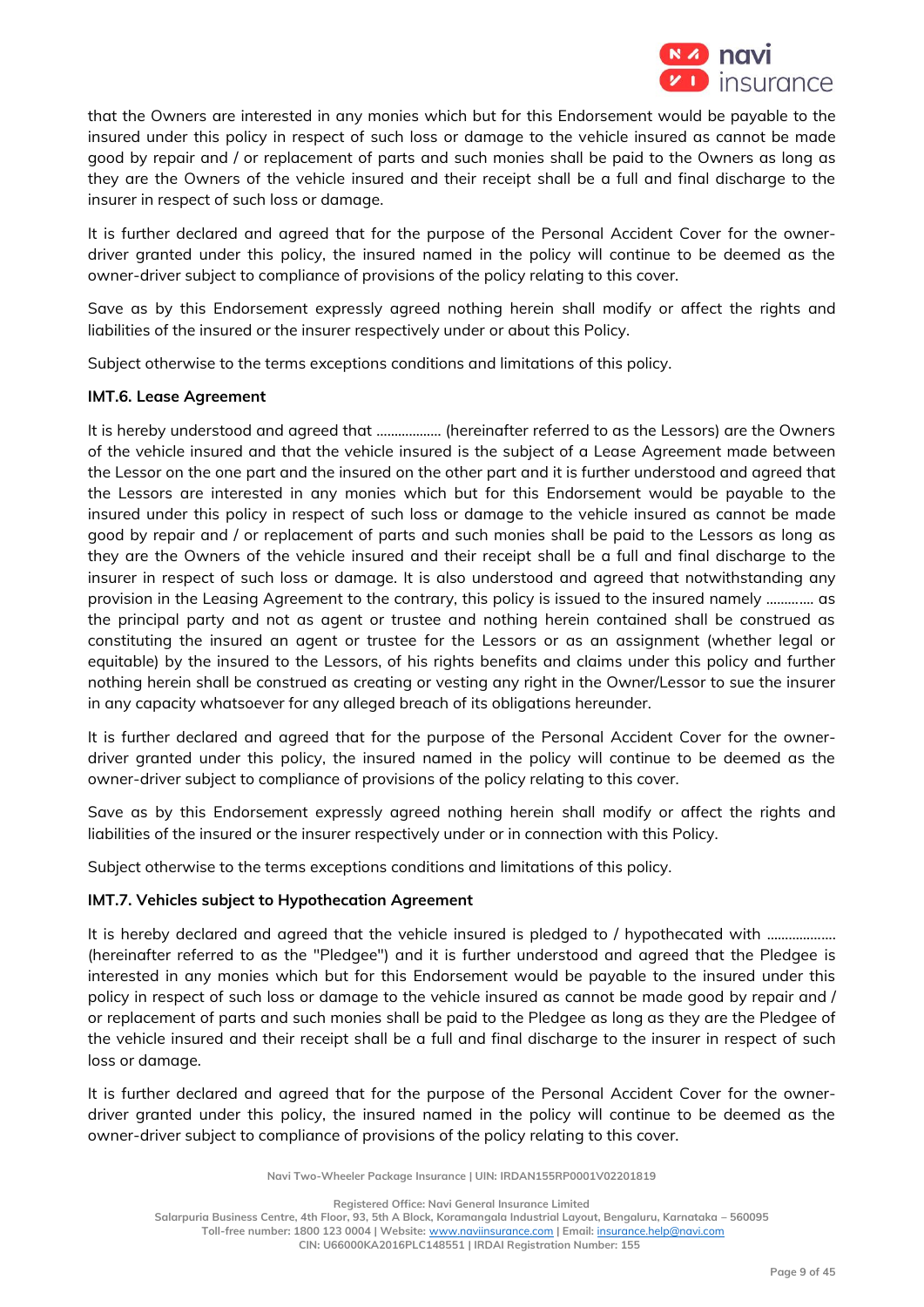

Save as by this Endorsement expressly agreed that nothing herein shall modify or affect the rights or liabilities of the Insured or the Insurer respectively under or in connection with this Policy or any term, provision or condition thereof.

Subject otherwise to the terms exceptions conditions and limitations of this policy.

# **IMT. 8. Discount for Membership of Recognised Automobile Associations**

It is hereby understood and agreed that in consideration of insured's membership of ……………… a discount in premium of Rs. ………. is allowed to the insured hereunder from …. /…../…...

It is further understood and agreed that if the insured ceases to be a member of the above-mentioned association during the currency of this Policy the insured shall immediately notify the insurer accordingly and refund to the insurer a proportionate amount of the discount allowed on this account for the unexpired period of the cover.

Subject otherwise to the terms exceptions conditions and limitations of the policy

# **IMT.10. Installation of Anti-Theft Device**

In consideration of certification by ………………… that an Anti-Theft device approved by Automobile Research Association of India (ARAI), Pune has been installed in the vehicle insured herein a premium discount of Rs……… is hereby allowed to the insured.

It is hereby understood and agreed that the insured shall ensure at all times that this Anti-theft device installed in the vehicle insured is maintained in efficient condition till the expiry of this policy.

Subject otherwise to the terms, exceptions, conditions and limitations of the policy

# **IMT. 11.A. Vehicles Laid Up (Lay-up period declared)**

Notwithstanding anything to the contrary contained herein it is hereby understood and agreed that from …/ …/…... to…/ …. /….. the vehicle insured is laid up in garage and not in use and during this period all liability of the insurer under this policy in respect of the vehicle insured is suspended SAVE ONLY IN RESPECT OF LOSS OR DAMAGE TO THE SAID VEHICLE CAUSED BY FIRE EXPLOSION SELF-IGNITION OR LIGHTNING OR BURGLARY, HOUSEBREAKING, THEFT OR RIOT STRIKE MALICIOUS DAMAGE TERRORISM OR STORM TEMPEST FLOOD INUNDATION OR EARTHQUAKE PERILS, in consideration whereof

- a) the insurer will deduct from the next renewal premium the sum of Rs……… and the No Claim Bonus (if any) shall be calculated on the next renewal premium after deduction of such sum.
- b) the period of insurance by this policy is extended to..... /...../....... in view of the payment of an additional premium of Rs ……….

Subject otherwise to the terms exceptions conditions and limitations of this policy.

# **IMT. 11. B. Vehicles Laid Up (Lay-up period not declared)**

Notwithstanding anything to the contrary contained herein it is hereby understood and agreed that as from …. / ….. /….. the vehicle no. ………… insured hereunder is laid up in garage and not in use and liability of the insurer under this policy in respect of the said vehicle is suspended SAVE ONLY IN RESPECT OF LOSS OR DAMAGE TO THE SAID VEHICLE CAUSED BY FIRE EXPLOSION SELF-IGNITION OR LIGHTNING OR BURGLARY, HOUSEBREAKING, THEFT OR RIOT STRIKE MALICIOUS DAMAGE TERRORISM OR STORM TEMPEST FLOOD INUNDATION OR EARTHQUAKE PERILS

Subject otherwise to the terms exceptions conditions and limitations of this Policy.

**Navi Two-Wheeler Package Insurance | UIN: IRDAN155RP0001V02201819**

**Salarpuria Business Centre, 4th Floor, 93, 5th A Block, Koramangala Industrial Layout, Bengaluru, Karnataka – 560095**

**Registered Office: Navi General Insurance Limited**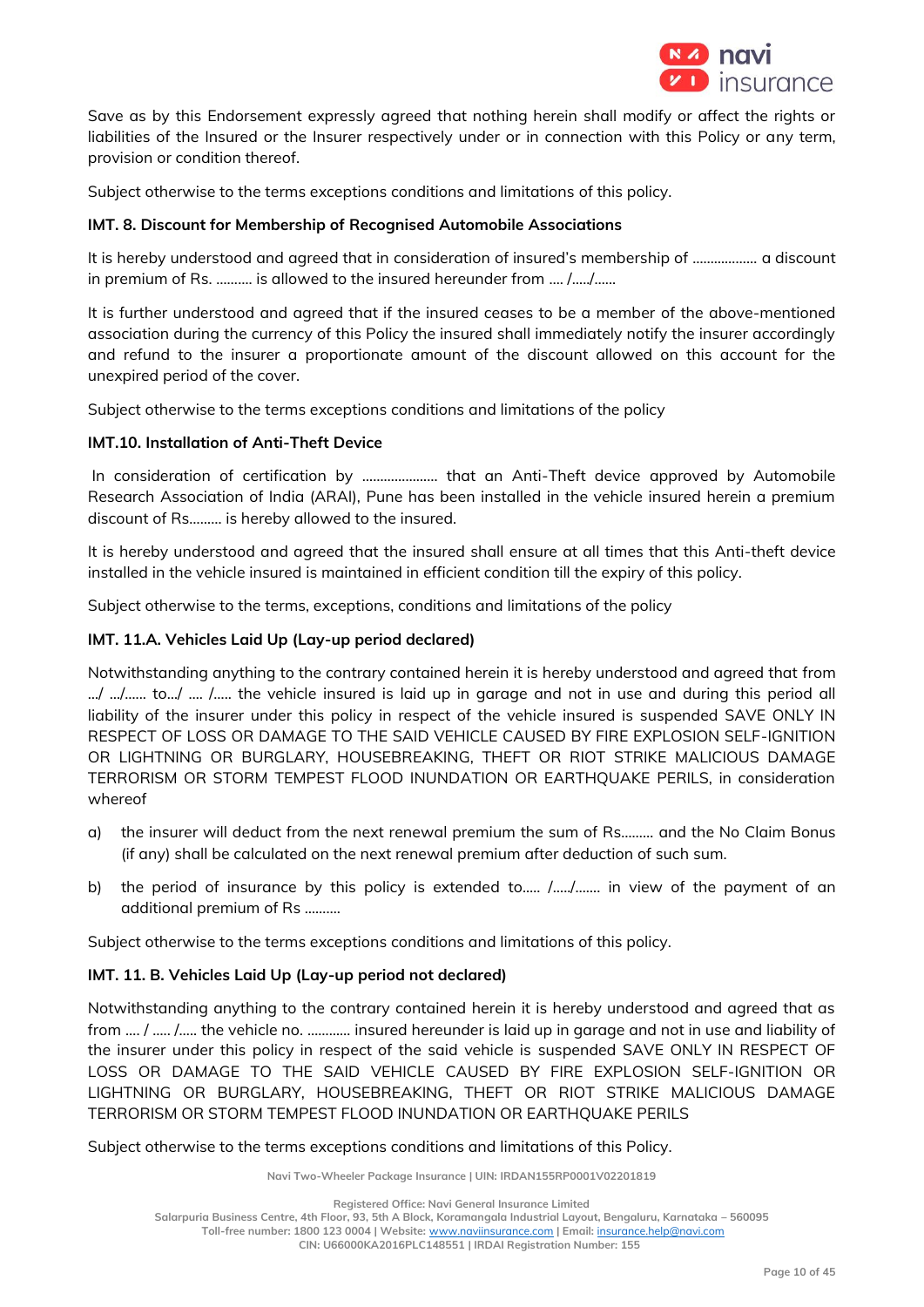

## **IMT. 11(C). Termination of the Undeclared Period of Vehicle Laid Up**

It is hereby understood and agreed that the insurance by this Policy in respect of vehicle no. .......... insured hereunder is reinstated in full of ……. /……/…… and the Endorsement IMT 11(B) attaching to this policy shall be deemed to be cancelled. It is further agreed that in consideration of the period during which the vehicle no. ..………………. has been out of use

- (a) The insurer will deduct from the next renewal premium the sum of Rs……… and the No Claim Bonus (if any) shall be calculated on the next renewal premium after deduction of such sum.
- (b) the period of insurance by this policy is extended to.…. /…../……. in view of the payment of an additional premium of Rs ……….

Subject otherwise to the terms exceptions conditions and limitations of this policy.

# **IMT.12. Discount for Specially designed/modified vehicles for the blind, handicapped and mentally challenged persons.**

Notwithstanding anything to the contrary contained in the policy it is hereby understood and agreed that the vehicle insured being specially designed /modified for use of blind, handicapped and mentally challenged persons and suitable endorsement to this effect having been incorporated in the Registration Book by the Registering Authority, a discount of 50% on the Own Damage premium for the vehicle insured is hereby allowed to the insured.

Subject otherwise to the terms exceptions conditions and limitations of the policy.

#### **IMT.13. Use of Vehicle within Insured's Own Premises**

It is hereby understood and agreed that the Company shall not be liable in respect of the vehicle insured while the vehicle is being used elsewhere than in the Insured's premises except where the vehicle is specifically required for a mission to fight a fire.

For the purposes of this endorsement "Use confined to own premises" shall mean use only on Insured's premises to which public have no general right of access.

## **IMT.15. Personal Accident Cover to the Insured or any Named Person other than Paid Driver or Cleaner**

In consideration of the payment of an additional premium, it is hereby agreed and understood that the Company undertakes to pay compensation on the scale provided below for bodily injury as hereinafter defined sustained by the Insured person in direct connection with the vehicle insured, or whilst mounting and dismounting from or traveling in the vehicle insured and caused by violent accidental external and visible means which independently of any other cause shall within six calendar months of the occurrence of such injury result in :

| Details of Injury                                                           | <b>Scale of Compensation</b> |
|-----------------------------------------------------------------------------|------------------------------|
| i) Death                                                                    | 100%                         |
| ii) Loss of two limbs or sight of two eyes or one limb and sight of one eye | 100%                         |
| iii) Loss of one limb or sight of one eye                                   | 50%                          |
| iv) Permanent Total Disablement from injuries other than named above        | 100%                         |

#### **Provided always that:**

**Navi Two-Wheeler Package Insurance | UIN: IRDAN155RP0001V02201819** (1) compensation shall be payable under only one of the items (i) to (iv) above in respect of any such person arising out of any one occurrence and total liability of the Company shall not in the

**Registered Office: Navi General Insurance Limited**

**Salarpuria Business Centre, 4th Floor, 93, 5th A Block, Koramangala Industrial Layout, Bengaluru, Karnataka – 560095**

**Toll-free number: 1800 123 0004 | Website:** [www.naviinsurance.com](http://www.naviinsurance.com/) **| Email:** [insurance.help@navi.com](mailto:insurance.help@navi.com)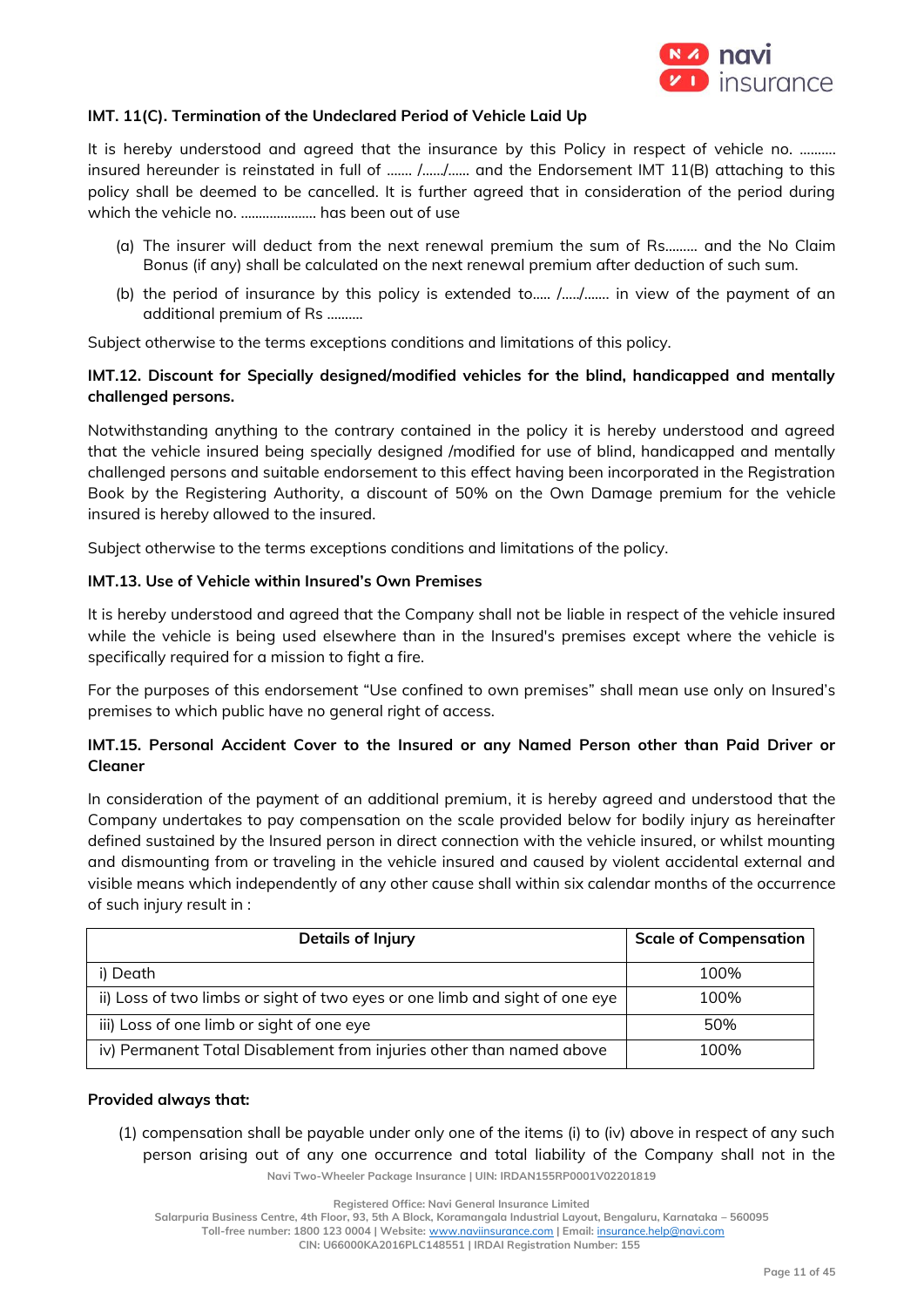

aggregate exceed the sum of Rs...... during any one period of insurance in respect of any such person.

- (2) no compensation shall be payable in respect of death or injury directly or indirectly wholly or in part arising or resulting from or traceable to (a) intentional self-injury, suicide or attempted suicide physical defect or infirmity or (b) an accident happening whilst such person is under the influence of intoxicating liquor or drugs.
- (3) such compensation shall be payable only with the approval of the Insured named in the Policy and directly to the injured person or his/her legal representative(s) whose receipt shall be a full discharge in respect of the injury of such person.

Subject otherwise to the terms exceptions conditions and limitations of this Policy.

# **IMT.16. Personal Accident to Unnamed Passengers other than Insured and the Paid Driver or Cleaner**

In consideration of the payment of an additional premium, it is hereby understood and agreed that the Company undertakes to pay compensation on the scale provided below for bodily injuries hereinafter defined sustained by any passenger other than the Insured and/or the paid driver, attendant or cleaner and/or a person in the employ of the Insured coming within the scope of the Workmen's Compensation Act, 1923 and subsequent amendments of the said Act and engaged in and upon the service of the Insured at the time such injury is sustained whilst mounting into, dismounting from or traveling in the insured motor car and caused by violent accidental external and visible means which independently of any other cause shall within three calendar months of the occurrence of such injury result in :-

| Details of Injury                                                           | <b>Scale of Compensation</b> |
|-----------------------------------------------------------------------------|------------------------------|
| i) Death                                                                    | 100%                         |
| ii) Loss of two limbs or sight of two eyes or one limb and sight of one eye | 100%                         |
| iii) Loss of one limb or sight of one eye                                   | 50%                          |
| iv) Permanent Total Disablement from injuries other than named above        | 100%                         |

## **Provided always that:**

- (1) compensation shall be payable under only one of the items (i) to (iv) above in respect of any such person arising out of any one occurrence and total liability of the Company shall not in the aggregate exceed the sum of Rs....... during any one period of insurance in respect of any such person.
- (2) no compensation shall be payable in respect of death or injury directly or indirectly wholly or in part arising or resulting from or traceable to (a) intentional self-injury, suicide or attempted suicide physical defect or infirmity or (b) an accident happening whilst such person is under the influence of intoxicating liquor or drugs.
- (3) such compensation shall be payable only with the approval of the Insured named in the Policy and directly to the injured person or his/her legal representative(s) whose receipt shall be a full discharge in respect of the injury of such person.
- (4) not more than …... persons/passengers are in the vehicle insured at the time of occurrence of such injury.

## Subject otherwise to the terms exceptions conditions and limitations of this Policy.

**Navi Two-Wheeler Package Insurance | UIN: IRDAN155RP0001V02201819**

**Registered Office: Navi General Insurance Limited**

**Salarpuria Business Centre, 4th Floor, 93, 5th A Block, Koramangala Industrial Layout, Bengaluru, Karnataka – 560095**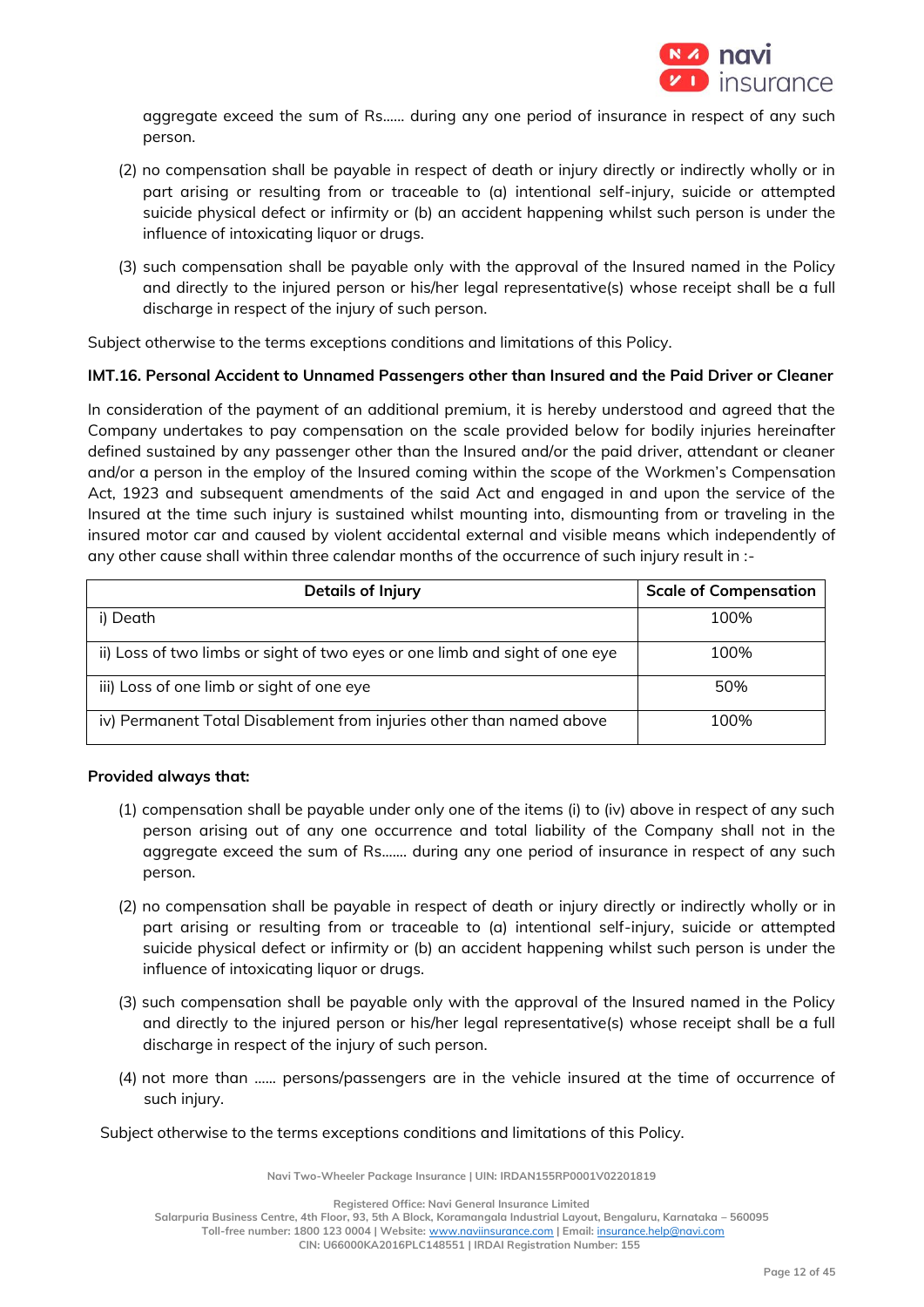

## **IMT.17. Personal Accident Cover to Paid Drivers, Cleaners and Conductors**

In consideration of the payment of an additional premium, it is hereby understood and agreed that the Company undertakes to pay compensation on the scale provided below for bodily injury as hereinafter defined sustained by the paid driver/cleaner/conductor in the employ of the Insured in direct connection with the vehicle insured whilst mounting into dismounting from or traveling in the insured vehicle and caused by violent accidental external and visible means which independently of any other cause shall within six calendar months of the occurrence of such injury result in :-

| <b>Details of Injury</b>                                                    | <b>Scale of Compensation</b> |
|-----------------------------------------------------------------------------|------------------------------|
| i) Death                                                                    | 100%                         |
| ii) Loss of two limbs or sight of two eyes or one limb and sight of one eye | 100%                         |
| iii) Loss of one limb or sight of one eye                                   | 50%                          |
| iv) Permanent Total Disablement from injuries other than named above        | 100%                         |

#### **Provided always that:**

- (1) compensation shall be payable under only one of the items (i) to (iv) above in respect of any such person arising out of any one occurrence and total liability of the Company shall not in the aggregate exceed the sum of Rs...... during any one period of insurance in respect of any such person.
- (2) no compensation shall be payable in respect of death or injury directly or indirectly wholly or in part arising or resulting from or traceable to (a) intentional self-injury suicide or attempted suicide physical defect or infirmity or (b) an accident happening whilst such person is under the influence of intoxicating liquor or drugs.
- (3) such compensation shall be payable only with the approval of the Insured named in the Policy and directly to the injured person or his/her legal representative(s) whose receipt shall be a full discharge in respect of the injury of such person.

Subject otherwise to the terms exceptions conditions and limitations of this Policy.

## **IMT.18. Personal Accident to Unnamed Hirer and Unnamed Pillion Passengers**

In consideration of the payment of an additional premium, it is hereby understood and agreed that the Company undertakes to pay compensation to any unnamed hirer/ driver/ any unnamed pillion/ sidecar passenger on the scale provided below for bodily injury caused by violent accidental external and visible means whilst mounting into/onto and/or dismounting from or traveling in/on the vehicle insured which independently of any other cause shall within three calendar months of the occurrence of such injury result in :-

| <b>Details of Injury</b>                                                    | <b>Scale of Compensation</b> |
|-----------------------------------------------------------------------------|------------------------------|
| i) Death                                                                    | 100%                         |
| ii) Loss of two limbs or sight of two eyes or one limb and sight of one eye | 100%                         |
| iii) Loss of one limb or sight of one eye                                   | 50%                          |
| iv) Permanent Total Disablement from injuries other than named above        | 100%                         |

**Navi Two-Wheeler Package Insurance | UIN: IRDAN155RP0001V02201819**

**Registered Office: Navi General Insurance Limited**

**Salarpuria Business Centre, 4th Floor, 93, 5th A Block, Koramangala Industrial Layout, Bengaluru, Karnataka – 560095**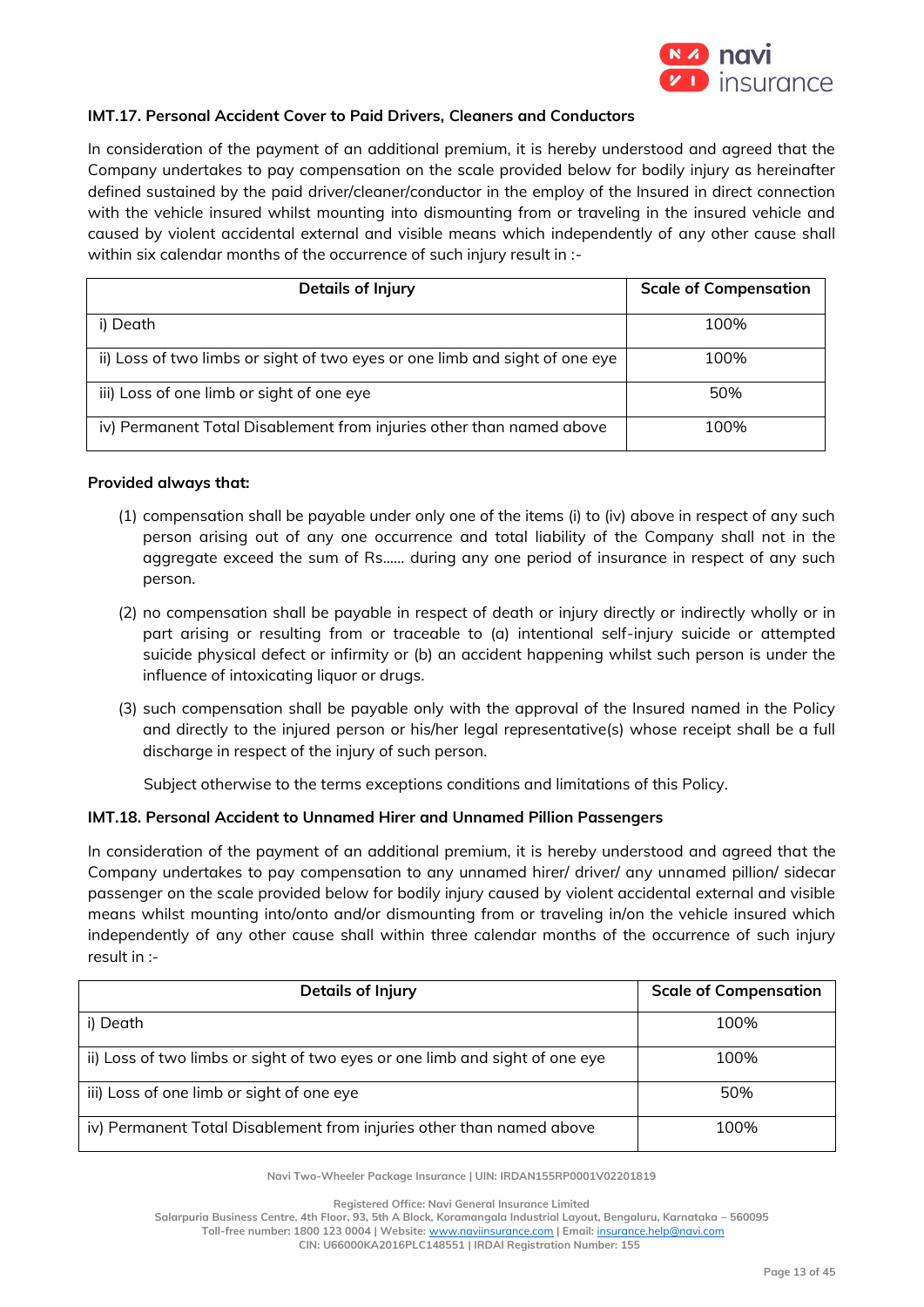

#### **Provided always that:**

- (1) compensation shall be payable under only one of the items (i) to (iv) above in respect of any such person arising out of any one occurrence and total liability of the Company shall not in the aggregate exceed the sum of Rs......during any one period of insurance in respect of any such person.
- (2) no compensation shall be payable in respect of death or injury directly or indirectly wholly or in part arising or resulting from or traceable to (a) intentional self-injury suicide or attempted suicide physical defect or infirmity or (b) an accident happening whilst such person is under the influence of intoxicating liquor or drugs.
- (3) such compensation shall be payable only with the approval of the Insured named in the Policy and directly to the injured person or his/her legal representative(s) whose receipt shall be a full discharge in respect of the injury of such person.
- (4) not more than …. persons/passengers are in the vehicle insured at the time of occurrence of such injury.

Subject otherwise to the terms exceptions conditions and limitations of this Policy.

## **IMT.19. Cover for vehicles Imported without Custom Duty**

Notwithstanding anything to the contrary contained in this policy it is hereby understood and agreed that in the event of loss or damage to the vehicle insured and/or its accessories necessitating the supply of a part not obtainable from stocks held in the country in which the vehicle insured is held for repair or in the event of the insurer exercising the option under condition 4, to pay in cash the amount of the loss or damage the liability of the insurer in respect of any such part shall be limited to :-

(a) (i) the price quoted in the latest catalogue or the price list issued by the Manufacturer or his Agent for the country in which the vehicle insured is held for repair less depreciation applicable; OR

(ii) if no such catalogue or price list exists the price list obtaining at the Manufacturer's Works plus the reasonable cost of transport otherwise than by air to the country in which the vehicle insured is held for repair and the amount of the relative import duty less depreciation applicable under the Policy; and

(b) the reasonable cost of fitting such parts.

Subject otherwise to the terms conditions limitations and exceptions of this Policy.

## **IMT.20. Reduction in the Limit of Liability for Property Damage**

It is hereby understood and agreed that notwithstanding anything to the contrary contained in the policy the Company's liability is limited to Rs. 6000/- (Rupees six thousand only) for damage to property other than the property belonging to the Insured or held in trust or in custody or control of the Insured

In consideration of this reduction in the limit of liability a reduction in premium of Rs…. is hereby made to the Insured.

Subject otherwise to the terms conditions limitations and exceptions of the Policy.

## **IMT.22. Compulsory Deductible**

Notwithstanding anything to the contrary contained in the policy it is hereby understood and agreed that the insured shall bear under Section 1 of the policy in respect of each and every event (including

**Navi Two-Wheeler Package Insurance | UIN: IRDAN155RP0001V02201819**

**Registered Office: Navi General Insurance Limited**

**Salarpuria Business Centre, 4th Floor, 93, 5th A Block, Koramangala Industrial Layout, Bengaluru, Karnataka – 560095**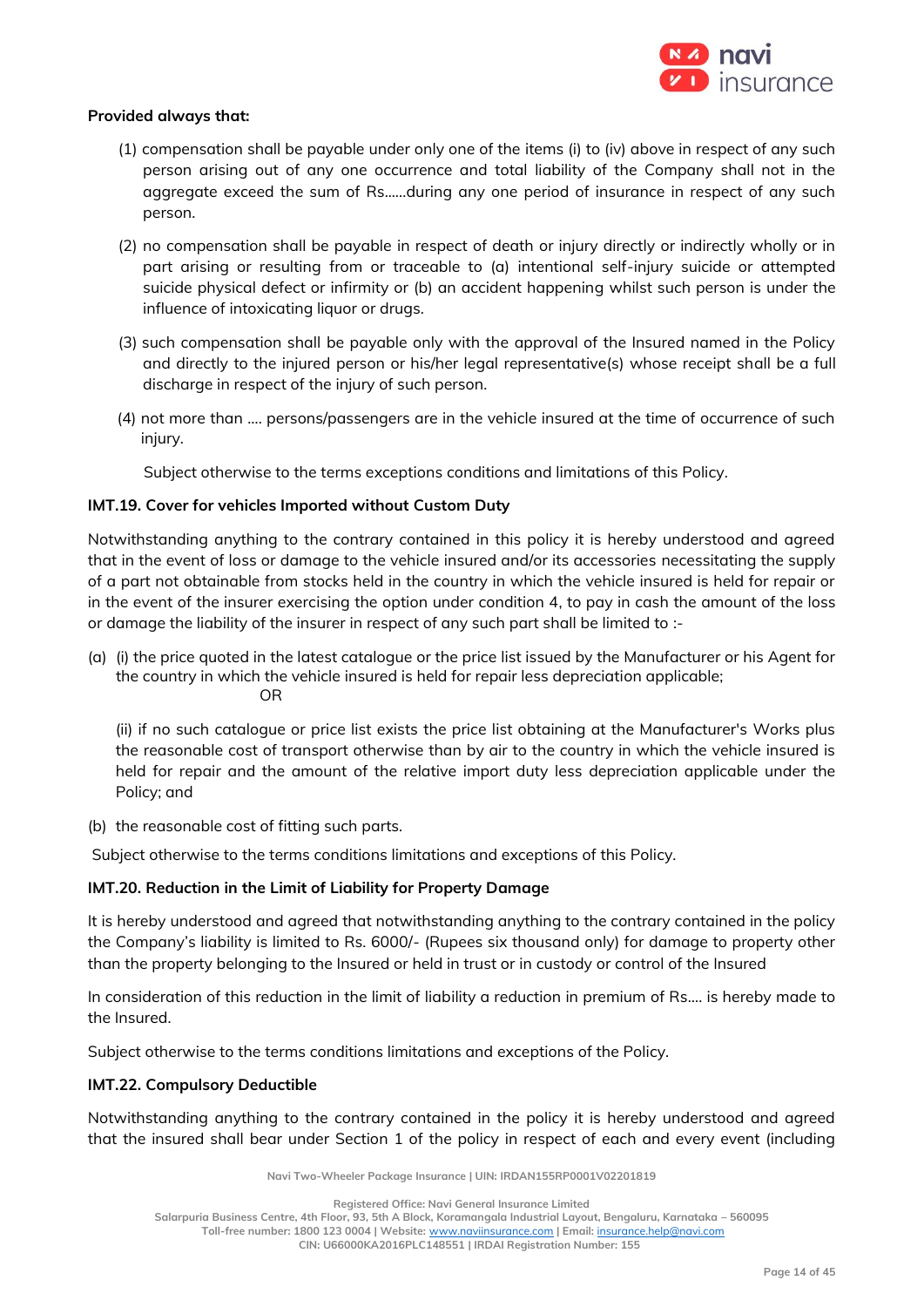

event giving rise to a total loss/constructive total loss) the first Rs.... (or any less expenditure which may be incurred) of any expenditure for which provision has been made under this policy and/or of any expenditure by the insurer in the exercise of his discretion under Condition no 4 of this policy.

If the expenditure incurred by the insurer shall include any amount for which the insured is responsible hereunder such amount shall be repaid by the insured to the insurer forthwith.

For the purpose of this Endorsement the expression "event" shall mean an event or series of events arising out of one cause in connection with the vehicle insured in respect of which indemnity is provided under this policy.

Subject otherwise to the terms conditions limitations and exceptions of this Policy.

#### **IMT.22A. Voluntary Deductible**

It is by declared and agreed that the insured having opted a voluntary deductible of Rs. ………… a reduction in premium of Rs. ……. under Section 1 of the policy is hereby allowed.

In consideration of the above, it is hereby understood and agreed that the insured shall bear under Section 1 of the policy in respect of each and every event (including event giving rise to a total loss/constructive total loss) the first Rs.……. (or any less expenditure which may be incurred) of any expenditure for which provision has been made under this policy and/or of any expenditure by the insurer in the exercise of his discretion under Condition no …. of this policy.

If the expenditure incurred by the insurer shall include any amount for which the insured is responsible hereunder such amount shall be repaid by the insured to the insurer forthwith.

For the purpose of this Endorsement the expression "event" shall mean an event or series of events arising out of one cause in connection with the vehicle insured in respect of which indemnity is provided under this policy.

Subject otherwise to the terms conditions limitations and exceptions of this Policy.

## **IMT.24. Electrical/Electronic fittings**

In consideration of the payment of additional premium of Rs………, notwithstanding anything to the contrary contained in the policy it is hereby understood and agreed that the insurer will indemnify the insured against loss of or damage to such electrical and/or electronic fitting(s) as specified in the schedule whilst it/these is/are fitted in or on the vehicle insured where such loss or damage is occasioned by any of the perils mentioned in Section.1 of the policy.

The insurer shall, however, not be liable for loss of or damage to such fitting(s) caused by/as a result of mechanical or electrical breakdown.

Provided always that the liability of the insurer hereunder shall not exceed the Insured's Declared Value (IDV) of the item.

Subject otherwise to the terms conditions limitations and exceptions of this Policy.

## **IMT.25. CNG/LPG kit in BI fuel system**

In consideration of the payment of premium of Rs................ notwithstanding anything to the contrary contained in the policy it is hereby understood and agreed that the insurer will indemnify the insured in terms conditions limitations and exceptions of Section 1 of the policy against loss and/or damage to the CNG/LPG kit fitted in the vehicle insured arising from an accidental loss or damage to the vehicle insured, subject to the limit of the Insured's Declared Value of the CNG/LPG kit specified in the Schedule of the policy.

**Navi Two-Wheeler Package Insurance | UIN: IRDAN155RP0001V02201819**

**Salarpuria Business Centre, 4th Floor, 93, 5th A Block, Koramangala Industrial Layout, Bengaluru, Karnataka – 560095**

**Toll-free number: 1800 123 0004 | Website:** [www.naviinsurance.com](http://www.naviinsurance.com/) **| Email:** [insurance.help@navi.com](mailto:insurance.help@navi.com)

**Registered Office: Navi General Insurance Limited**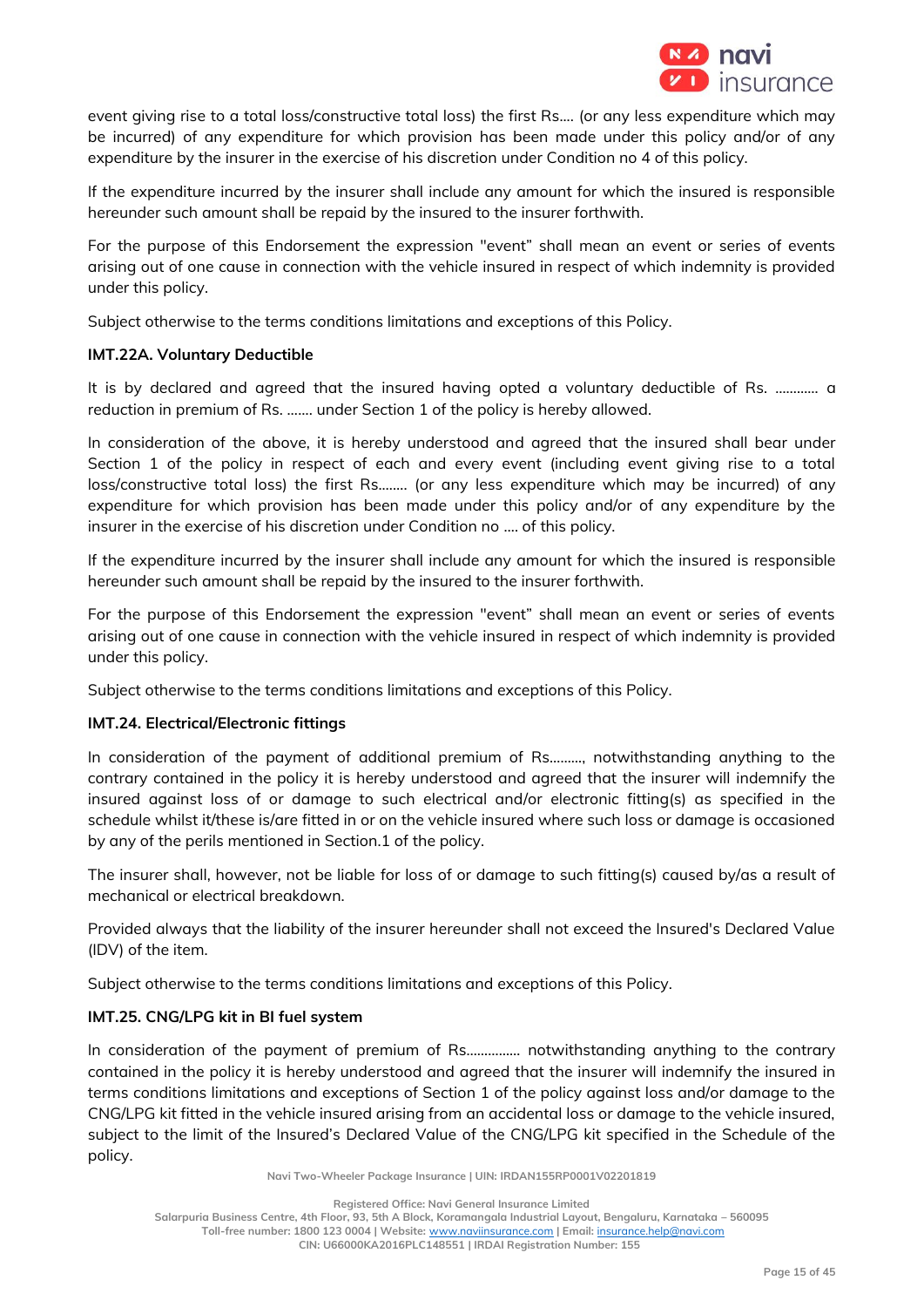

Subject otherwise to the terms conditions limitations and exceptions of this Policy.

# **IMT.26. Fire and/or Theft risk only**

Notwithstanding anything to the contrary contained in the policy it is hereby understood and agreed that Section II of the Policy is deemed to be cancelled and under Section I thereof the insurer shall only be liable to indemnify the insured against loss or damage by fire explosion self-ignition lightning and/or burglary housebreaking theft and riot strike malicious damage terrorism storm tempest flood inundation and earthquake perils whilst the vehicle is laid up in garage and not in use.

Subject otherwise to the terms conditions limitations and exceptions of this Policy.

# **IMT.27. Liability and Fire and/or Theft**

Notwithstanding anything to the contrary contained in the policy it is hereby understood and agreed that Section I of the Policy the insurer shall not be liable thereunder except in respect of loss or damage by fire explosion self-ignition lightning and/or burglary housebreaking theft and riot strike malicious damage terrorism storm tempest flood inundation and earthquake perils.

Subject otherwise to the terms conditions limitations and exceptions of the Policy.

# **IMT.28. Legal Liability to Paid Driver and/or Conductor and /or Cleaner employed in Connection with the Operation of Insured Vehicle**

In consideration of an additional premium of Rs. 50/- notwithstanding anything to the contrary contained in the Policy it is hereby understood and agreed that the Company shall indemnify the Insured against the insured's legal liability under the Workmen's Compensation Act, 1923 , the Fatal Accidents Act, 1855 or at Common Law and subsequent amendments of these Acts prior to the date of this Endorsement in respect of personal injury to any paid driver and/or conductor and/or cleaner whilst engaged in the service of the Insured in such occupation in connection with the vehicle insured herein and will in addition be responsible for all costs and expenses incurred with its written consent.

## **Provided always that:**

- (1) this Endorsement does not indemnify the Insured in respect of any liability in cases where the Insured holds or subsequently effects with any insurer or group of insurers a Policy of Insurance in respect of liability as herein defined for Insured's general employees;
- (2) The Insured shall take reasonable precautions to prevent accidents and shall comply with all statutory obligations;
- (3) In the event of the Policy being cancelled at the request of the Insured no refund of the premium paid in respect of this Endorsement will be allowed.

Subject otherwise to the terms conditions limitations and exceptions of the Policy except so far as necessary to meet the requirements of the Motor Vehicles Act, 1988.

# **IMT.29. Legal Liability to Employees of the Insured other than Paid Driver and / or Conductor and / or Cleaner who may be Travelling or Driving in Employer's Car**

In consideration of the payment of an additional premium @ Rs.50/- per employee insured notwithstanding anything to the contrary contained in the Policy it is hereby understood and agreed that the Company will indemnify the Insured against the Insured's liability at Common Law and Statutory Liability under the Fatal Accidents Act,1855 for compensation (including legal costs of any claimant) for death of or bodily injury to any employee (other than paid drivers) of the within named Insured being carried in or upon or entering in or getting on to or alighting from or driving the vehicle insured.

**Navi Two-Wheeler Package Insurance | UIN: IRDAN155RP0001V02201819**

**Salarpuria Business Centre, 4th Floor, 93, 5th A Block, Koramangala Industrial Layout, Bengaluru, Karnataka – 560095**

**Registered Office: Navi General Insurance Limited**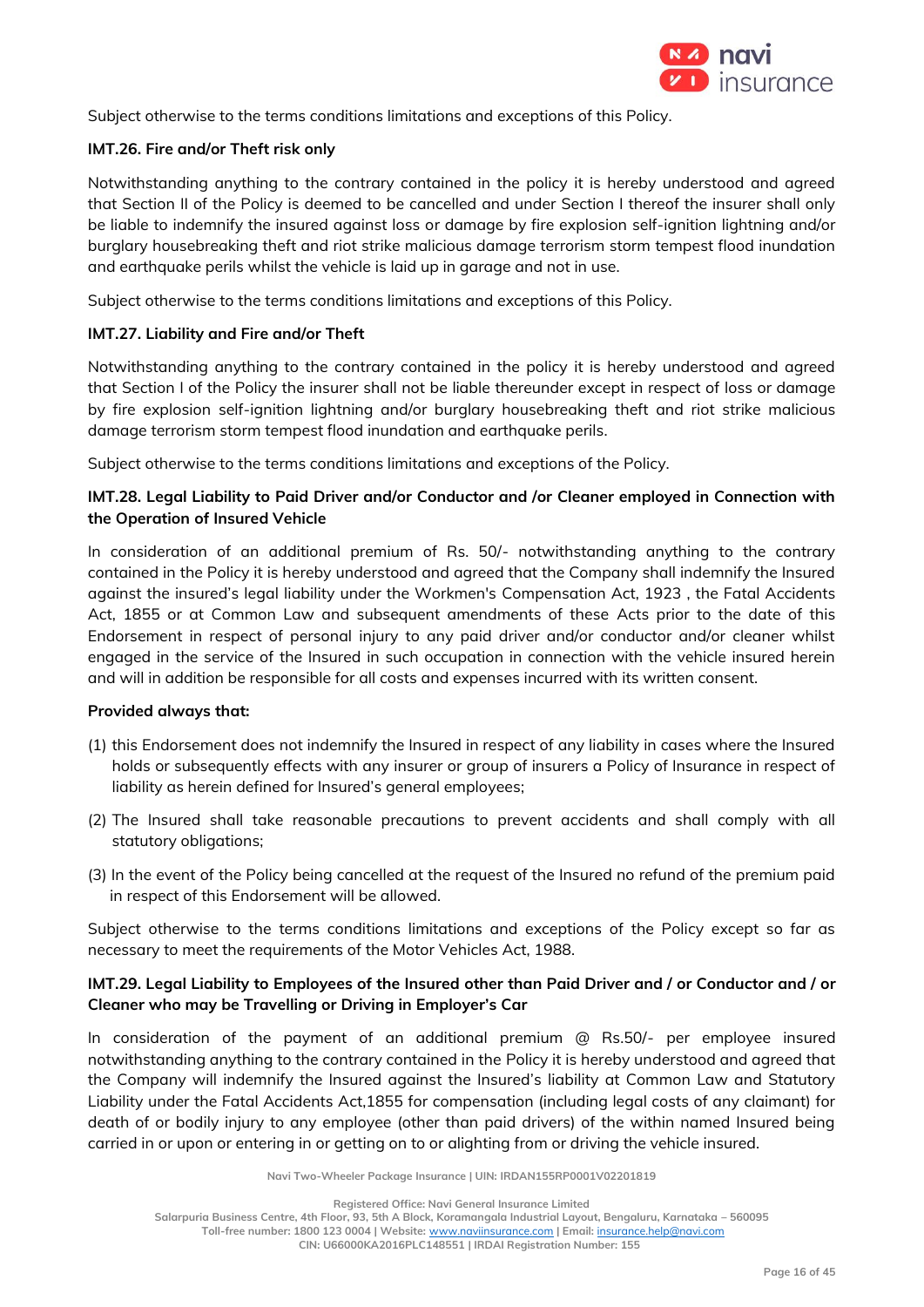

Provided that in the event of an accident whilst the vehicle insured is carrying more than.... employees of the Insured (including the driver) the Insured shall repay to the Company a ratable proportion of the total amount payable by the Company by the reason of this endorsement in respect of accident in connection with such vehicle insured.

Subject otherwise to the terms, conditions limitations and exceptions of this policy.

# **IMT.31. Reliability Trials and Rallies**

In consideration of the payment of an additional premium it is hereby understood and agreed that in the indemnity granted by this Policy is extended to apply whilst the vehicle insured is engaged in ………………………. to be held at ………………… on or about the date of. /../…. under the auspices of …………………………….

#### **Provided that –**

- (a) No indemnity shall be granted by this Endorsement to ……………………………….
- (b) This Policy does not cover use for organized racing, pace making, or speed testing.
- (c) During the course of the ………. , the Company shall not be liable in respect of death of or bodily injury to any person being carried in or upon or entering or getting on to or alighting from the vehicle insured at the time of the occurrence of the event out of which any claim arises.

Provided that if the Company shall make any payment in exercise of its discretion under condition No. 3 of the Policy in settlement of any claim and such payment includes the amount for which the Insured is responsible by reason of this Endorsement the Insured shall repay to the Company forthwith the amount for which the insured is so responsible.

For the purpose of this Endorsement the expression "claim" shall mean a claim or series of claims arising out of one event.

Subject otherwise to the terms, conditions limitations and exceptions of this Policy.

## **IMT.32. Accidents to Soldiers / Sailors / Airmen Employed As Drivers**

In consideration of the payment of an additional premium of Rs 100/- it is hereby understood and agreed that in the event of any Soldier/Sailor/Airman employed by the Insured to drive the vehicle insured being injured or killed whilst so employed, this policy will extend to relieve the Insured of his liability to indemnify Ministry of Defense under the respective Regulations.

Subject otherwise to the terms, conditions limitations and exceptions of this Policy.

## **IMT.33. LOSS OF ACCESSORIES**

In consideration of the payment of an additional premium of Rs......... it is hereby understood and agreed that as from. /….../…..... notwithstanding anything to the contrary contained in Section I but subject otherwise to the terms exceptions conditions and limitations of this Policy the insurer will indemnify the insured in respect of loss of or damage to accessories the property of the insured, specifically declared by the insured caused by burglary, housebreaking or theft.

Subject otherwise to the terms conditions limitations and exceptions of this policy.

## **Policy Servicing/Grievances/Complaints:**

At Navi General Insurance Limited, we want your relationship with insurance to be much beyond than what you've experienced yet. To understand, appreciate, and enjoy insurance-we're here for you.

**Navi Two-Wheeler Package Insurance | UIN: IRDAN155RP0001V02201819**

**Registered Office: Navi General Insurance Limited**

**Salarpuria Business Centre, 4th Floor, 93, 5th A Block, Koramangala Industrial Layout, Bengaluru, Karnataka – 560095**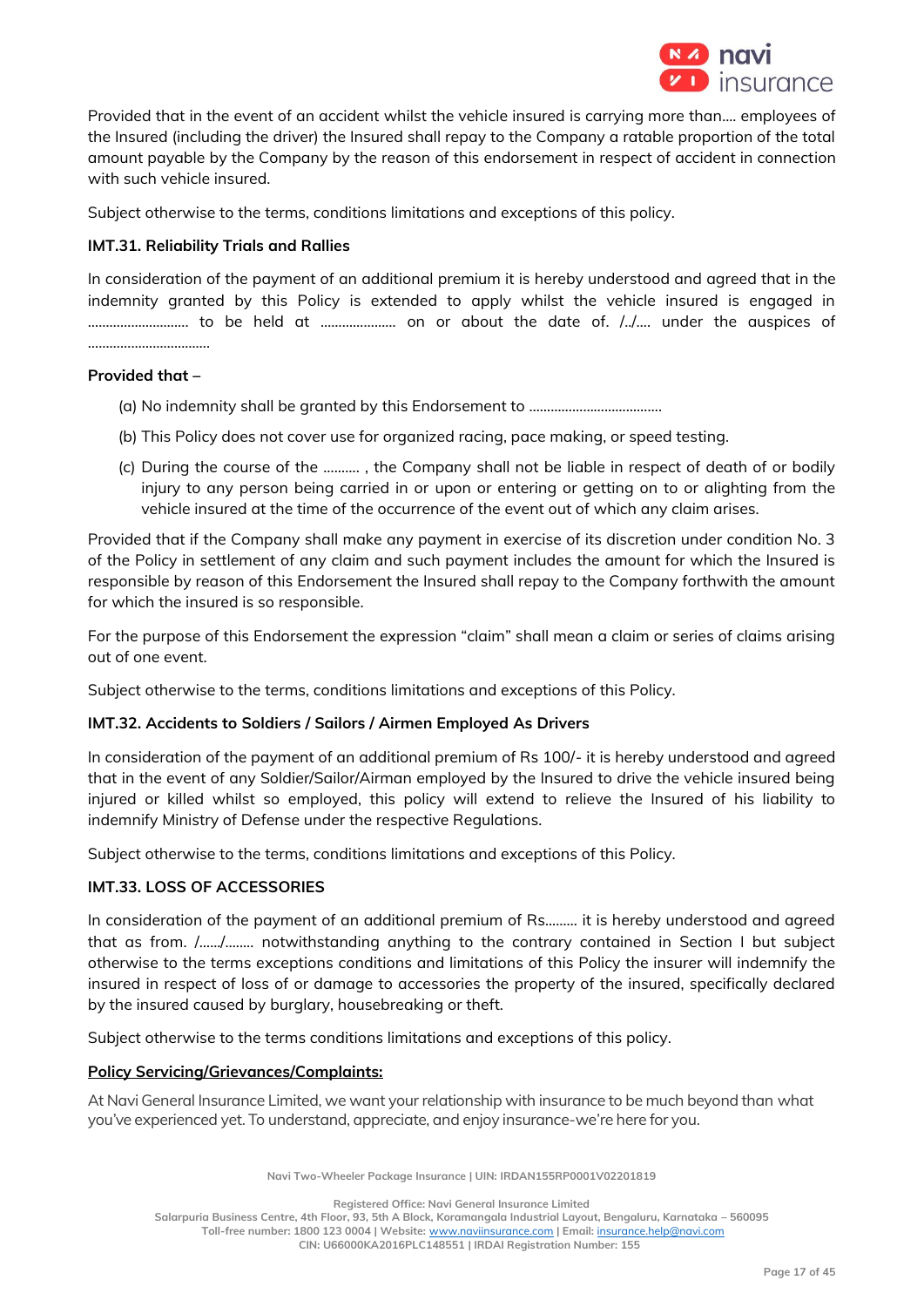

You can connect with us on the following channels:

- a. Call us on our Toll Free 1800 123 0004 for any queries that you may have!
- b. Email your queries to [insurance.help@navi.com](mailto:insurance.help@navi.com)
- c. For Senior Citizens, we have a special cell and Our Senior Citizen customers can email us at [seniorcare@navi.com](mailto:seniorcare@navi.com) for priority resolution
- d. Visit our website [www.naviinsurance.com](http://www.naviinsurance.com/) to register & track your queries.
- e. Please walk in to any of our branches or partner locations.
- f. You can also dispatch your letters to us at:

#### **Navi General Insurance Limited**

Corporate Office: Salarpuria Business Centre,

4th B Cross Road, 5th Block,

Koramangala Industrial Layout,

Bengaluru, Karnataka – 560095

We request you to please mention your complete details:

- Full Name
- Policy Number / Certificate of Insurance Number
- **Contact Details**

in all your communications, to enable our customer experience expert to connect with you and provide you with quickest possible solution.

We'll ensure to acknowledge your service request within 3 working days and try and resolve it to your satisfaction within 15 working days. That's a promise!

#### **Escalation Matrix**

#### **Leve 1**

While we attempt to give you best-in-class and prompt resolution for any concerns, sometimes it may not be perfect. If you feel that you weren't offered a perfect resolution, please feel free to share your feedback with our Manager Customer Experience team at Manager.CustomerExperience@navi.com

#### **Level 2**

If you still are not happy about the resolution provided, then you may please write to our Grievance Redressal Officer (GRO) and Head Customer Experience a[t Head.CustomerExperience@navi.com.](mailto:Head.CustomerExperience@cocogeneralinsurance.com)

#### **Level 3**

If you are not happy with the resolution, you may approach IRDAI by calling on the Toll Free no. 155255 (or) 1800 4254 732. You can also register an online complaint on the website [http://igms.irda.gov.in.](http://igms.irda.gov.in/)

If your concern remains unresolved till one month from the date of registering your complaint, you may please approach the **Insurance Ombudsman** for redressal. To know who your Insurance Ombudsman is, simply referto the Ombudsman list overleaf.

**Navi Two-Wheeler Package Insurance | UIN: IRDAN155RP0001V02201819**

**Registered Office: Navi General Insurance Limited**

**Salarpuria Business Centre, 4th Floor, 93, 5th A Block, Koramangala Industrial Layout, Bengaluru, Karnataka – 560095 Toll-free number: 1800 123 0004 | Website:** [www.naviinsurance.com](http://www.naviinsurance.com/) **| Email:** [insurance.help@navi.com](mailto:insurance.help@navi.com)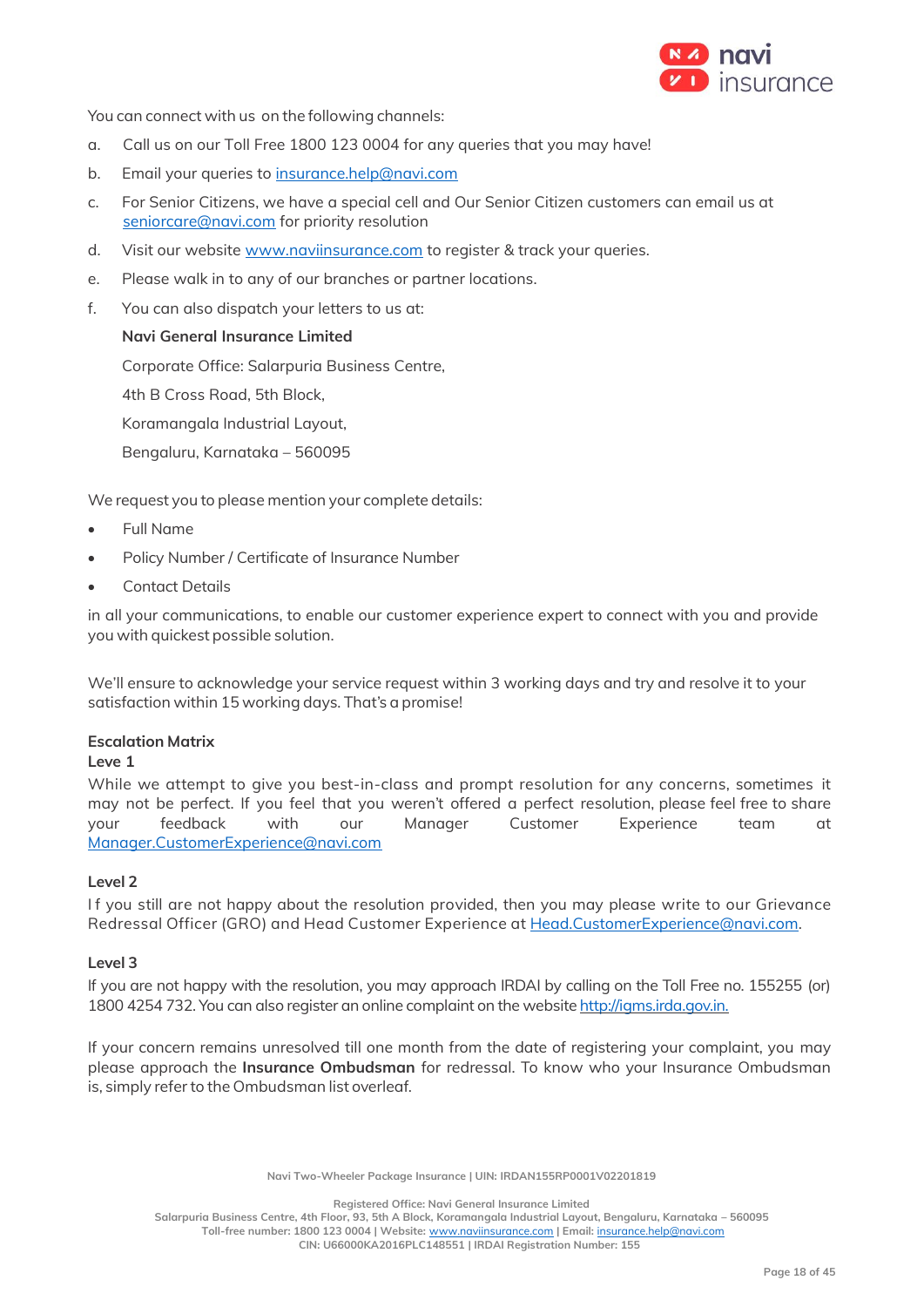

| S. No. | <b>Contact Details</b>                                                                                                                                                                                                                                                        | <b>Jurisdiction of Office</b>                                                                        |
|--------|-------------------------------------------------------------------------------------------------------------------------------------------------------------------------------------------------------------------------------------------------------------------------------|------------------------------------------------------------------------------------------------------|
| 1.     | <b>AHMEDABAD</b><br>Office of the Insurance Ombudsman,<br>Jeevan Prakash Building, 6th Floor,<br>Tilak Marg, Relief Road,<br>Ahmedabad - 380 001.<br>Tel.: 079 - 25501201/02/05/06<br>Email: bimalokpal.ahmedabad@ecoi.co.in                                                  | State of Gujarat and Union Territories of<br>Dadra & Nagar Haveli and Daman and Diu                  |
| 2.     | <b>BENGALURU</b><br>Office of the Insurance Ombudsman,<br>Jeevan Soudha Building,<br>PID No. 57-27-N-19,<br>Ground Floor, 19/19, 24th Main Road,<br>JP Nagar, 1st Phase,<br>Bengaluru - 560 078.<br>Tel.: 080 - 26652048 / 26652049<br>Email: bimalokpal.bengaluru@ecoi.co.in | Karnataka                                                                                            |
| 3.     | <b>BHOPAL</b><br>Office of the Insurance Ombudsman,<br>Janak Vihar Complex, 2nd Floor,<br>6, Malviya Nagar, Opp. Airtel Office,<br>Near New Market, Bhopal - 462 003.<br>Tel.: 0755 - 2769201 / 2769202<br>Fax: 0755 - 2769203<br>Email: bimalokpal.bhopal@ecoi.co.in         | States of Madhya Pradesh and Chattisgarh                                                             |
| 4.     | <b>BHUBANESHWAR</b><br>Office of the Insurance Ombudsman,<br>62, Forest Park, Bhubneshwar - 751 009.<br>Tel.: 0674 - 2596461 / 2596455<br>Fax: 0674 - 2596429<br>Email: bimalokpal.bhubaneswar@ecoi.co.in                                                                     | State of Orissa                                                                                      |
| 5.     | <b>CHANDIGARH</b><br>Office of the Insurance Ombudsman,<br>S.C.O. No. 101, 102 & 103, 2nd Floor,<br>Batra Building, Sector 17 - D,<br>Chandigarh - 160 017.<br>Tel.: 0172 - 2706196 / 2706468<br>Fax: 0172 - 2708274<br>Email: bimalokpal.chandigarh@ecoi.co.in               | States of Punjab, Haryana, Himachal<br>Pradesh, Jammu & Kashmir and Union<br>territory of Chandigarh |

**Navi Two-Wheeler Package Insurance | UIN: IRDAN155RP0001V02201819**

**Registered Office: Navi General Insurance Limited**

**Salarpuria Business Centre, 4th Floor, 93, 5th A Block, Koramangala Industrial Layout, Bengaluru, Karnataka – 560095 Toll-free number: 1800 123 0004 | Website:** [www.naviinsurance.com](http://www.naviinsurance.com/) **| Email:** [insurance.help@navi.com](mailto:insurance.help@navi.com)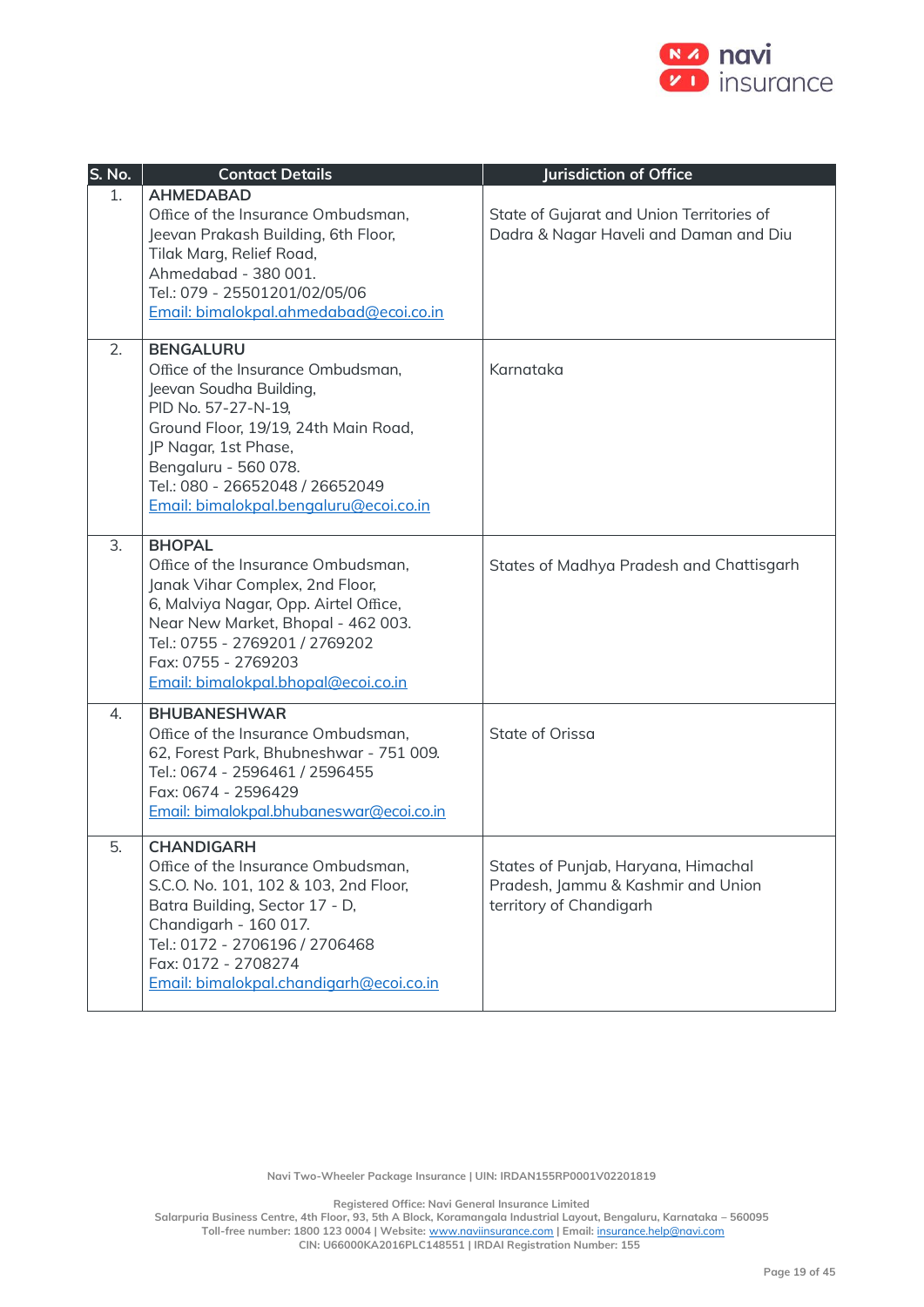

| 6.  | <b>CHENNAI</b><br>Office of the Insurance Ombudsman,                                            | State of Tamil Nadu and Union Territories -                                               |
|-----|-------------------------------------------------------------------------------------------------|-------------------------------------------------------------------------------------------|
|     | Fatima Akhtar Court, 4th Floor, 453,<br>Anna Salai, Teynampet,                                  | Pondicherry Town and Karaikal (which<br>are part of Union Territory of                    |
|     | Chennai - 600 018.<br>Tel.: 044 - 24333668 / 24335284                                           | Pondicherry)                                                                              |
|     | Fax: 044 - 24333664                                                                             |                                                                                           |
|     | Email: bimalokpal.chennai@ecoi.co.in                                                            |                                                                                           |
| 7.  | <b>DELHI</b><br>Office of the Insurance Ombudsman,                                              | State of Delhi                                                                            |
|     | 2/2 A, Universal Insurance Building,<br>Asaf Ali Road, New Delhi - 110 002.                     |                                                                                           |
|     | Tel.: 011 - 23232481 / 23213504                                                                 |                                                                                           |
|     | Fax: 011 - 23230858<br>Email: bimalokpal.delhi@ecoi.co.in                                       |                                                                                           |
| 8.  | <b>GUWAHATI</b>                                                                                 |                                                                                           |
|     | Office of the Insurance Ombudsman,                                                              | States of Assam, Meghalaya, Manipur, Mizoram,                                             |
|     | Jeevan Nivesh, 5th Floor,<br>Nr. Panbazar Over Bridge, S.S. Road,                               | Arunachal Pradesh, Nagaland and Tripura                                                   |
|     | Guwahati - 781001 (ASSAM).                                                                      |                                                                                           |
|     | Tel.: 0361 - 2132204 / 2132205<br>Fax: 0361 - 2732937                                           |                                                                                           |
|     | Email: bimalokpal.guwahati@ecoi.co.in                                                           |                                                                                           |
| 9.  | <b>HYDERABAD</b>                                                                                |                                                                                           |
|     |                                                                                                 |                                                                                           |
|     | Office of the Insurance Ombudsman,<br>6-2-46, 1st floor, "Moin Court",                          | States of Andhra Pradesh, Telangana and<br>Union Territory of Yanam - a part of the Union |
|     | Lane Opp. Saleem Function Palace,                                                               | Territory of Pondicherry                                                                  |
|     | A. C. Guards, Lakdi-Ka-Pool,<br>Hyderabad - 500 004.                                            |                                                                                           |
|     | Tel.: 040 - 65504123 / 23312122                                                                 |                                                                                           |
|     | Fax: 040 - 23376599<br>Email: bimalokpal.hyderabad@ecoi.co.in                                   |                                                                                           |
| 10. | <b>JAIPUR</b>                                                                                   |                                                                                           |
|     | Office of the Insurance Ombudsman,                                                              | State of Rajasthan                                                                        |
|     | Jeevan Nidhi - Il Bldg., Gr. Floor,<br>Bhawani Singh Marg, Jaipur - 302 005.                    |                                                                                           |
|     | Tel.: 0141 - 2740363                                                                            |                                                                                           |
|     | Email: bimalokpal.jaipur@ecoi.co.in                                                             |                                                                                           |
| 11. | <b>ERNAKULAM</b><br>Office of the Insurance Ombudsman,                                          | Kerala, Lakshadweep, Mahe-a part of                                                       |
|     | 2nd Floor, Pulinat Bldg.,<br>Opp. Cochin Shipyard, M. G. Road,                                  | Pondicherry                                                                               |
|     | Ernakulam - 682 015.                                                                            |                                                                                           |
|     | Tel.: 0484 - 2358759 / 2359338<br>Fax: 0484 - 2359336<br>Email: bimalokpal.ernakulam@ecoi.co.in |                                                                                           |

**Navi Two-Wheeler Package Insurance | UIN: IRDAN155RP0001V02201819**

**Registered Office: Navi General Insurance Limited**

**Salarpuria Business Centre, 4th Floor, 93, 5th A Block, Koramangala Industrial Layout, Bengaluru, Karnataka – 560095**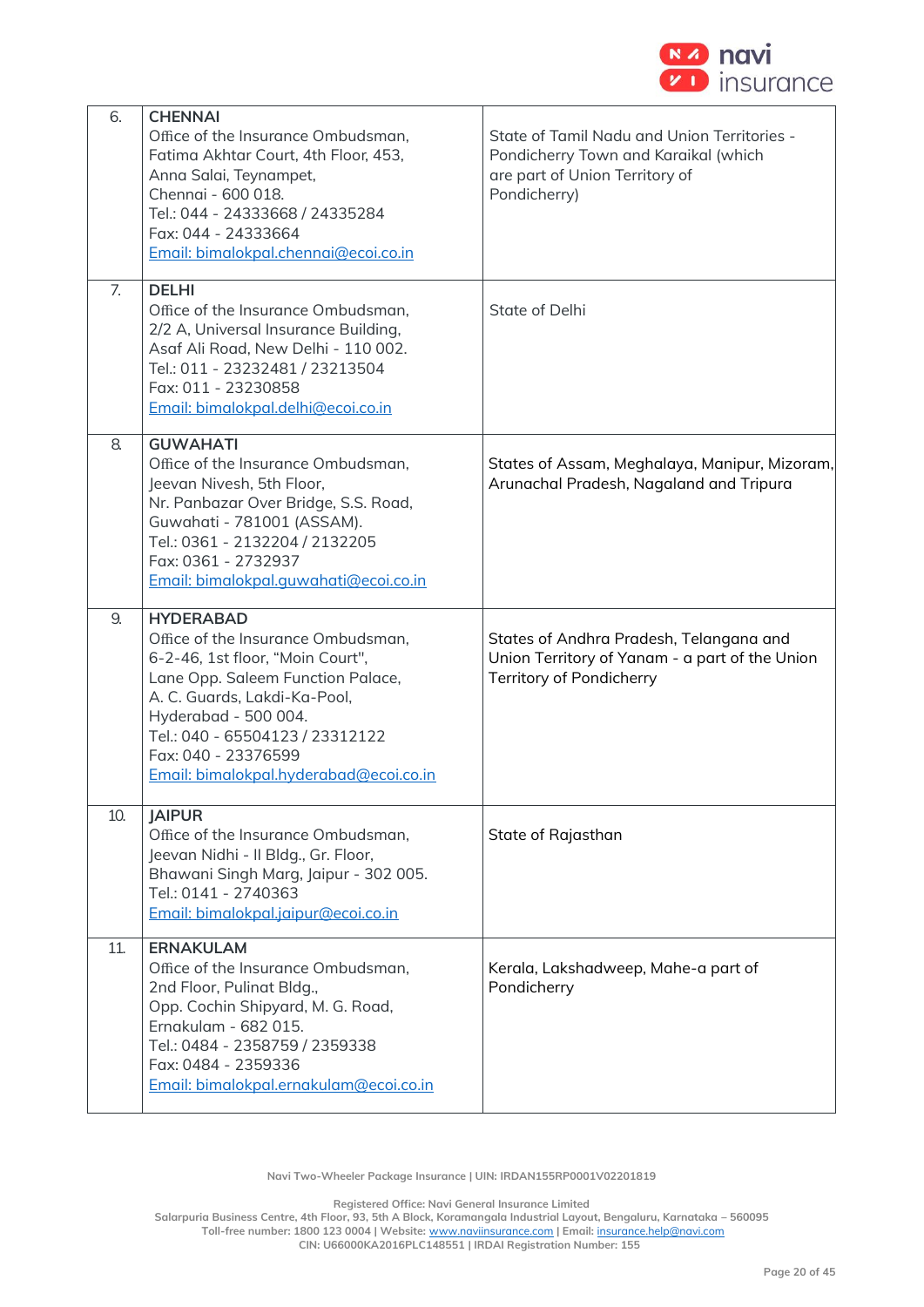

| 12. | <b>KOLKATA</b><br>Office of the Insurance Ombudsman,<br>Hindustan Bldg. Annexe, 4th Floor,<br>4, C.R. Avenue, Kolkata - 700 072.<br>Tel.: 033 - 22124339 / 22124340<br>Fax: 033 - 22124341<br>Email: bimalokpal.kolkata@ecoi.co.in                            | States of West Bengal, Sikkim and Union<br>Territories of Andaman and Nicobar Islands                                                                                                                                                                                                                                                                                                                                                                                                       |
|-----|---------------------------------------------------------------------------------------------------------------------------------------------------------------------------------------------------------------------------------------------------------------|---------------------------------------------------------------------------------------------------------------------------------------------------------------------------------------------------------------------------------------------------------------------------------------------------------------------------------------------------------------------------------------------------------------------------------------------------------------------------------------------|
| 13. | <b>LUCKNOW</b><br>Office of the Insurance Ombudsman,<br>6th Floor, Jeevan Bhawan,<br>Phase-II, Nawal Kishore Road,<br>Hazratganj, Lucknow - 226 001.<br>Tel.: 0522 - 2231330 / 2231331<br>Fax: 0522 - 2231310<br>Email: bimalokpal.lucknow@ecoi.co.in         | District of Uttar Pradesh: Lalitpur, Jhansi,<br>Mahoba, Hamirpur, Banda, Chitrakoot,<br>Allahabad, Mirzapur, Sonbhabdra, Fatehpur,<br>Pratapgarh, Jaunpur, Varansi, Gazipur, Jalaun,<br>Kanpur, Lucknow, Unnao, Sitapur, Lakhimpur,<br>Bahraich, Barabanki, Raebareli, Sravasti,<br>Gonda, Faizabad, Amethi, Kaushambi,<br>Balrampur, Basti, Ambedkarnagar, Sulanpur,<br>Maharajganj, Santkabirnagar, Azamgarh,<br>Kaushinagar, Gorkhpur, Deoria, Mau, Chandauli,<br>Ballia, Sidharathnagar |
| 14. | <b>MUMBAI</b><br>Office of the Insurance Ombudsman,<br>3rd Floor, Jeevan Seva Annexe, S. V. Road,<br>Santacruz (W), Mumbai - 400 054.<br>Tel.: 022 - 26106552 / 26106960<br>Fax: 022 - 26106052<br>Email: bimalokpal.mumbai@ecoi.co.in                        | States of Goa, Mumbai Metropolitan<br>Region excluding Navi Mumbai & Thane                                                                                                                                                                                                                                                                                                                                                                                                                  |
| 15. | <b>NOIDA</b><br>Office of the Insurance Ombudsman,<br>Bhagwan Sahai Palace, 4th Floor,<br>Main Road, Naya Bans, Sector 15,<br>Distt: Gautam Buddh Nagar,<br>U. P. - 201301.<br>Tel.: 0120 - 2514250 / 2514252 / 2514253<br>Email: bimalokpal.noida@ecoi.co.in | States of Uttaranchal and the following Districts<br>of Uttar Pradesh: Agra, Aligarh, Bagpat,<br>Bareilly, Bijnor, Budaun, Bulandshehar, Etah,<br>Kanooj, Mainpuri, Mathura, Meerut, Moradabad,<br>Muzaffarnagar, Oraiyya, Pilibhit, Etawah,<br>Farrukhabad, Firozabad, Gautam Budh Nagar,<br>Ghaziabad, Hardoi, Shahjahanpur, Hapur,<br>Shamli, Rampur, Kashganj, Sambhal, Amroha,<br>Hathras, Kanshiramnagar, Saharanpur                                                                  |
| 16. | <b>PATNA</b><br>Office of the Insurance Ombudsman,<br>1st Floor, Kalpana Arcade Building,<br>Bazar Samiti Road, Bahadurpur,<br>Patna - 800 006.<br>Tel.: 0612-2680952<br>Email: bimalokpal.patna@ecoi.co.in                                                   | States of Bihar and Jharkhand                                                                                                                                                                                                                                                                                                                                                                                                                                                               |

**Navi Two-Wheeler Package Insurance | UIN: IRDAN155RP0001V02201819**

**Registered Office: Navi General Insurance Limited**

**Salarpuria Business Centre, 4th Floor, 93, 5th A Block, Koramangala Industrial Layout, Bengaluru, Karnataka – 560095 Toll-free number: 1800 123 0004 | Website:** [www.naviinsurance.com](http://www.naviinsurance.com/) **| Email:** [insurance.help@navi.com](mailto:insurance.help@navi.com)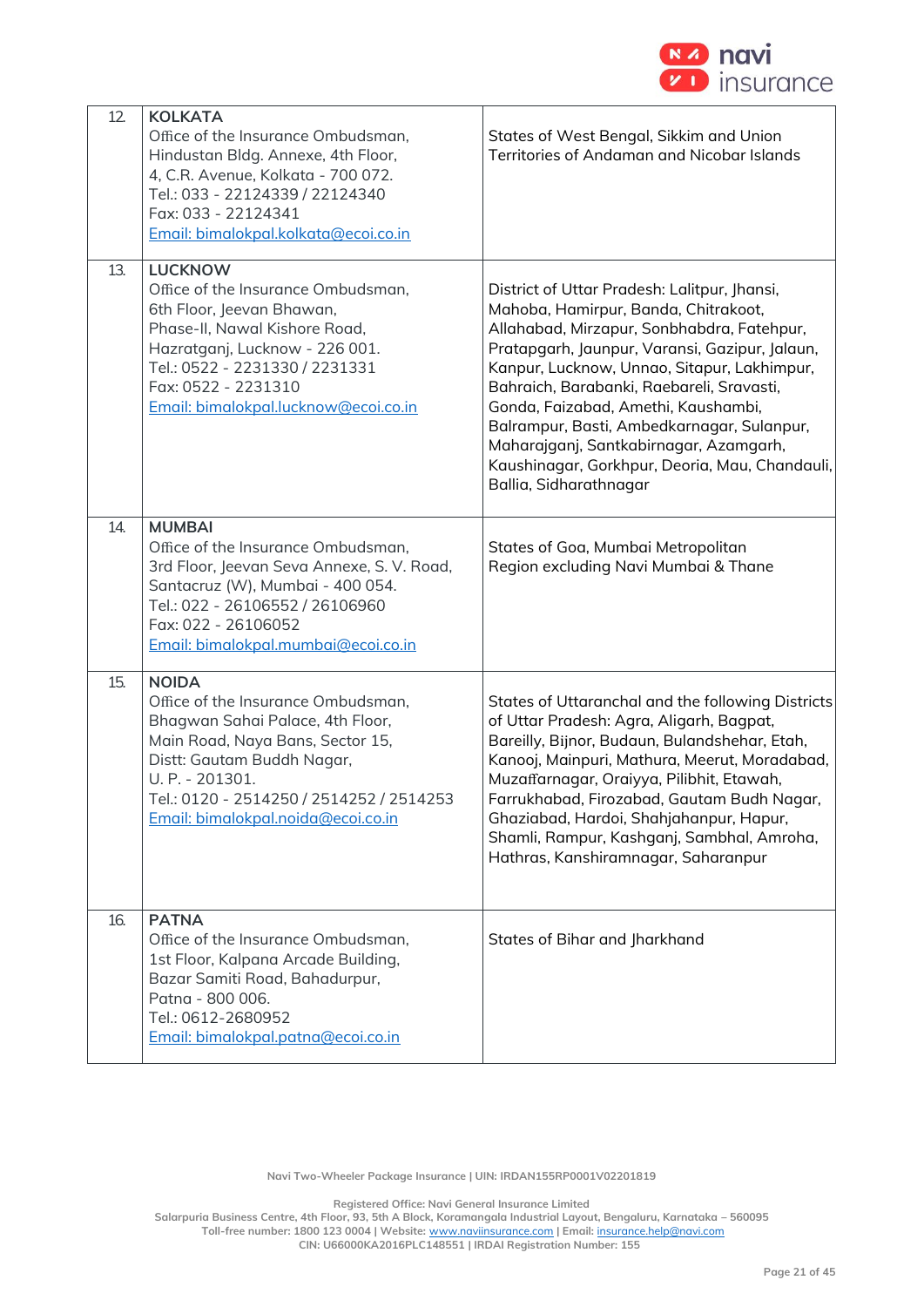

| <b>PUNF</b>                               |                                            |
|-------------------------------------------|--------------------------------------------|
| Office of the Insurance Ombudsman,        | States of Maharashtra, Area of Navi Mumbai |
| Jeevan Darshan Bldg., 3rd Floor,          | and Thane excluding Mumbai Metropolitan    |
| C.T.S. No. 195 to 198, N. C. Kelkar Road, | Region                                     |
| Narayan Peth, Pune - 411 030.             |                                            |
| Tel.: 020 - 41312555                      |                                            |
| Email: bimalokpal.pune@ecoi.co.in         |                                            |
|                                           |                                            |

**IRDAI Regulation No 17**: This Policy is subject to regulation 17 of IRDAI (Protection of Policyholder's Interests) Regulation 2017 or any amendment thereof from time to time.

Annexure 1. (Claims related guidelines as per Protection of Policy Holders Interest Regulations 2017):

While notifying the claim, following information should be provided:

- Name of insured
- Insured contact numbers
- Policy number
- Date and time of loss
- Location of loss
- Nature and approximate extent of loss
- Place and contact details of the person at the loss location

On receipt of notice of loss, Company will respond immediately and provide information to the insured on the claim procedures.

In cases where surveyor is to be appointed for assessment of loss, Company shall immediately appoint surveyor within 72 hours of receipt of intimation from the insured. Company shall communicate the details of the appointment of surveyor, including the role, duties and responsibilities of the surveyor to the insured by letter, email or any other electronic form immediately after the appointment of the surveyor.

Insured/Claimant shall submit following documents in support of the claim notified to us in addition to Claim Form. Where documents are available in public domain or with a public authority, the surveyor/Company will obtain themselves. The Company may ask additional relevant documents basis nature, complexity and circumstances of the loss.

## **For Accident Claims**

- Proof of insurance Policy copy
- Copy of Registration Book, Tax Receipt [original required for verification]
- Copy of Motor Driving License of the person driving the vehicle at the time of accident (original required for verification)
- Police Panchanama /FIR (In case of Third Party property damage /Death / Body Injury)
- Estimate for repairs if available

**Navi Two-Wheeler Package Insurance | UIN: IRDAN155RP0001V02201819**

**Registered Office: Navi General Insurance Limited**

**Salarpuria Business Centre, 4th Floor, 93, 5th A Block, Koramangala Industrial Layout, Bengaluru, Karnataka – 560095**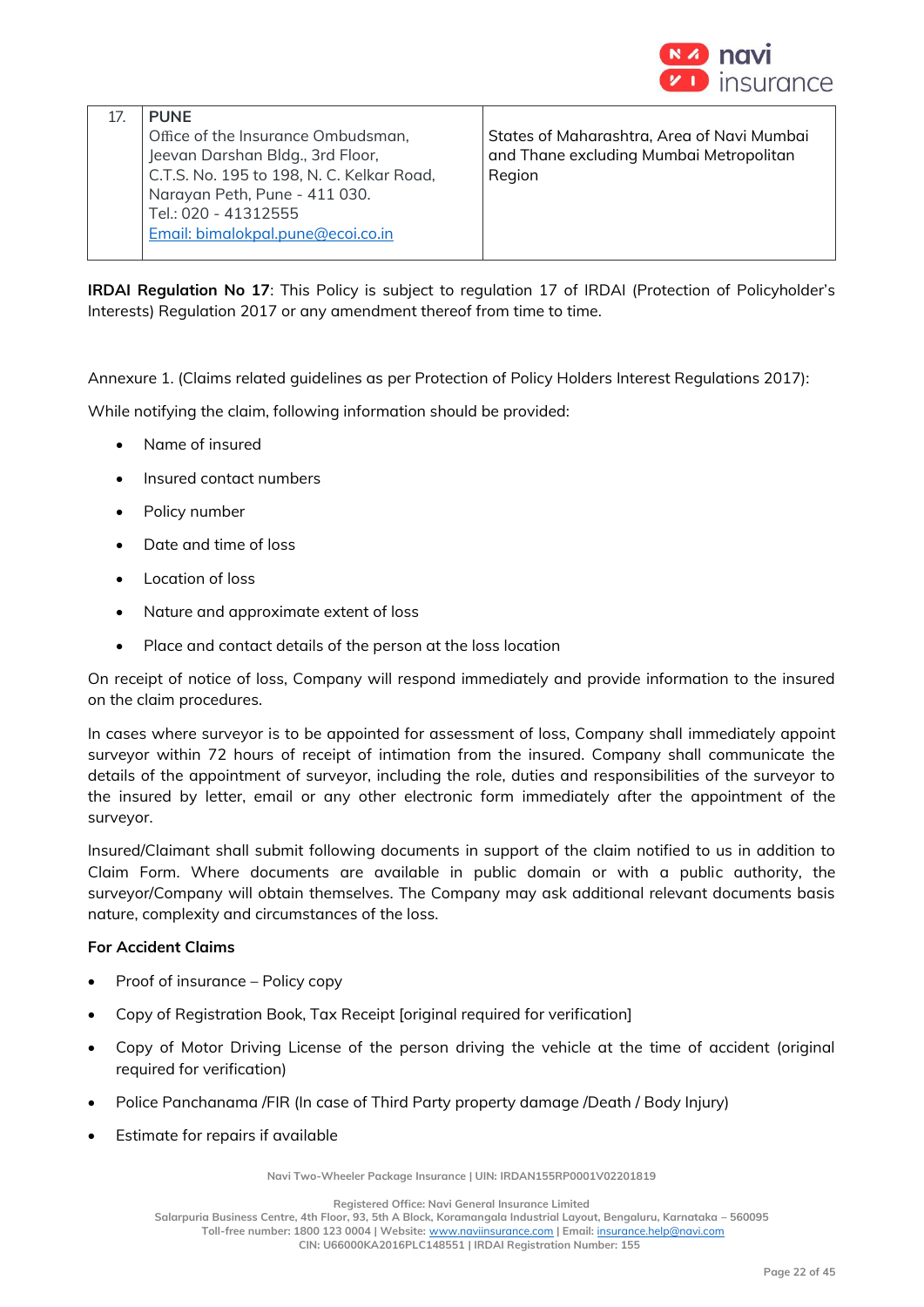

• Repair Bills/Invoices and payment receipts after the job is completed

## **Documents for Theft Claims**

- Original Policy document
- Original Registration Book/Certificate and Tax Payment Receipt
- All the sets of keys/Service Booklet/Warranty Card/Original Purchase Invoice
- Police Panchanama/ FIR and Final Investigation Report/Non-Traceable Report.
- Acknowledged copy of letter addressed to RTO intimating theft and informing "NON-USE"
- Form 28, 29 and 30 signed by the Insured and Form 35 signed by the Financer/ transferred RC as applicable
- **Letter of Subrogation**
- NOC from the Financer if claim is to be paid to Insured.

#### **Documents for Liability claims**

- Policy Copy
- Copy of Registration Book
- Copy of Motor Driving License of the person driving the vehicle at the time of accident
- Police Panchanama /FIR

#### **Documents for Personal Accident Claims**

- Policy copy
- Certificate of from government hospital doctor confirming the nature and degree of disability
- Discharge summary of the treating hospital clearly indicating the Hospital Registration No.
- Diagnostic reports
- FIR / Panchanama– (if Notified to Police) Attested or Original
- Final Police Report- (if applicable)
- Death Certificate\*
- Post Mortem report\*
- Legal Heir certificate /nominee certificate\*
- Driving license for owner driver (ODPA claim)

#### **(Marked with \* are required only in death claims)**

The surveyor shall start the survey immediately unless there is a contingency that delays immediate survey, in any case within 48 hours of his appointment. Interim report of the physical details of the loss shall be recorded and uploaded/forwarded to the Company within the shortest time but not later than 15 days from the date of first visit of the surveyor. A copy of the interim report shall be furnished by the Company to the insured/claimant, if he so desires.

**Navi Two-Wheeler Package Insurance | UIN: IRDAN155RP0001V02201819**

**Registered Office: Navi General Insurance Limited**

**Salarpuria Business Centre, 4th Floor, 93, 5th A Block, Koramangala Industrial Layout, Bengaluru, Karnataka – 560095 Toll-free number: 1800 123 0004 | Website:** [www.naviinsurance.com](http://www.naviinsurance.com/) **| Email:** [insurance.help@navi.com](mailto:insurance.help@navi.com)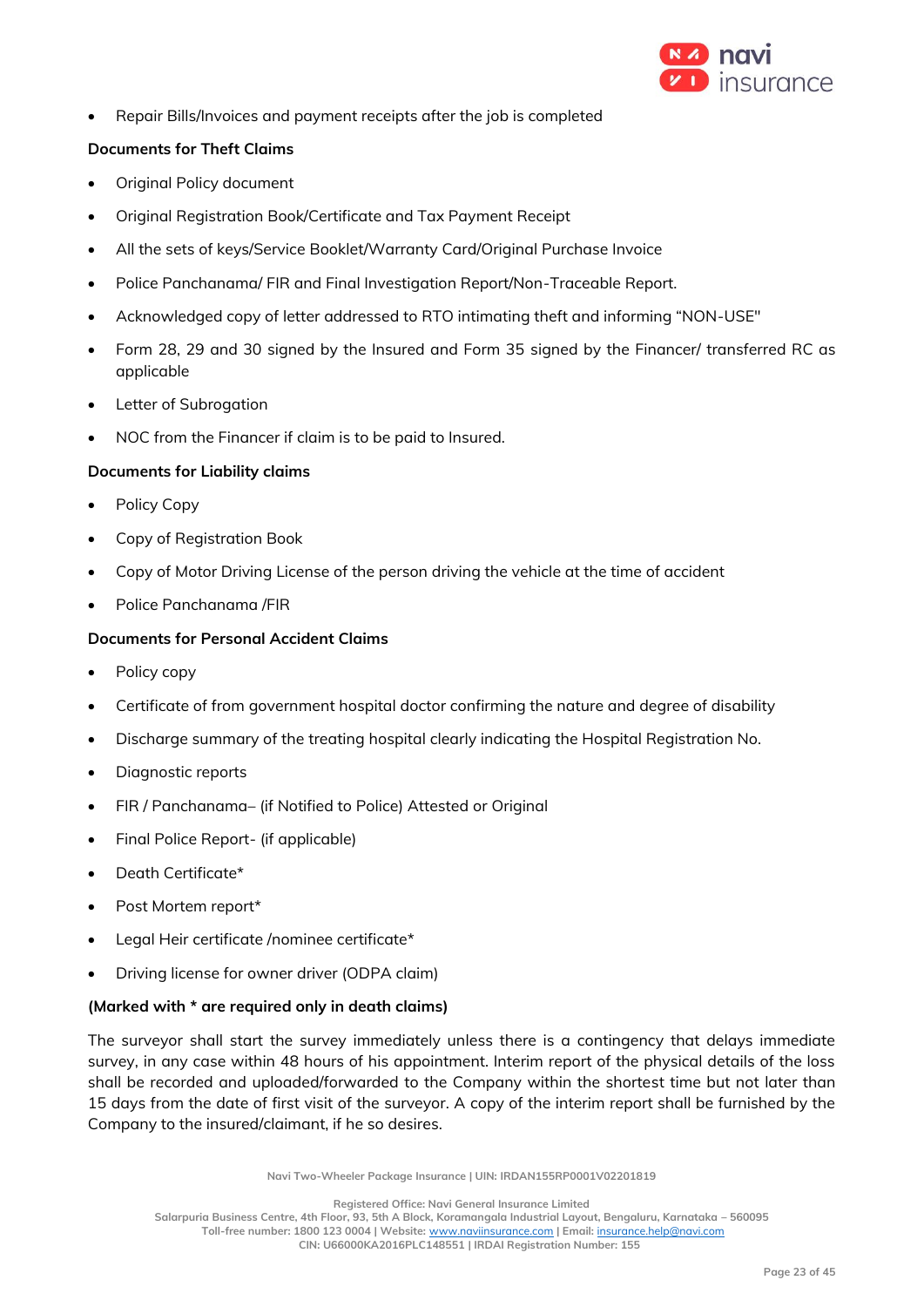

Where the insured is unable to furnish all the particulars required by the surveyor or where the surveyor does not receive the full cooperation of the insured, the Company or the surveyor, as the case may be, will inform in writing to the insured about the consequent delay that may result in the assessment of the claim. Company and the surveyor will follow up with the insured for pending information/documents guiding the insured with regard to submissions to be made. The Company and/or surveyor will not call for any information/document that is not relevant for the claim.

The surveyor shall, subject to the para above, submit his final report to the Company within 30 days of his appointment. A copy of the surveyor's report shall be furnished to the insured/claimant, on request.

Where special circumstances exist in respect of a claim either due to its special / complicated nature, or due to difficulties associated with replacement/reinstatement, the surveyor shall, seek an extension from Company for submission of his report. In such an event, the Company will give the status to the insured/claimant fortnightly wherever warranted. The Company may make provisional/ on account payment based on the admitted claim liability.

If Company, on the receipt of a survey report, finds that it is incomplete in any respect, it shall require the surveyor, under intimation to the insured/claimant, to furnish an additional report on certain specific issues as may be required by the Company. Such a request may be made by the Company within 15 days of the receipt of the final survey report and not more than once in case of a claim.

The surveyor, on receipt of this communication, shall furnish an additional report within three weeks from the date of receipt of communication from the Company.

On receipt of the final survey report or the additional survey report, as the case may be, and on receipt of all required information/documents that are relevant and necessary for the claim, the Company shall offer a settlement of the claim to the insured/claimant within a period of 30 days. If the Company, for any reasons to be recorded in writing and communicated to the insured/claimant, decides to reject a claim under the policy, it shall do so within a period of 30 days from the receipt of the final survey report and/or additional information/documents or the additional survey report, as the case may be.

In case, the amount admitted is less than the amount claimed, then the Company shall inform the insured/claimant in writing about the basis of settlement. Where the claim is rejected, the Company shall give the reasons for the same in writing drawing reference to the specific terms and conditions of the policy document.

In the event the claim is not settled within 30 days as stipulated above, the Company shall be liable to pay interest at a rate, which is 2% above the bank rate from the date of receipt of last relevant and necessary document from the insured/claimant by the Company till the date of actual payment.

Insured will assist the Company if so required, in any prosecution, proceeding or in the matter of recovery of claims by the Company against third parties.

Annexure 2. General Regulations:

## **GR.1. Insurance not provided for:**

Motor Insurance in India cannot be transacted outside the purview of the India Motor Tariff unless specifically authorized by the TAC. For risks which have not been provided for in the tariff, reference should be made to TAC for advice thereon.

Motor Insurance includes Private Cars, Motorized Two Wheelers and Commercial Vehicles excluding vehicles running on rails.

## **GR.2. Proposal Forms:**

**Navi Two-Wheeler Package Insurance | UIN: IRDAN155RP0001V02201819**

**Registered Office: Navi General Insurance Limited**

**Salarpuria Business Centre, 4th Floor, 93, 5th A Block, Koramangala Industrial Layout, Bengaluru, Karnataka – 560095**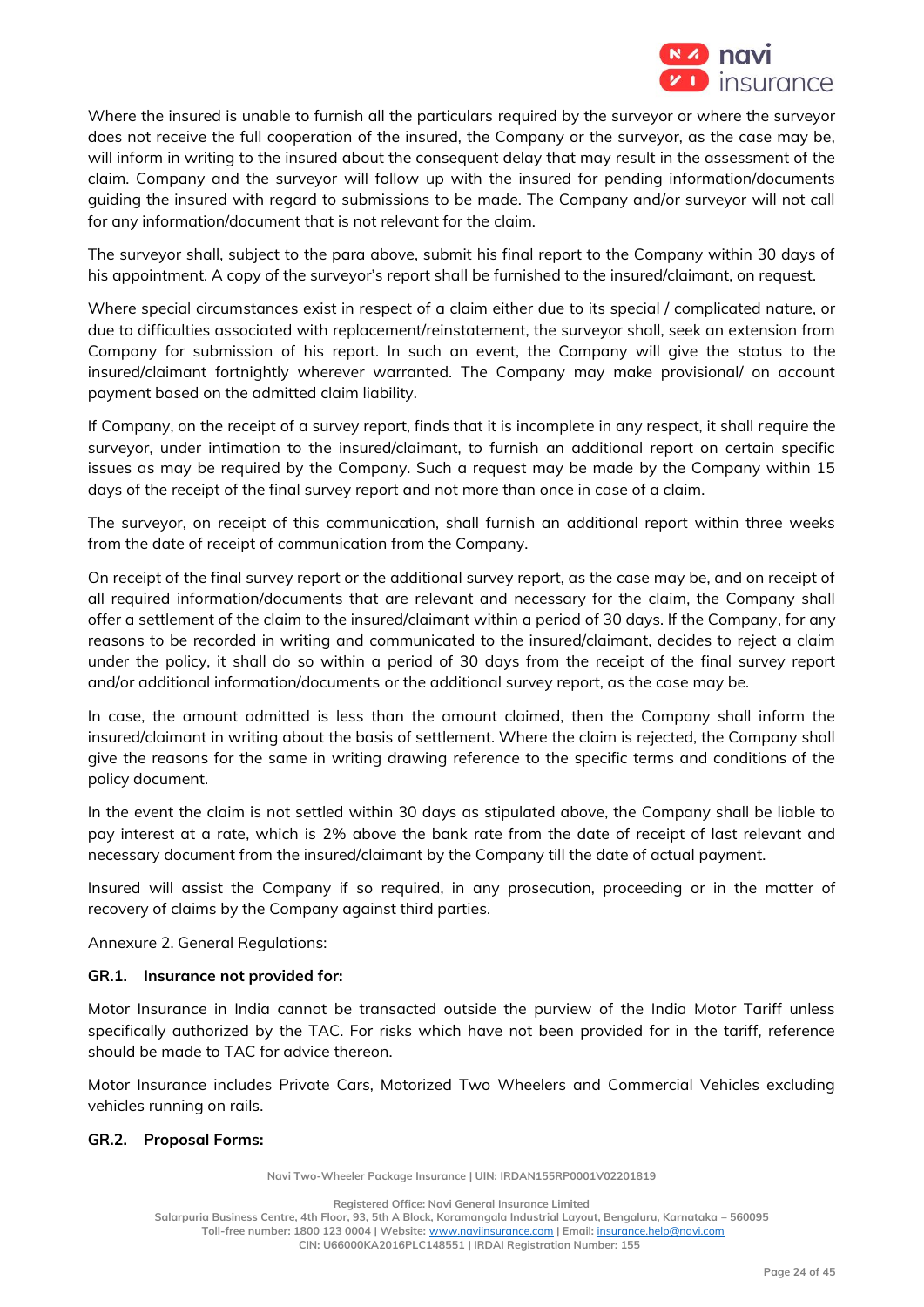

Proposal Form as specified in **Section 5 of the INDIA MOTOR TARIFF** is required to be submitted by the insured to the insurer before the commencement of cover and at renewal in case of material alteration. For change of IDV at each renewal, however, **a fresh proposal is not necessary**. Such changes may be advised by the insured to the insurer by a letter signed by the insured / insured's authorized signatory (for companies / body corporate) and sent to the insurer by recorded delivery. In case of change of insurer, a fresh proposal is required to be submitted to the new insurer. The insurers may include additional questions in the proposal form for their information and use.

## **GR.3. Policy Forms:**

Policies insuring Motor Vehicles are to be issued only as per the Standard Form(s) given in **Section 6 of the INDIA MOTOR TARIFF.**

## *A. Types of Policies*

There are two types of Policies:

- **(i) Liability Only Policy**: This covers Third Party Liability for bodily injury and/ or death and Property Damage. Personal Accident Cover for Owner-Driver is also included.
- **(ii) Package Policy:** This **covers** loss or damage to the vehicle insured in addition to **(i)** above.

Restricting the scope of cover under **Section-I (loss of or damage to the vehicle insured)** of the Package policy without any reduction in Tariff rates is permitted. Excepting this, no alteration or extension of any of the Covers, Terms, Conditions, Exclusions, etc. of any of the Policies/Endorsements laid down in this tariff is permitted without prior approval of the TAC.

## **B.** *Rating:*

Rates provided under this Tariff are minimum rates. Loading on tariff premium rates by 100% may be applied for adverse claims experience of the vehicle insured and individual risk perception as per the insurer's assessment. If the experience continues to be adverse, a further loading of 100% on the expiring premium may be applied. No further loading shall apply.

## **GR.4. Extension of Geographical Area**

The Geographical Area of Motor Policies may be extended to include

- a) Bangladesh
- b) Bhutan
- c) Nepal
- d) Pakistan
- e) Sri Lanka
- f) Maldives

by charging a flat additional premium, as stated below for a period not exceeding 12 months:

| For Package Policy                     | Rs.500/ per vehicle, irrespective of the class of vehicle. |
|----------------------------------------|------------------------------------------------------------|
| For policies other than Package Policy | Rs.100/ per vehicle, irrespective of the class of vehicle. |

For such extensions *Endorsement IMT 1 is to be used.*

**Navi Two-Wheeler Package Insurance | UIN: IRDAN155RP0001V02201819**

**Registered Office: Navi General Insurance Limited**

**Salarpuria Business Centre, 4th Floor, 93, 5th A Block, Koramangala Industrial Layout, Bengaluru, Karnataka – 560095**

**Toll-free number: 1800 123 0004 | Website:** [www.naviinsurance.com](http://www.naviinsurance.com/) **| Email:** [insurance.help@navi.com](mailto:insurance.help@navi.com)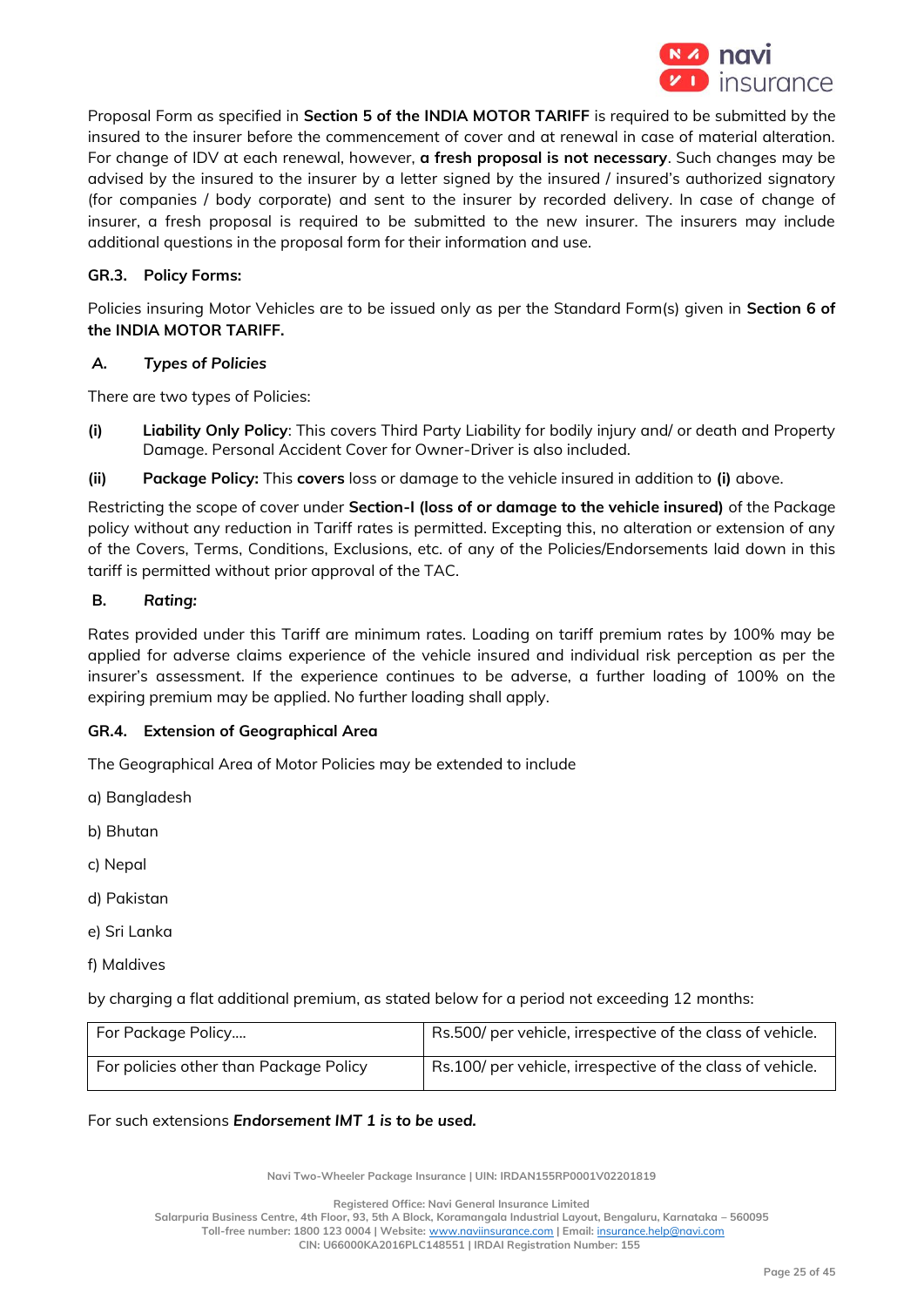

**Such geographical extensions, however, specifically exclude cover for damage to the vehicle/ injury to its occupants/ TP liability in respect of the vehicle during air passage/ sea voyage for the purpose of ferrying the vehicle to the extended Geographical Area.** 

## **GR.5. Vintage Cars**

Any car manufactured prior to 31-12-1940 and duly certified by the **Vintage and Classic Car Club of India** can be considered a Vintage car for the purpose of this tariff.

## **GR.6. Classic Cars**

Any car manufactured after 31-12-1940, but before 31-12-1970, is considered as a Classic Car by the **Vintage and Classic Car Club of India**. **There is however, no provision for special rating or special cover for such vehicles under this tariff.**

## **GR.7. Valued Policies**

Under an **Agreed Value Policy,** a specified sum agreed as the **insured value of the vehicle** is paid as compensation in case of Total Loss/Constructive Total Loss of the vehicle without any deduction for depreciation.

It is **not** permitted to issue **Agreed Value Policies** under this tariff excepting for policies covering **vintage cars** as defined under 5 above.

For such policies, *Endorsement IMT- 2 is to be used***.**

# **GR.8. Insured's Declared Value (IDV)**

The **Insured's Declared Value (IDV)** of the vehicle will be deemed to be the 'SUM INSURED' for the purpose of this tariff and it will be fixed at the commencement of each policy period for each insured vehicle.

The IDV of the vehicle is to be fixed on the basis of manufacturer's listed selling price of the brand and model as the vehicle proposed for insurance at the commencement of insurance /renewal and adjusted for depreciation (as per schedule specified below). The IDV of the side car(s) and / or accessories, if any, fitted to the vehicle but not included in the manufacturer's listed selling price of the vehicle is also likewise to be fixed. However, depreciation will not be applied to brand new vehicles covered under motor trade policies. (IMT/08/2002 dt 16<sup>th</sup> Dec, 2002).

The schedule of age-wise depreciation as shown below is applicable for the purpose of Total Loss/ Constructive Total Loss **(TL/ CTL)** claims only. A vehicle will be considered to be a **CTL**, where the aggregate cost of retrieval and / or repair of the vehicle subject to terms and conditions of the policy exceeds 75% of the IDV.

The depreciation for replacement of parts in partial loss claims will be as per a separate schedule **specified under GR.9.** 

## **SCHEDULE OF DEPRECIATION FOR ARRIVING AT IDV**

| AGE OF THE VEHICLE                          | % OF DEPRECIATION FOR FIXING IDV |
|---------------------------------------------|----------------------------------|
| Not exceeding 6 months                      | 5%                               |
| Exceeding 6 months but not exceeding 1 year | 15%                              |
| Exceeding 1 year but not exceeding 2 years  | 20%                              |

#### **(Other Than Motor Trade Policies)**

**Navi Two-Wheeler Package Insurance | UIN: IRDAN155RP0001V02201819**

**Registered Office: Navi General Insurance Limited**

**Salarpuria Business Centre, 4th Floor, 93, 5th A Block, Koramangala Industrial Layout, Bengaluru, Karnataka – 560095**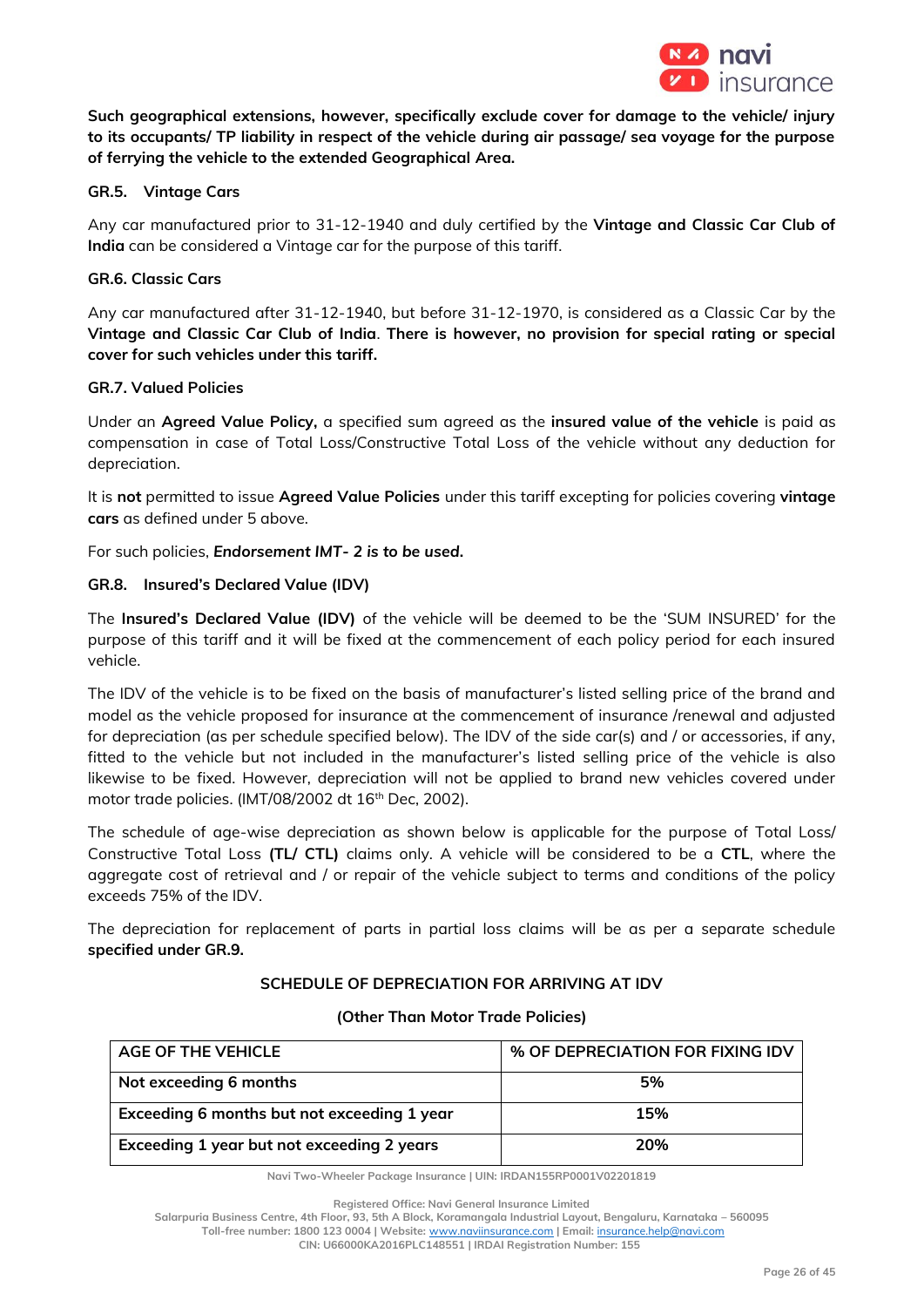

| Exceeding 2 years but not exceeding 3 years | 30% |
|---------------------------------------------|-----|
| Exceeding 3 years but not exceeding 4 years | 40% |
| Exceeding 4 years but not exceeding 5 years | 50% |

# **SCHEDULE OF DEPRECIATION FOR ARRIVING AT IDV**

## **(Motor Trade Policies)**

| <b>AGE OF THE VEHICLE</b>                   | % OF DEPRECIATION FOR FIXING IDV |
|---------------------------------------------|----------------------------------|
| Not exceeding 6 months                      | 0%                               |
| Exceeding 6 months but not exceeding 1 year | 15%                              |
| Exceeding 1 year but not exceeding 2 years  | 20%                              |
| Exceeding 2 years but not exceeding 3 years | 30%                              |
| Exceeding 3 years but not exceeding 4 years | 40%                              |
| Exceeding 4 years but not exceeding 5 years | 50%                              |

**NOTE:** IDV of vehicles beyond 5 years of age and of obsolete models of the vehicles (i.e. models which the manufacturers have discontinued to manufacture) is to be determined on the basis of an understanding between the insurer and the insured.

For the purpose of **TL/CTL** claim settlement, this IDV will not change during the currency of the policy period in question. It is clearly understood that the liability of the insurer shall in no case exceed the IDV as specified in the policy schedule less the value of the wreck, in 'as is where is' condition.

## **GR.9. Depreciation on Parts for Partial Loss Claims**

The following rates of depreciation shall apply for **replacement of parts for partial loss claims** in respect of all categories of vehicles / accessories.

|    | Rate of depreciation for all rubber nylon/ plastic parts,<br>tyres and tubes, batteries and air bags | 50% |
|----|------------------------------------------------------------------------------------------------------|-----|
|    | Rate of depreciation for all fibre glass components                                                  | 30% |
| 3. | Rate of depreciation for all parts made of glass                                                     | Nil |

4. Rate of depreciation for all other parts including wooden parts is to be as per the following schedule:

| <b>AGE OF THE VEHICLE</b>                   | % OF DEPRECIATION |
|---------------------------------------------|-------------------|
| Not exceeding 6 months                      | Nil               |
| Exceeding 6 months but not exceeding 1 year | 5%                |
| Exceeding 1 year but not exceeding 2 years  | 10%               |

**Navi Two-Wheeler Package Insurance | UIN: IRDAN155RP0001V02201819**

**Salarpuria Business Centre, 4th Floor, 93, 5th A Block, Koramangala Industrial Layout, Bengaluru, Karnataka – 560095 Toll-free number: 1800 123 0004 | Website:** [www.naviinsurance.com](http://www.naviinsurance.com/) **| Email:** [insurance.help@navi.com](mailto:insurance.help@navi.com)

**Registered Office: Navi General Insurance Limited**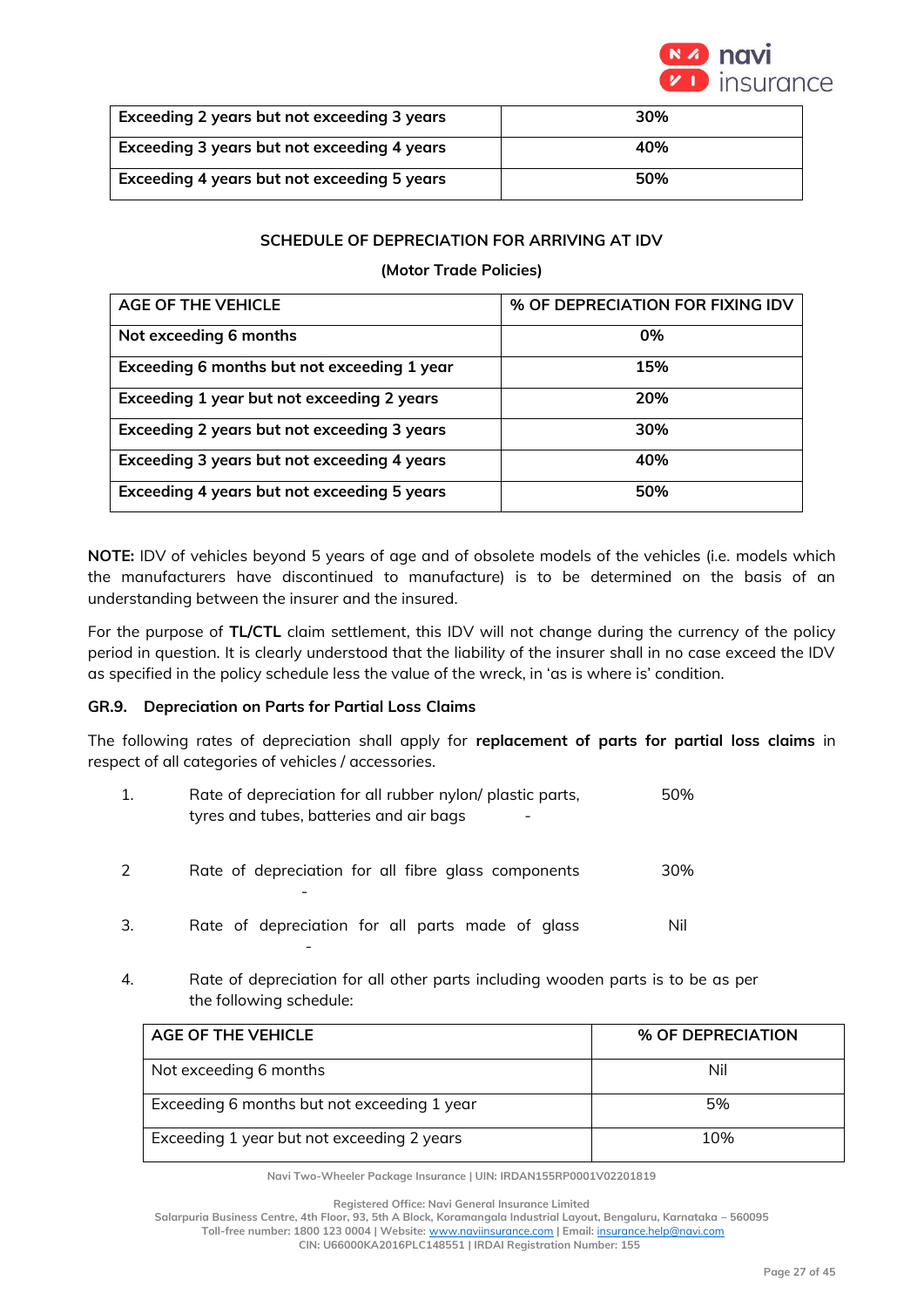

| Exceeding 2 years but not exceeding 3 years  | 15% |
|----------------------------------------------|-----|
| Exceeding 3 years but not exceeding 4 years  | 25% |
| Exceeding 4 years but not exceeding 5 years  | 35% |
| Exceeding 5 years but not exceeding 10 years | 40% |
| Exceeding 10 years                           | 50% |

## **GR.10. Geographical Zones**

For the purpose of rating, the whole of India has been divided into the following zones depending upon the location of the office of registration of the vehicle concerned.

## *(i) Private Cars/ Motorized Two Wheelers/ Commercial Vehicles rateable under Section 4.C.1 and C.4.*

Zone A: Ahmedabad, Bangalore, Chennai, Hyderabad, Kolkata, Mumbai, New Delhi and Pune.

Zone B: Rest of India

#### *(ii) Commercial Vehicles excluding vehicles rateable under Section 4. C.1 and C.4.*

Zone A Chennai, Delhi / New Delhi, Kolkata, Mumbai

Zone B All Other State Capitals

Zone C Rest of India

#### **GR.11. Period of Insurance**

Unless specifically stated otherwise, premiums quoted in the Schedules under various Sections of the **India Motor Tariff** are the premiums payable on policies issued or renewed for a period of **twelve months**. No policy is permitted to be issued or renewed for any period longer than twelve months. It shall, however, be permissible to extend the period of insurance under the policy for any period less than twelve months, for the purpose of arriving at a particular renewal date or for any other reasons convenient to the insured, by payment of extra premium calculated on pro-rata basis, **provided such policies are renewed with the same insurer immediately after the expiry of such an extension.** All such extensions will require attachment of the following Warranty to the policy.

"In consideration of the premium for this extension being calculated at a pro-rata proportion of the annual premium, it is hereby declared and agreed by the insured that upon expiry of this extension, this policy shall be renewed for a period of twelve months, failing which the difference between the extension premium now paid on **pro rata** basis and the premium at **short period** rate shall become payable by the insured."

## **GR.12. Premium Rates for Short Period Cover**

Short Period Cover/ Renewal may be granted for periods less than twelve months at the following short period scale:

## **SHORT PERIOD SCALE**

**Navi Two-Wheeler Package Insurance | UIN: IRDAN155RP0001V02201819**

**Registered Office: Navi General Insurance Limited**

**Salarpuria Business Centre, 4th Floor, 93, 5th A Block, Koramangala Industrial Layout, Bengaluru, Karnataka – 560095 Toll-free number: 1800 123 0004 | Website:** [www.naviinsurance.com](http://www.naviinsurance.com/) **| Email:** [insurance.help@navi.com](mailto:insurance.help@navi.com)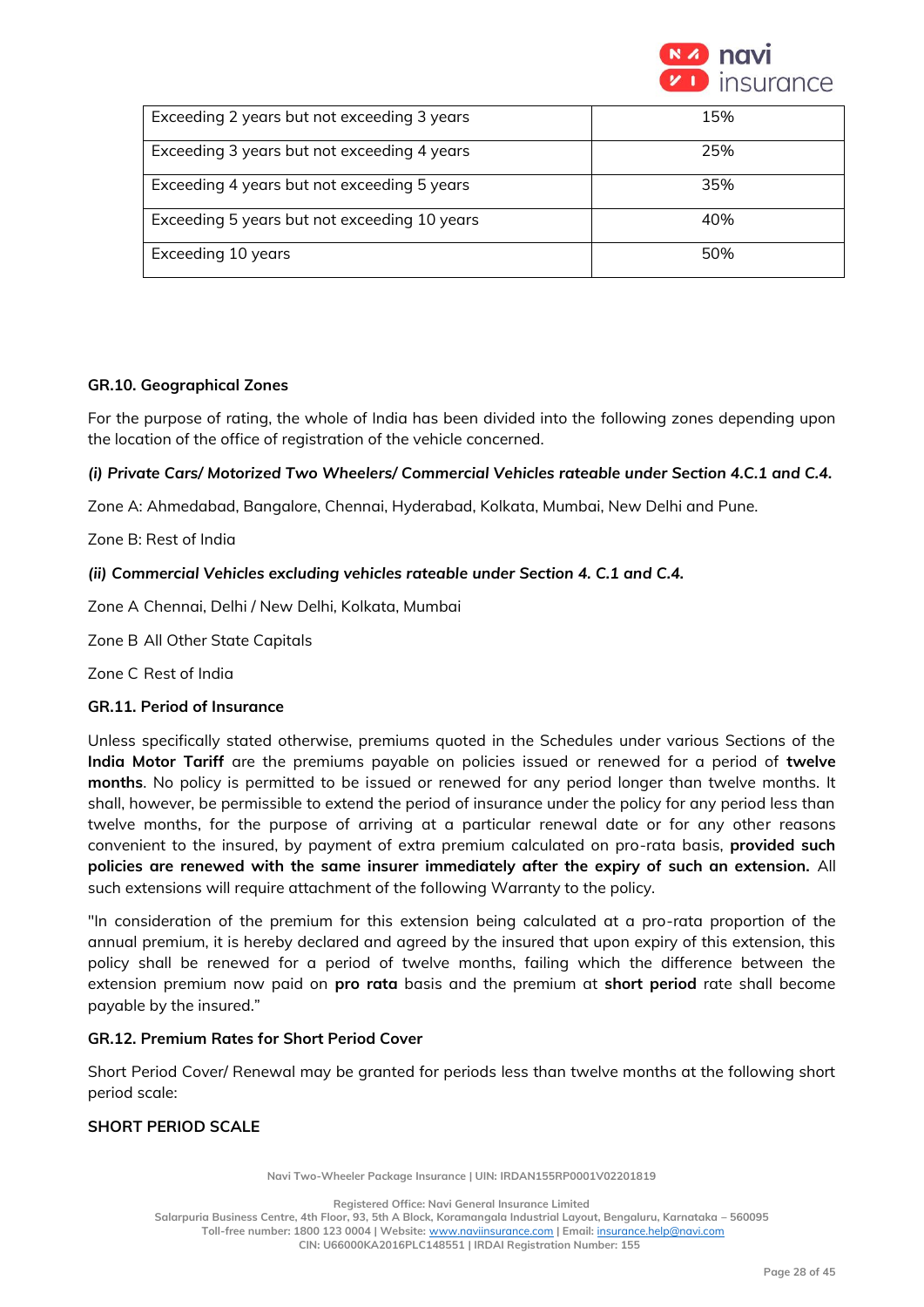

| <b>PERIOD</b>                                 | % OF ANNUAL PREMIUM RATE |
|-----------------------------------------------|--------------------------|
| Not exceeding 1 month                         | 20%                      |
| Exceeding 1 month but not exceeding 2 months  | 30%                      |
| Exceeding 2 months but not exceeding 3 months | 40%                      |
| Exceeding 3 months but not exceeding 4 months | 50%                      |
| Exceeding 4 months but not exceeding 5 months | 60%                      |
| Exceeding 5 months but not exceeding 6 months | 70%                      |
| Exceeding 6 months but not exceeding 7 months | 80%                      |
| Exceeding 7 months but not exceeding 8 months | 90%                      |
| <b>Exceeding 8 months</b>                     | Full annual premium/rate |

**N.B.: 1.** Extension of short period covers/short period renewals, for any reason, can be granted only by charging the premium for such extensions at the above mentioned short period rates.

**N.B.:2.** Short period covers/short period renewals for Liability Only Policies are not permissible.

#### **GR.13. Display of Premium**

- **(a)** In case of a **Package Policy**, the Own Damage and the Liability components of premium are required to be displayed separately in the Policy Schedule.
- **(b)** Similarly, all permissible **loadings** on /**discounts** from tariff rates are required to be displayed separately in the policy schedule.
- **(c)** The Own Damage as well as the Liability components of premium are required to be rounded off to the nearest rupee, separately.

## **GR.14. Computation of Premium**

The premium payable on a policy is required to be calculated in accordance with the Premium Computation Tables appearing in the Tariff. For applicable discounts / loadings, if any, reference is also to be made to the relevant GRs as well as regulations contained in the specific section(s) of the Tariff while computing premium.

#### **GR.15. Payment of Premium**

The full premium is required to be collected before commencement of cover. It is **not permissible** to collect premium in installments.

#### **GR.16. Minimum Premium**

The minimum premium applicable for vehicles specially designed or modified for use of the blind, handicapped and mentally challenged persons will be Rs.25/- per vehicle. For all other vehicles, the applicable minimum premium per vehicle will be Rs.100/-.

## **GR.17. Transfers**

On transfer of ownership, the **Liability Only cover**, either under a Liability Only policy or under a Package policy, is deemed to have been transferred in favour of the person to whom the motor vehicle is transferred with effect from the date of transfer.

**Navi Two-Wheeler Package Insurance | UIN: IRDAN155RP0001V02201819** The transferee shall apply within fourteen days from the date of transfer in writing under recorded delivery to the insurer who has insured the vehicle, with the details of the registration of the vehicle, the date of transfer of the vehicle, the previous owner of the vehicle and the number and date of the

**Salarpuria Business Centre, 4th Floor, 93, 5th A Block, Koramangala Industrial Layout, Bengaluru, Karnataka – 560095**

**Registered Office: Navi General Insurance Limited**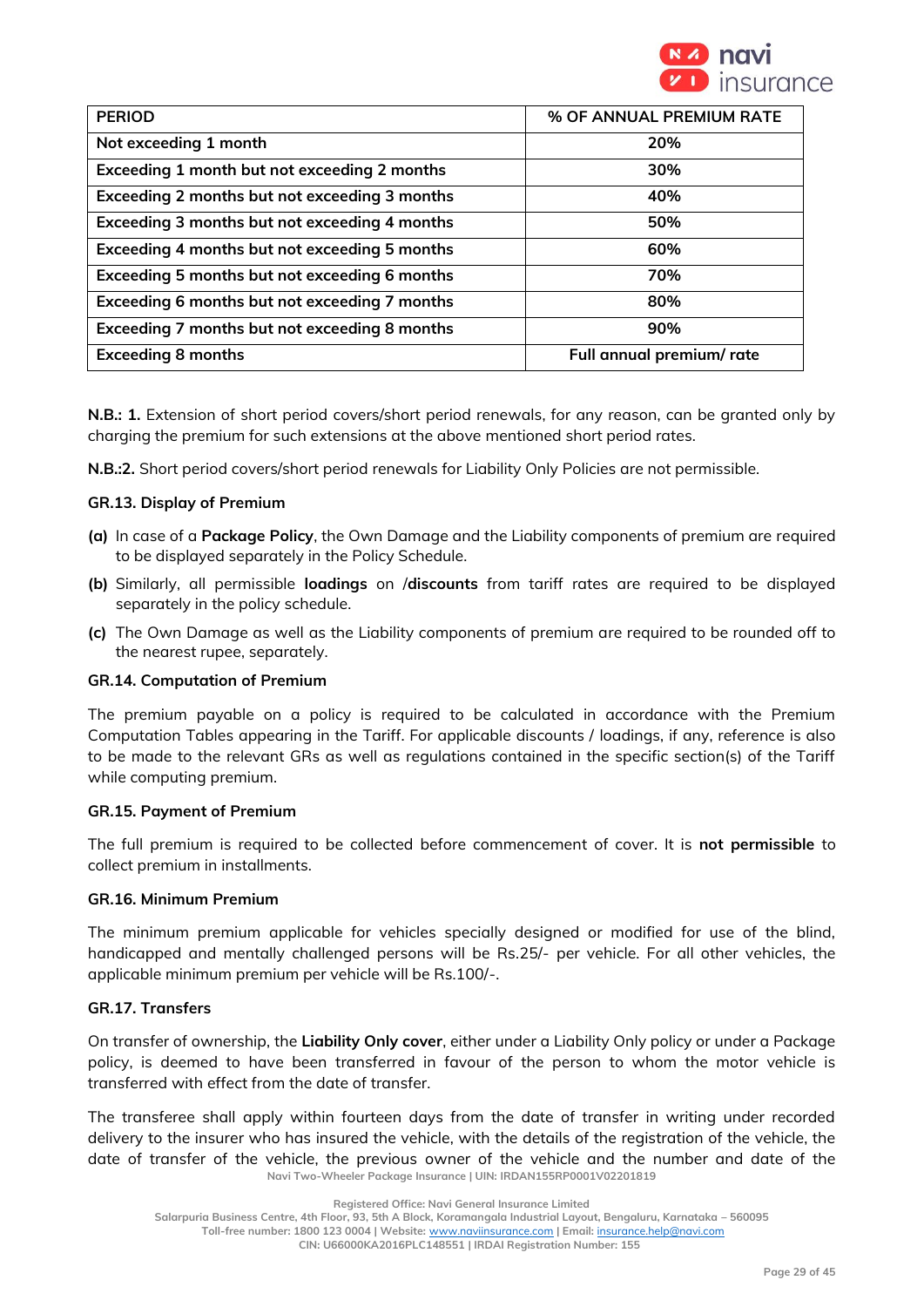

insurance policy so that the insurer may make the necessary changes in his record and issue fresh Certificate of Insurance.

In case of Package Policies, transfer of the "Own Damage" section of the policy in favour of the transferee, shall be made by the insurer only on receipt of a specific request from the transferee along with consent of the transferor. If the transferee is not entitled to the benefit of the No Claim Bonus (NCB) shown on the policy or is entitled to a lesser percentage of NCB than that existing in the policy, recovery of the difference between the transferee's entitlement, if any, and that shown on the policy shall be made before effecting the transfer.

A fresh Proposal Form duly completed is to be obtained from the transferee in respect of both Liability Only and Package Policies.

Transfer of Package Policy in the name of the transferee can be done only on getting acceptable evidence of sale and a fresh proposal form duly filled and signed. The old Certificate of Insurance for the vehicle, is required to be surrendered and a fee of **Rs.50/-** is to be collected for issue of fresh Certificate in the name of the transferee. If for any reason, the old Certificate of Insurance cannot be surrendered, a proper declaration to that effect is to be taken from the transferee before a new Certificate of Insurance is issued.

## *Endorsement IMT - 3 is to be used.*

#### **GR.18. Change of Vehicle**

A vehicle insured under a policy can be substituted by another vehicle of the same class for the balance period of the policy subject to adjustment of premium, if any, on pro-rata basis from the date of substitution.

Where the vehicle so substituted is not a total loss, evidence in support of continuation of insurance on the substituted vehicle is required to be submitted to the insurer before such substitution can be carried out.

## *Endorsement IMT - 4 is to be used.*

## **GR.19. Vehicles Subject to Hire Purchase Agreement**

Policies and Certificates of Insurance are to be issued in the name of Hirer only and issuance in the joint names of the Hirer and Owner is prohibited. If Owner's interest is to be protected it should be done by the use of *Endorsement IMT - 5.*

For the purpose of the Personal Accident cover for the Owner-Driver granted under the policy, the insured named in the policy will continue to be deemed as the Owner- driver subject to conditions of the policy relating to this cover.

#### **GR.20. Vehicles Subject to Lease Agreement**

Policies and Certificates of Insurance are to be issued in the name of Lessee only and issuance in the joint names of the Lessee and Lessor is prohibited. If Lessor's interest is to be protected, it should be done by the use of *Endorsement IMT - 6.*

For the purpose of the Personal Accident cover for the Owner-Driver granted under the policy, the insured named in the policy will continue to be deemed as the Owner- driver subject to conditions of the policy relating to this cover.

## **GR.21. Vehicles Subject to Hypothecation Agreement**

**Navi Two-Wheeler Package Insurance | UIN: IRDAN155RP0001V02201819**

**Registered Office: Navi General Insurance Limited**

**Salarpuria Business Centre, 4th Floor, 93, 5th A Block, Koramangala Industrial Layout, Bengaluru, Karnataka – 560095**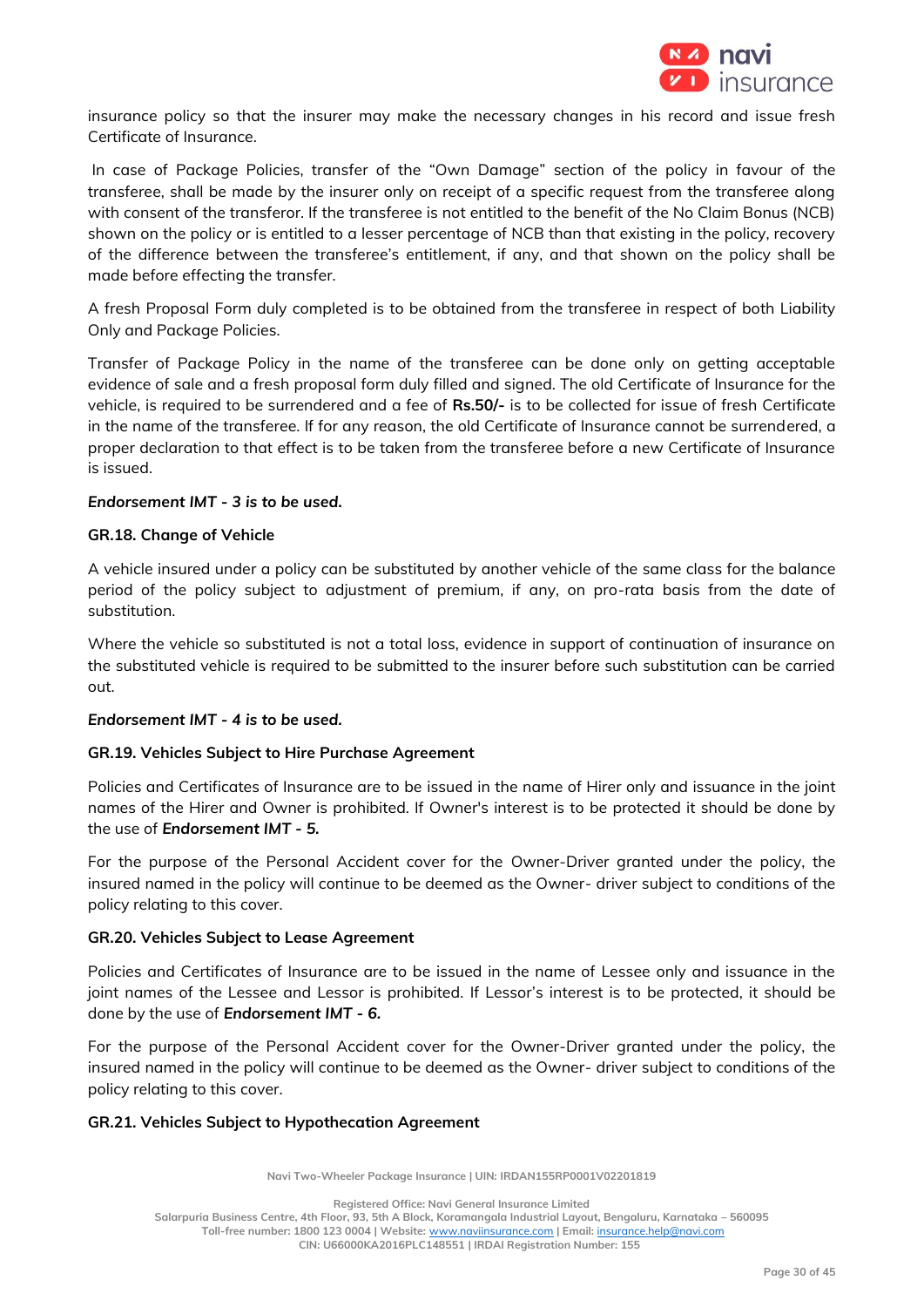

Policies and Certificates of Insurance are to be issued in the name of Registered Owner only and issuance in the joint names of the Registered Owner and Pledgee is prohibited. If Pledgee's interest is to be protected, it should be done by the use of *Endorsement IMT - 7.* 

For the purpose of the Personal Accident cover for the Owner-Driver granted under the policy, the registered owner named in the policy will continue to be deemed as the Owner- driver subject to conditions of the policy relating to this cover.

## **GR.22. Cover Note**

- (i) Cover Notes insuring Motor Vehicles are to be issued only in **Form 52** in terms of Rule 142 Sub-Rule (1) of the Central Motor Vehicles Rules 1989. (**Refer Section 6 of the India Motor Tariff).**
- (ii) In terms of Rule 142, Sub-Rule (2) of Central Motor Vehicles Rules 1989, a Cover Note shall be valid for a period of sixty days from the date of its issue and the insurer shall issue a policy of insurance before the date of expiry of the Cover Note.

## **GR.23. Certificate of Insurance**

A Certificate of Insurance for a Motor Vehicle is to be issued only in **FORM 51** in terms of Rule 141 of Central Motor Vehicle Rules 1989. (**Refer Section 6 of the India Motor Tariff).**

# **GR.24. Cancellation of Insurance and Double Insurance**

#### *A Cancellation of Insurance*

- (a) A policy may be cancelled by the insurer by sending to the insured seven days' notice of cancellation by recorded delivery to the insured's last known address and the insurer will refund to the insured the pro-rata premium for the balance period of the policy.
- (b) A policy may be cancelled at the option of the insured with seven days' notice of cancellation and the insurer will be entitled to retain premium on short period scale of rates for the period for which the cover has been in existence prior to the cancellation of the policy. The balance premium, if any, will be refundable to the insured. Refund of premium will be subject to:
	- i) there being no claim under the policy, and
	- ii) the retention of minimum premium as specified in the Tariff.
- (c) A policy can be cancelled only after ensuring that the vehicle is insured elsewhere, at least for Liability Only cover and after surrender of the original Certificate of Insurance for cancellation.
- (d) **Insurer should inform the Regional Transport Authority (RTA) concerned by recorded delivery about such cancellation of insurance.**

## *B. Double Insurance*

When two policies are in existence on the same vehicle with identical cover, one of the policies may be cancelled. Where one of the policies commences at a date later than the other policy, the policy commencing later is to be cancelled by the insurer concerned.

If a vehicle is insured at any time with two different offices of the same insurer, 100% refund of premium of one policy may be allowed by canceling the later of the two policies. However, if the two policies are issued by two different insurers, the policy commencing later is to be cancelled by the insurer concerned and pro-rata refund of premium thereon is to be allowed.

**Navi Two-Wheeler Package Insurance | UIN: IRDAN155RP0001V02201819**

**Registered Office: Navi General Insurance Limited**

**Salarpuria Business Centre, 4th Floor, 93, 5th A Block, Koramangala Industrial Layout, Bengaluru, Karnataka – 560095**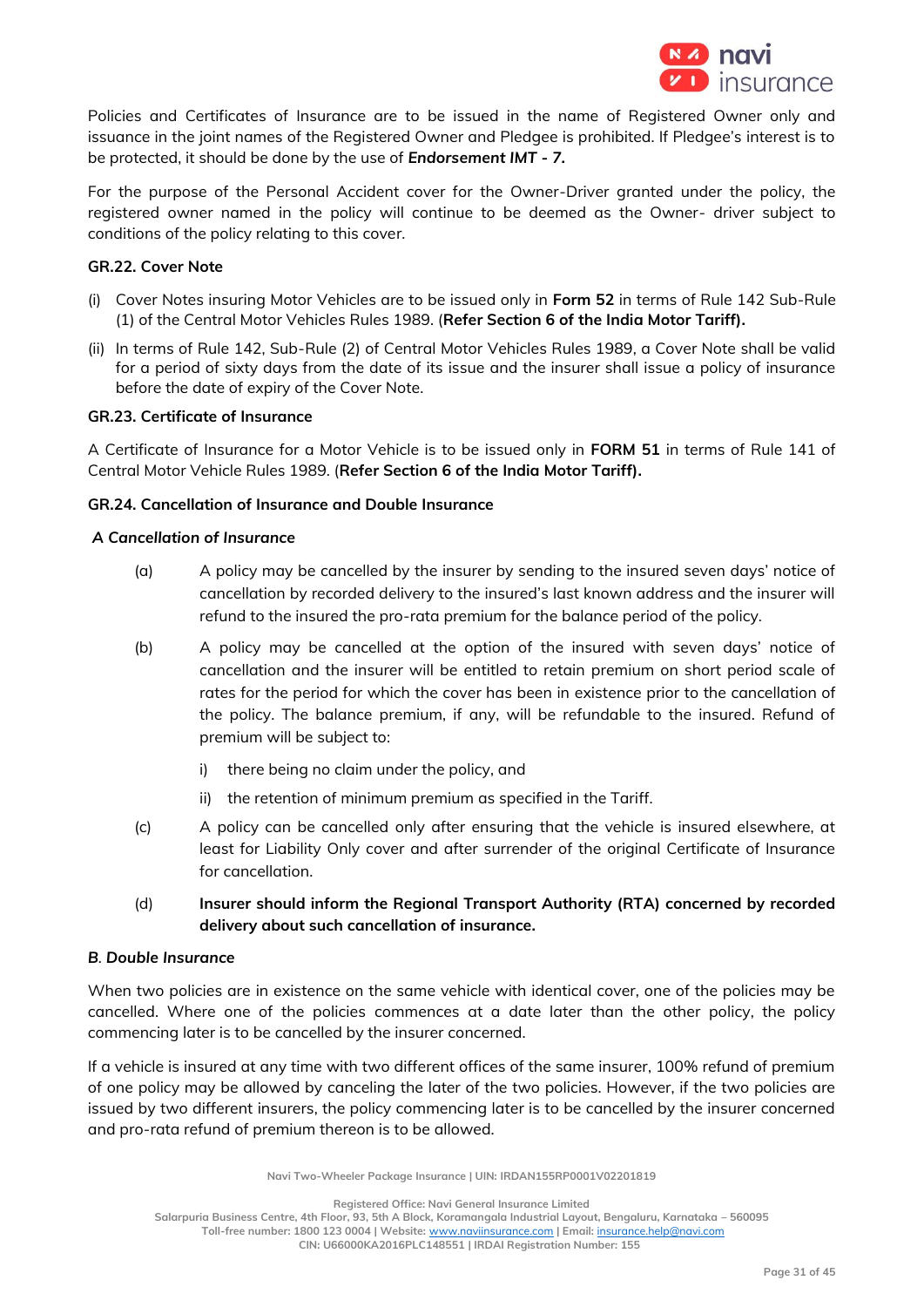

If, however, due to requirements of Banks/Financial Institutions, intimated to the insurer in writing, the earlier dated policy is required to be cancelled, then refund of premium is to be allowed after retaining premium at short period scale for the period the policy was in force prior to cancellation.

In all such eventualities, the minimum premium as specified in the tariff is to be retained.

In either case, no refund of premium can be allowed for such cancellation if any claim has arisen on either of the policies during the period when both the policies were in operation, but prior to cancellation of one of the policies.

## **GR.25. Cancellation and issuance of fresh Certificate of Insurance**

Following any changes in the policy during its currency, affecting the information shown on the Certificate of Insurance, the Certificate of Insurance is required to be returned to the Insurer for cancellation and a fresh Certificate incorporating the changes is to be issued.

Information regarding change of number of Engine and/ or Chassis of the vehicle, is required to be intimated to the insurer immediately for effecting necessary changes in the policy, provided such changes are duly endorsed on the Registration Certificate. The Certificate of Insurance is also required to be returned immediately for issuance of fresh Certificate of Insurance incorporating the changes.

Remittance of Rs. 50/- is required to be made to the insurer for each issuance of fresh Certificate of Insurance.

# **GR.26. Certificate or Cover Note destroyed, torn, soiled, defaced or mutilated.**

- **1.** Where the insured
- a) lodges with an insurer a declaration in which he declares that a Certificate of Insurance or Cover Note issued to him by such insurer has been lost, destroyed, torn, soiled, defaced or mutilated and sets out full particulars of the circumstances connected with the loss or destruction of the certificate or cover note and the efforts made to find it;

## **OR**

b) returns to the authorized insurer the Certificate or Cover Note issued to him by such insurer in a torn, soiled, defaced or mutilated condition;

## **AND**

c) pays to the insurer a fee of Rs.50/- (Fifty) in respect of each such new certificate or Cover Note, the insurer shall, if satisfied that such certificate or cover note has been lost, destroyed and that all reasonable efforts have been made to find it, or that it has been destroyed or is soiled, defaced or mutilated as the case may be, issue in lieu thereof a duplicate certificate or insurance or cover note with the word 'Duplicate' prominently endorsed to that effect.

**2.** When a duplicate certificate of insurance or cover note has been issued in accordance with the provisions of sub rule (1) on representation that a certificate or cover note has been lost and the original certificate or cover note is afterwards found by the holder, the original certificate or cover note, as the case may be, shall be surrendered to the insurer.

## **GR.27. No Claim Bonus**

(a) No Claim Bonus(NCB) can be earned **only in the Own Damage section of Policies** covering all classes of vehicles **but not on Motor Trade Policies (Road Transit Risks / Road Risks / Internal Risks) and policies which cover only Fire and / or Theft Risks.** For policies covering Liability with

**Navi Two-Wheeler Package Insurance | UIN: IRDAN155RP0001V02201819**

**Salarpuria Business Centre, 4th Floor, 93, 5th A Block, Koramangala Industrial Layout, Bengaluru, Karnataka – 560095**

**Registered Office: Navi General Insurance Limited**

**Toll-free number: 1800 123 0004 | Website:** [www.naviinsurance.com](http://www.naviinsurance.com/) **| Email:** [insurance.help@navi.com](mailto:insurance.help@navi.com) **CIN: U66000KA2016PLC148551 | IRDAI Registration Number: 155**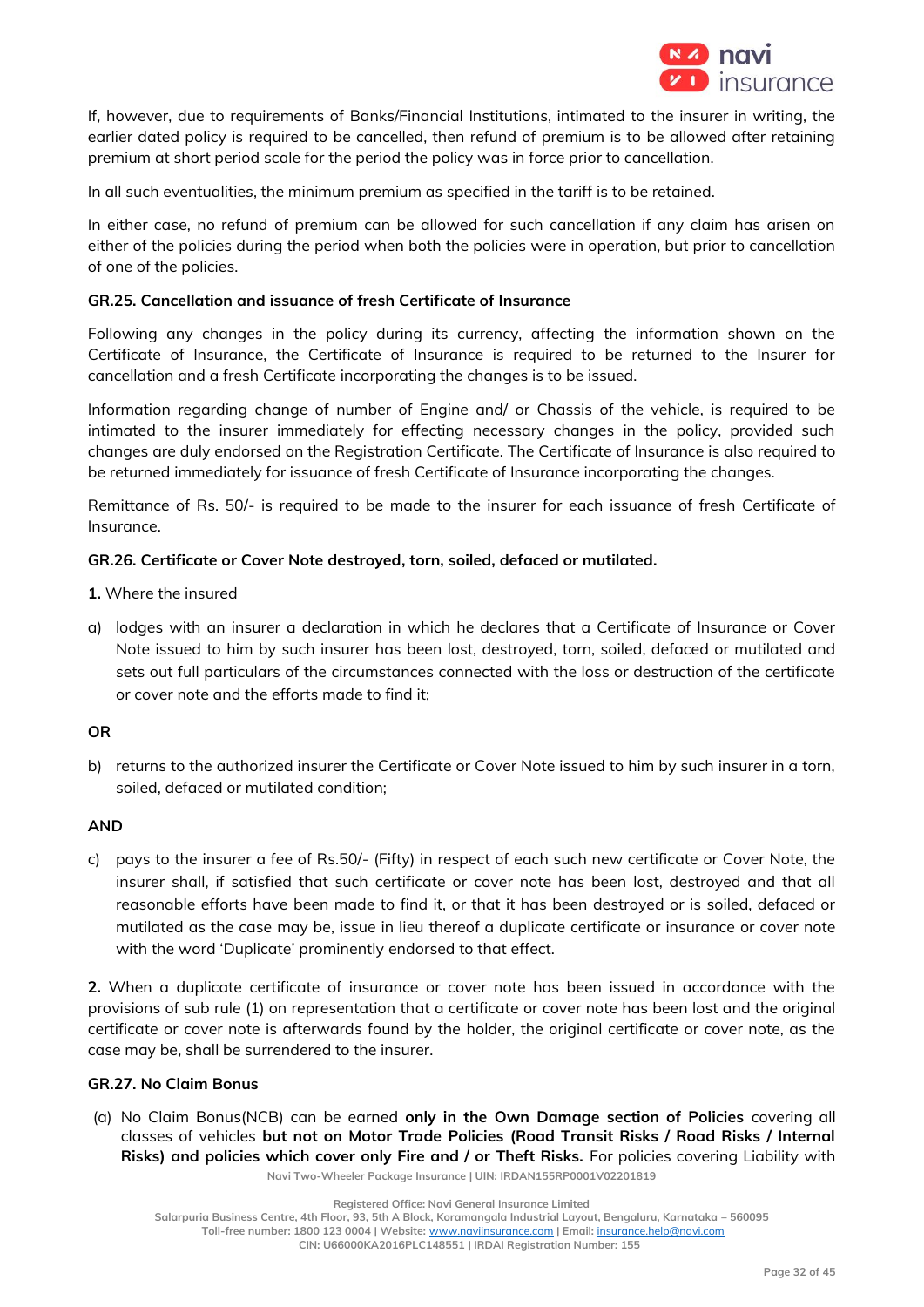

Fire and/or Theft Risks, the NCB will be applicable only on the Fire and / or Theft components of the premium. An insured becomes entitled to NCB only at the renewal of a policy after the expiry of the full duration of 12 months.

(b) No Claim Bonus, wherever applicable, will be as per the following table.

| <b>All types of Vehicles</b>                                                      | % Discount on Own<br>Damage premium |
|-----------------------------------------------------------------------------------|-------------------------------------|
| No claim made or pending during the preceding full year of<br>insurance           | 20%                                 |
| No claim made or pending during the preceding 2 consecutive<br>years of insurance | 25%                                 |
| No claim made or pending during the preceding 3 consecutive<br>years of insurance | 35%                                 |
| No claim made or pending during the preceding 4 consecutive<br>years of insurance | 45%                                 |
| No claim made or pending during the preceding 5 consecutive<br>years of insurance | 50%                                 |

**Sunset Clause: If at the renewal falling due any time between 1st July 2002 and 30th June 2003, both days inclusive, (after completion of the full policy period of 12 months)**

(IMT/08/2002 dt 16<sup>th</sup> Dec, 2002).

- **i) An insured becomes entitled to NCB in terms of the tariff prevailing prior to 01st July, 2002 which is different from the slabs given above, the entitlement of such percentage of NCB will remain protected at the renewal. For subsequent renewals, NCB if any earned, will be in terms of the above table. In case claims arises under renewed policy, the NCB will become NIL at the following renewal.**
- **ii) An insured becomes entitled to an NCB of 55% or 65% in terms of the Tariff prevailing prior to 1st July 2002, the entitlement of such higher percentage of NCB will remain protected for all subsequent renewals till a claim arises under the policy, in which case the NCB will become 'Nil' at the following renewal. Thereafter, NCB if any earned, will be in terms of the above table.**
- (c) The percentage of applicable NCB is to be computed on the Own Damage premium required for renewal of the insurance after deducting any rebate in respect of "Vehicle Laid Up" under the policy. If the policy period has been extended in lieu of the rebate for the layup of the vehicle, as per 'Vehicle Laid Up' Regulation, such extended period shall be deemed to have been part of the preceding year of insurance.
- (d) The entitlement of NCB shall follow the fortune of the original insured and not the vehicle or the policy. In the event of transfer of interest in the policy from one insured to another, the entitlement of NCB for the new insured will be as per the transferee's eligibility following the transfer of interest.

**It is however, clarified that the entitlement of No Claim Bonus will be applicable for the substituted vehicle subject to the provision that the substituted vehicle on which the entitled NCB is to be applied is of the same class (as per this tariff) as the vehicle on which the NCB has been earned.** 

Provided that where the insured is an individual, and on his/ her death the custody and use of the vehicle pass to his/her spouse and/or children and/or parents, the NCB entitlement of the original insured will pass on to such person/s to whom the custody and use of the vehicle pass.

(e) The percentage of NCB earned on a vehicle owned by an institution during the period when it was

**Navi Two-Wheeler Package Insurance | UIN: IRDAN155RP0001V02201819**

**Salarpuria Business Centre, 4th Floor, 93, 5th A Block, Koramangala Industrial Layout, Bengaluru, Karnataka – 560095**

**Toll-free number: 1800 123 0004 | Website:** [www.naviinsurance.com](http://www.naviinsurance.com/) **| Email:** [insurance.help@navi.com](mailto:insurance.help@navi.com)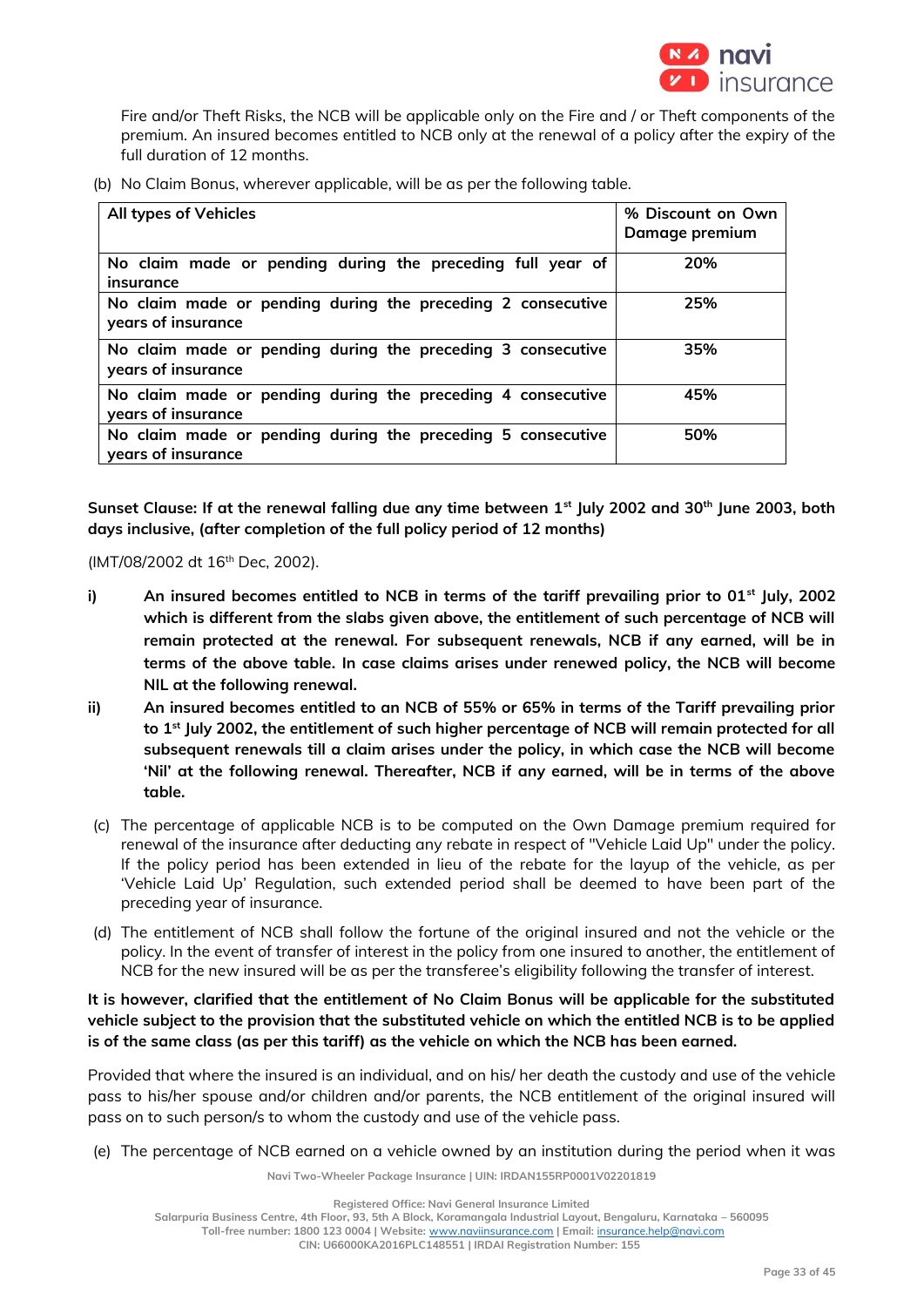

allotted to and exclusively operated by an employee should be passed on to the employee if the ownership of the vehicle is transferred in the name of the employee. This will however require submission of a suitable letter from the employer confirming that prior to transfer of ownership of the vehicle to the employee, it was allotted to and exclusively operated by the employee during the period in which the NCB was earned.

(f) In the event of the insured, transferring his insurance from one insurer to another insurer, the transferee insurer may allow the same rate of NCB which the insured would have received from the previous insurer. Evidence of the insured's NCB entitlement either in the form of a renewal notice or a letter confirming the NCB entitlement from the previous insurer will be required for this purpose.

Where the insured is unable to produce such evidence of NCB entitlement from the previous insurer, the claimed NCB may be permitted after obtaining from the insured a declaration as per the following wording:

# *"I / We declare that the rate of NCB claimed by me/us is correct and that no claim as arisen in the expiring policy period (copy of the policy enclosed). I/We further undertake that if this declaration is found to be incorrect, all benefits under the policy in respect of Section I of the Policy will stand forfeited."*

Notwithstanding the above declaration, the insurer allowing the NCB will be obliged to write to the policy issuing office of the previous insurer by recorded delivery calling for confirmation of the entitlement and rate of NCB for the particular insured and the previous insurer shall be obliged to provide the information sought within 30 days of receipt of the letter of enquiry failing which the matter will be treated as a breach of Tariff on the part of the previous insurer. Failure of the insurer granting the NCB to write to the previous insurer **within 21 days** after granting the cover will also constitute a breach of the Tariff.

- (g) If an insured vehicle is sold and not replaced immediately, or laid up, and the policy is not renewed immediately after expiry, NCB, if any, may be granted on a subsequent insurance, provided such fresh insurance is affected within 3 (three) years from the expiry of the previous insurance. The rate of NCB applicable to the fresh policy shall be that earned at the expiry of the last 12 months period of insurance.
- (h) On production of evidence of having earned NCB abroad, an insured may be granted NCB on a new policy taken out in India as per entitlement earned abroad, provided the policy is taken out in India within three years of expiry of the overseas insurance policy, subject to relevant provisions of NCB under these rules.
- (i) Except as provided in Rule (g), no NCB can be allowed when a policy is not renewed within 90 days of its expiry. However, in the case of Military or Paramilitary Personnel working in Forward areas, the period of 90 days may be extended upto 365 days depending on the circumstances of each individual case with a declaration in writing by the policy holder that the vehicle was not put to use during the interim period.
- (j) Except as provided in Rules (g), (h) and (i) above, NCB is to be allowed **only** when the vehicle has been insured continuously for a period of 12 months without any break.

# **GR.28. Automobile Association Membership Discount**:

For valid membership of recognized Automobile Associations such as Automobile Association of Eastern India, the Uttar Pradesh Automobile Association, the Western India Automobile Association, Automobile Association of Southern India, the Automobile Association of Upper India, a discount @ 5% of the Own Damage premium, subject to a maximum of Rs.200/- for a Private Car and maximum of Rs.50/- for a Motorized Two-Wheeler may be allowed. It is, however, clarified that irrespective of the number of Associations of which an insured may be a member, discount for only one membership of such Association is to be permitted.

**Salarpuria Business Centre, 4th Floor, 93, 5th A Block, Koramangala Industrial Layout, Bengaluru, Karnataka – 560095**

**Registered Office: Navi General Insurance Limited**

**Toll-free number: 1800 123 0004 | Website:** [www.naviinsurance.com](http://www.naviinsurance.com/) **| Email:** [insurance.help@navi.com](mailto:insurance.help@navi.com) **CIN: U66000KA2016PLC148551 | IRDAI Registration Number: 155**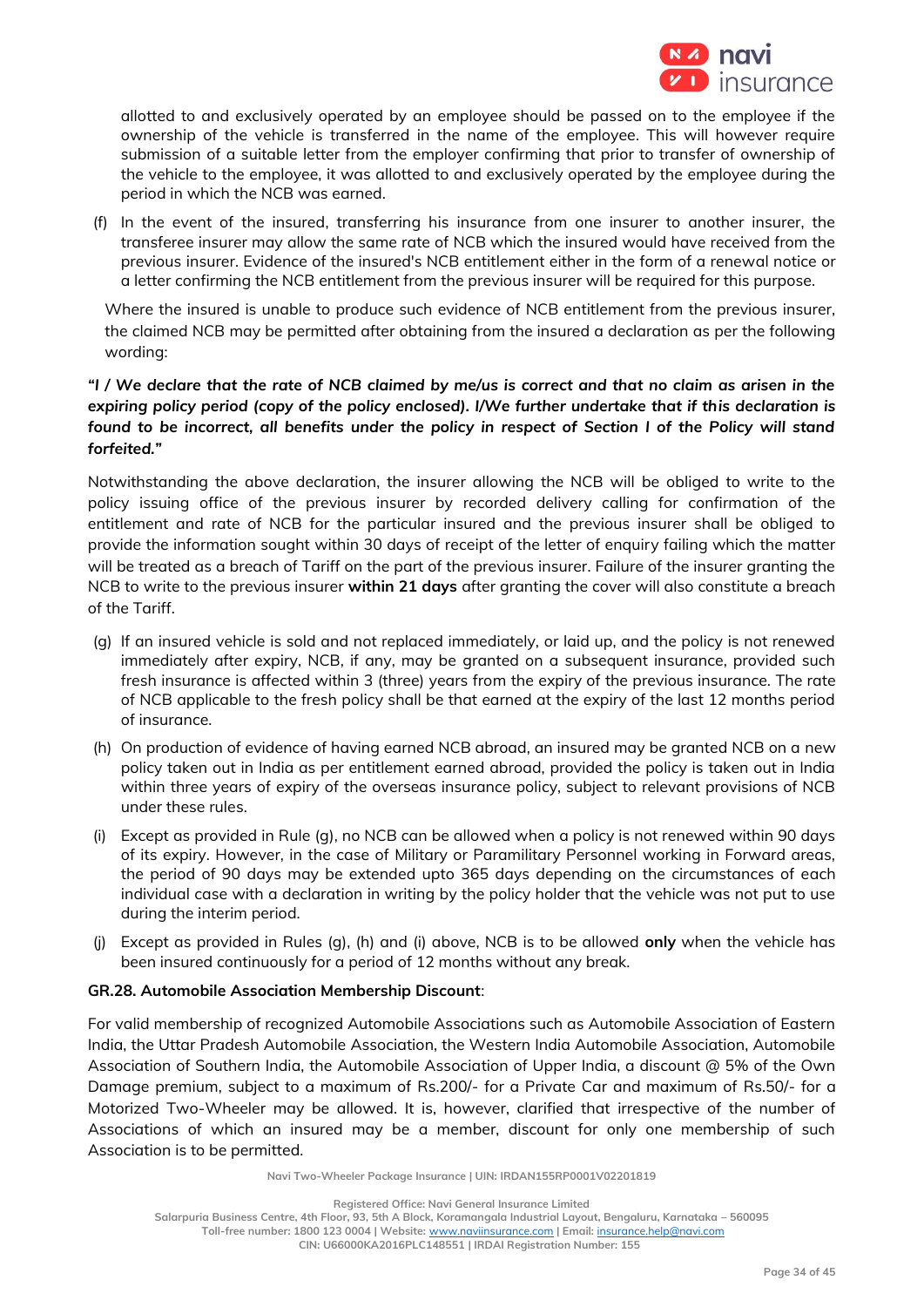

The discount is applicable only on the Own Damage premium under Section I of the Package Policy. Policies covering Fire and/or Theft risks only are not eligible for the discount.

The discount applies to both new business and renewals. If the insured becomes a member of any of the above Automobile Associations, during the currency of the policy, the discount may be allowed pro-rata calculated from the date of his membership of the Association concerned**. On cancellation or termination of the membership of the Automobile Association during the currency of the policy, pro rata discount from the date of cancellation/ termination of membership till the expiry of the policy is to be recovered from the insured.**

Application of this discount will require attachment of *Endorsement IMT – 8.* The insurers, however, should ascertain the validity of the membership at each renewal before granting the discount.

The discount is applicable only to individual owners or joint owners or companies who are members of the above-mentioned Automobile Associations.

A member of the above-mentioned Automobile Associations, who buys a private car/motorized twowheeler under Hire Purchase system or under a leasing agreement and has the sole use of it and pays the insurance premium, shall be entitled to the discount for Automobile Association membership, provided he/she is otherwise eligible to receive the discount under the rules. The name of such hire purchaser/lessee is to be stated on the policy.

## **GR.29. Discount for Vintage Cars**

Private cars certified by the Vintage and Classic Car Club of India as Vintage Cars will be eligible for 25% discount on basic Own Damage and/or Third-Party Premium.

For mid-term certification as Vintage car, pro-rata proportion of the tariff discount for the unexpired period of the policy is to be allowed.

*Endorsement IMT - 9 is to be used."*

Reno. IMT/01/2003

## *Endorsement IMT – 9 is to be used.*

## **GR.30. Discount for Anti-Theft Devices**

Vehicles **(other than those covered under Motor Trade policies)** fitted with anti-theft devices approved by Automobile Research Association of India (ARAI), Pune and whose installation is duly certified by any of the Automobile Associations mentioned in **GR.28** above are eligible for a discount of 2.5% on the OD component of premium subject to a maximum of Rs. 500/-.

For mid-term installation of anti-theft device approved and certified as above in the vehicle insured, pro rata proportion of the premium discount calculated as per tariff provision for the unexpired period of the policy is to be allowed.

#### *Endorsement IMT – 10 is to be used.*

## **GR.31. Concession for Laid-Up Vehicles**

Vehicles laid up in garage and not in use for a period of not less than two consecutive months will be entitled to:

#### **I. For Liability Only Policy -**

**Navi Two-Wheeler Package Insurance | UIN: IRDAN155RP0001V02201819**

**Registered Office: Navi General Insurance Limited**

**Salarpuria Business Centre, 4th Floor, 93, 5th A Block, Koramangala Industrial Layout, Bengaluru, Karnataka – 560095 Toll-free number: 1800 123 0004 | Website:** [www.naviinsurance.com](http://www.naviinsurance.com/) **| Email:** [insurance.help@navi.com](mailto:insurance.help@navi.com)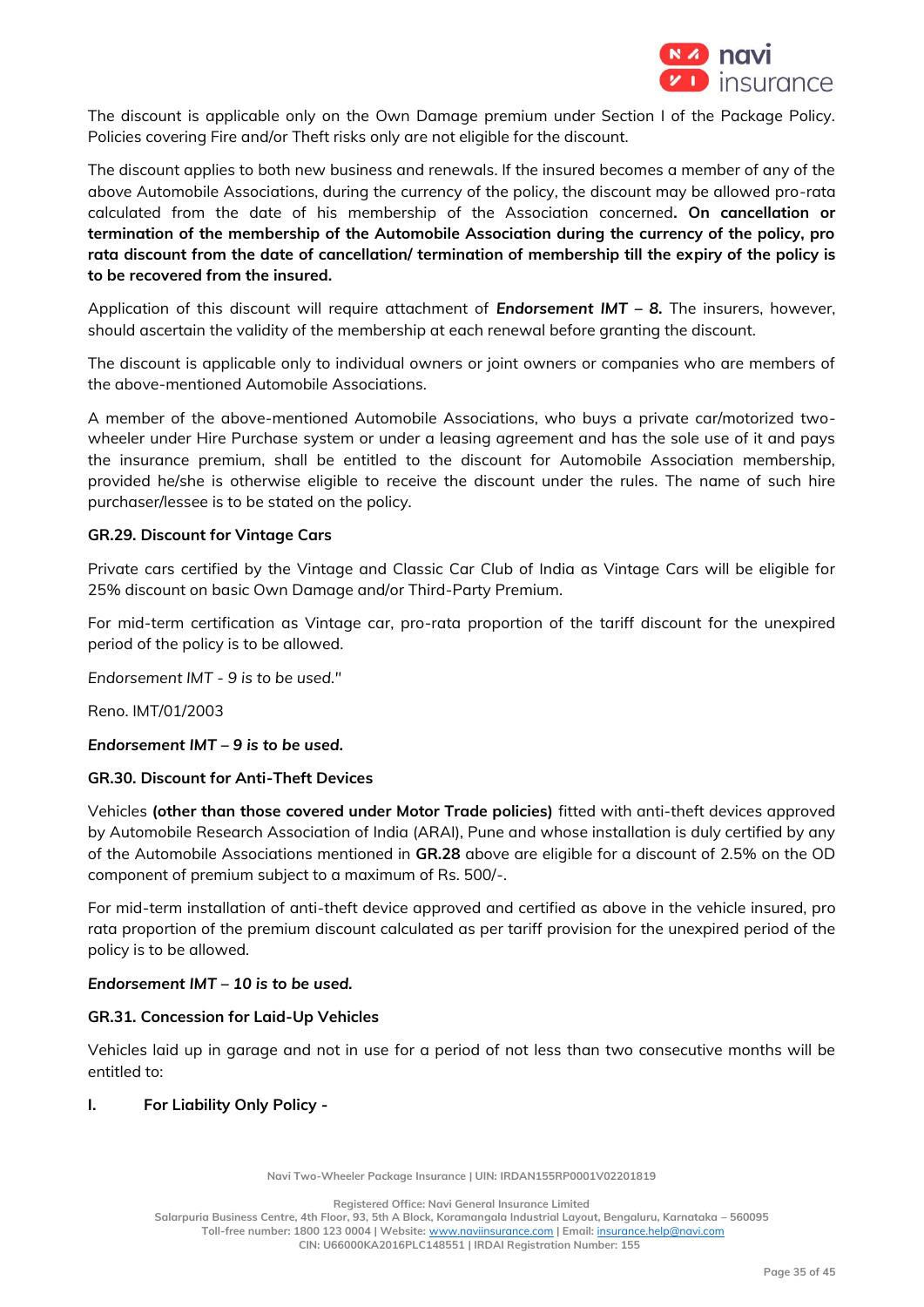

a) A pro-rata returns of premium for the period during which the vehicle is so laid up, which return will be credited to the insured in consideration of suspension of the insurer's liability under the policy during the period of lay-up.

The credited return of premium will be deducted from the next renewal premium. **This cannot be given as cash refund even if the policy is not renewed with the same insurer.**

The calculation of the amount of the return premium is to be made on the net premium on the date of issue of the policy or the date of renewal of the policy preceding the laying-up of the vehicle.

OR

b) The expiry date of the current period of insurance under the policy may be extended for a period equal to the period the policy remained suspended on account of the lay-up.

The adoption of alternatives (a) or (b) above will be at the option of the insured. In either case, the insured will be required to pay Rs.15/- towards administrative costs.

# **II. For Package Policy**

The liability of the insurer under the policy will remain restricted for loss or damage of the insured vehicle by Fire and/or Theft as applicable during the period of such lay-up. In consideration of this restriction of cover under the policy: -

a) a pro rata returns of premium for the period during which the vehicle is so laid up will be credited to the insured after retention of pro rata premium for the lay-up period in the tariff rate for Fire and/or Theft Risks as applicable for the class of vehicle concerned.

The credited return of premium will be deducted from the next renewal premium. **This cannot be given as cash refund even if the policy is not renewed with the same insurer.**

The calculation of the amount of the return of premium is to be made on the net premium on the date of issue of the policy or the date of renewal of the policy preceding the laying-up of the vehicle

# **OR**

b) the expiry date of the current period of insurance under the policy may be extended for a period equal to the period the policy remained suspended on account of the lay-up.

The adoption of alternatives (a) or (b) above will be at the option of the insured. In either case, the insured will be required to pay Rs.15/- towards administrative costs.

Return of premium or extension of policy period in lieu thereof, on account of lay-up of vehicles, both in respect of Liability Only Policies and Package Policies, will be available provided

- i) the vehicle is not undergoing repairs during lay-up as a result of an event giving rise to a claim under the policy;
- ii) previous notice in writing has been given to the insurer by recorded delivery;
- iii) the certificate of insurance has been returned to the insurer; and
- iv) the period of lay-up / suspension of policy shall not extend beyond twelve months from the expiry date of the policy period in which the lay-up has commenced.

*Endorsement IMT 11-A is to be used* where the entire period of lay-up and suspension / restriction of cover has been intimated to the insurer.

**Navi Two-Wheeler Package Insurance | UIN: IRDAN155RP0001V02201819**

**Registered Office: Navi General Insurance Limited**

**Salarpuria Business Centre, 4th Floor, 93, 5th A Block, Koramangala Industrial Layout, Bengaluru, Karnataka – 560095**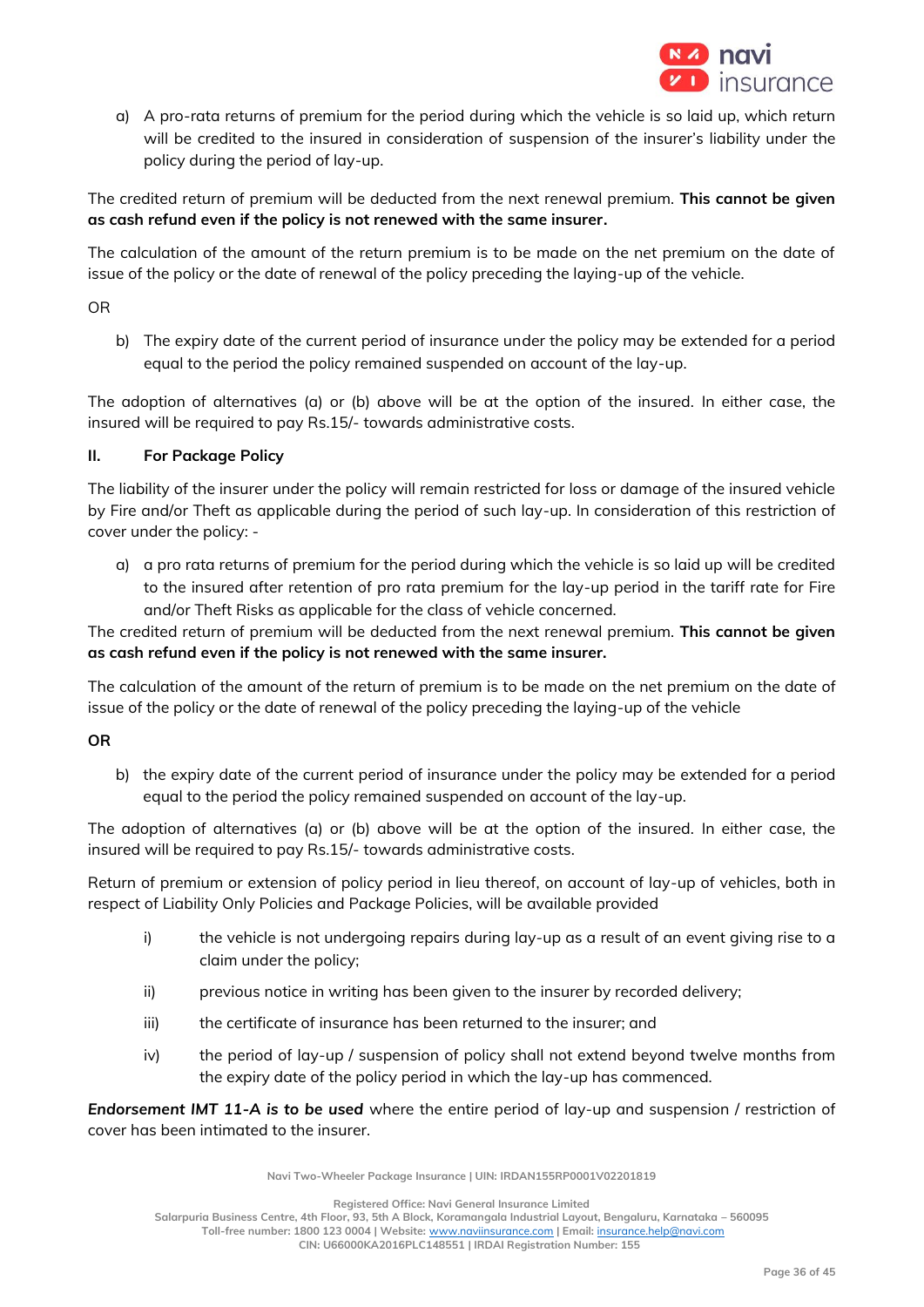

*Endorsements IMT 11-B/11-C* is to be used where the entire period of lay-up and suspension / restriction of cover is "until further notice".

No return of premium or extension of policy period in lieu thereof is to be allowed for lay-up of trailers and vehicles used for hire or reward or for Motor Trade purpose, except when the permits for vehicles are temporarily withheld or suspended by the Government.

## **GR.32. Prohibition of mid-term inclusion/cancellation of extra benefits**

Mid-term inclusion/cancellation of extra benefits shall not be permitted more than once during the currency of a policy.

# **GR.33. Concessions for Specially Designed / Modified Vehicles for the Blind, Handicapped and Mentally challenged persons**

In case of vehicles specially designed / modified for use of blind, handicapped and mentally challenged persons, a discount of 50% may be allowed on the Own Damage premium in respect of both privately owned vehicles and vehicles owned and used by institutions engaged exclusively in the services of the blind, handicapped and mentally challenged persons. The discount is to be allowed only in respect of such vehicles, which have been suitably endorsed in the Registration Certificate by the RTA concerned.

## *Endorsement IMT –12 is to be used.*

#### **GR.34. Registration, use and Insurance**

It is not permissible to insure any vehicle in the name of an insured not conforming to the name recorded as owner of the vehicle in the vehicle registration document, excepting

- i) in case of temporary substitution,
- ii) in respect of Motor Trade Risk, or
- iii) as provided in General Regulation 19, 20 and 21

# **It is not permissible to insure any vehicle for use for a purpose other than that permitted by the RTA concerned**

## **GR.35. Use of Vehicles within Insured's Premises / Sites**

## **(i) Use confined to own premises (applicable to all classes except as otherwise provided in the Tariff).**

Where a vehicle is to be used in the insured's own premises to which the public have no general right of access and provided the vehicle is not licensed by the authorities concerned for general road use, a policy may be issued at the applicable Tariff rate with a discount of 33 1/3%.

# **No Certificate of Insurance or Cover Note which includes a Certification is permitted to be issued in such cases.**

#### *Endorsement IMT 13 is to be used.*

## **(ii) Use confined to Sites (Applicable to Goods Carrying Vehicles).**

Where a vehicle is to be used only on a site or sites to which the public has no general right of access and the vehicle is not required to be registered under the Motor Vehicles Act, a policy may be issued at the applicable Tariff rate with a discount of 33 1/3%.

## **No Certificate of Insurance or Cover Note which includes a Certification is permitted to be issued in such cases.**

**Navi Two-Wheeler Package Insurance | UIN: IRDAN155RP0001V02201819**

**Registered Office: Navi General Insurance Limited**

**Salarpuria Business Centre, 4th Floor, 93, 5th A Block, Koramangala Industrial Layout, Bengaluru, Karnataka – 560095**

**Toll-free number: 1800 123 0004 | Website:** [www.naviinsurance.com](http://www.naviinsurance.com/) **| Email:** [insurance.help@navi.com](mailto:insurance.help@navi.com)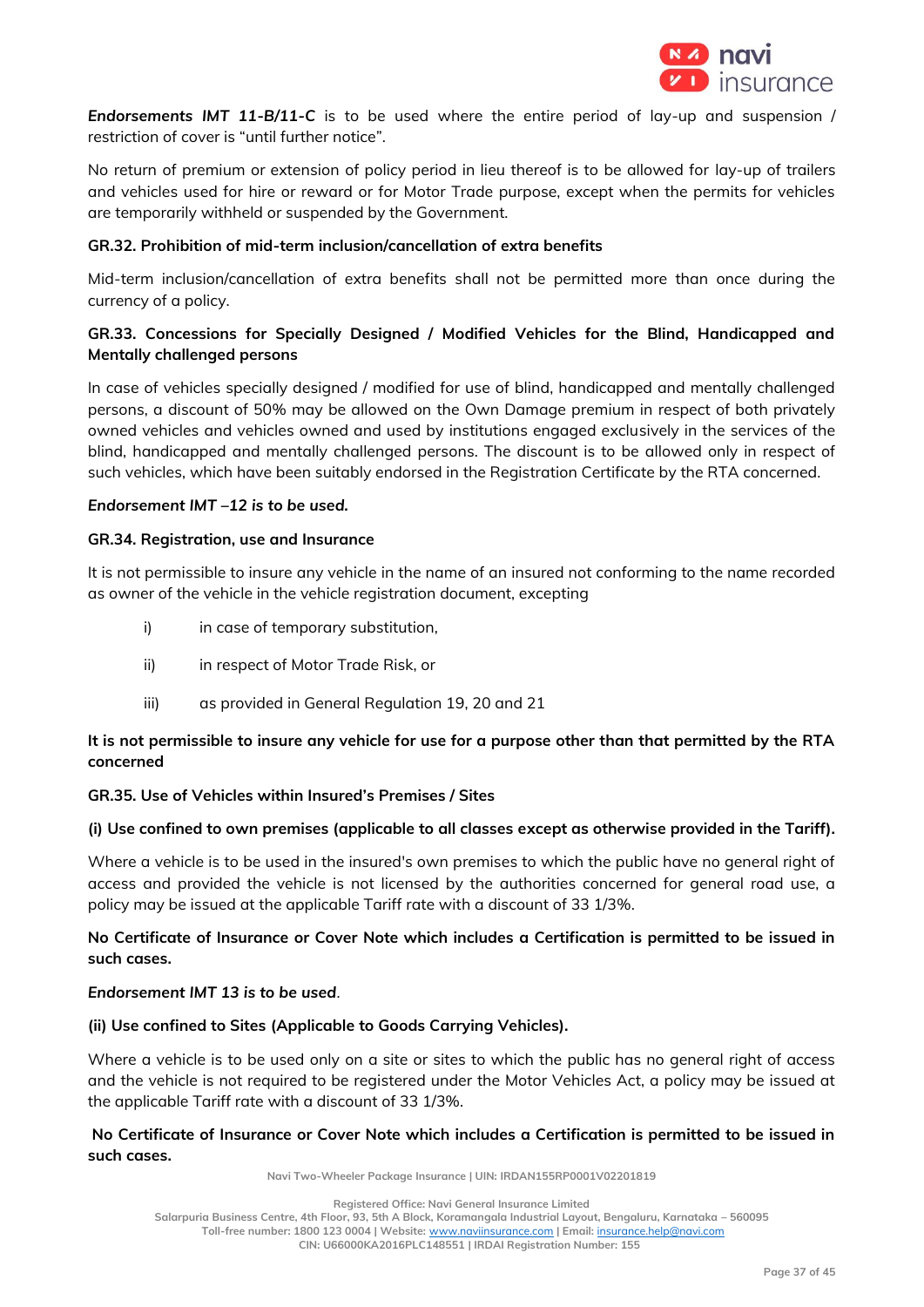

## *Endorsement IMT 14 is to be used.*

# **GR.36. Personal Accident (PA) Cover under Motor Policy**

## **(not applicable to vehicles covered under Section E, F and G of Tariff for Commercial Vehicles)**

#### *A. Compulsory Personal Accident Cover for Owner-Driver*

Compulsory Personal Accident Cover shall be applicable under both Liability Only and Package policies. The owner of insured vehicle holding an 'effective' driving license is termed as Owner-Driver for the purposes of this section.

Cover is provided to the Owner-Driver whilst driving the vehicle including mounting into/ dismounting from or traveling in the insured vehicle as a co–driver.

**NB. This provision deals with Personal Accident cover and only the registered owner in person is entitled to the compulsory cover where he/she holds an effective driving license. Hence compulsory PA cover cannot be granted where a vehicle is owned by a company, a partnership firm or a similar body corporate or where the owner-driver does not hold an effective driving license. In all such cases, where compulsory PA cover cannot be granted, the additional premium for the compulsory P.A. cover for the owner - driver should not be charged and the compulsory P. A. cover provision in the policy should also be deleted.** 

#### No. IMT/02/2006

The scope of the cover, Capital Sum Insured (CSI) and the annual premium payable under this section are as under: -

| <b>OF</b><br><b>TYPE</b><br><b>VEHICLES</b> | <b>CAPITAL SUM</b><br><b>INSURED</b> | <b>PREMIUM</b><br>(Rs.) | <b>COVER</b>                                                                                              |
|---------------------------------------------|--------------------------------------|-------------------------|-----------------------------------------------------------------------------------------------------------|
|                                             | (Rs.)                                |                         |                                                                                                           |
| <b>Motorised</b><br>Two<br><b>Wheelers</b>  | 1 lakh                               | $50/-$                  | i) 100% of CSI for Death, Loss of Two<br>Limbs or sight of both eyes or one limb<br>and sight of one eye. |
|                                             |                                      |                         | ii) 50% of CSI for Loss of one Limb or<br>sight of one eye.                                               |
|                                             |                                      |                         | iii)100%<br>for<br>Permanent<br>Total<br>Disablement from injuries other than<br>named above.             |
| <b>Private Cars</b>                         | 2 lakhs                              | $100/-$                 | i) 100% of CSI for Death, Loss of Two<br>Limbs or sight of both eyes or one limb<br>and sight of one eye. |
|                                             |                                      |                         | ii) 50% of CSI for Loss of one Limb or<br>sight of one eye.                                               |
|                                             |                                      |                         | iii)100%<br>for<br>Permanent<br>Total<br>Disablement from injuries other than<br>named above              |
| Commercial                                  | 2 lakhs                              | $100/-$                 | i) 100% of CSI for Death, Loss of Two<br>Limbs or sight of both eyes or one limb                          |

**Navi Two-Wheeler Package Insurance | UIN: IRDAN155RP0001V02201819**

**Registered Office: Navi General Insurance Limited**

**Salarpuria Business Centre, 4th Floor, 93, 5th A Block, Koramangala Industrial Layout, Bengaluru, Karnataka – 560095 Toll-free number: 1800 123 0004 | Website:** [www.naviinsurance.com](http://www.naviinsurance.com/) **| Email:** [insurance.help@navi.com](mailto:insurance.help@navi.com)

**CIN: U66000KA2016PLC148551 | IRDAI Registration Number: 155**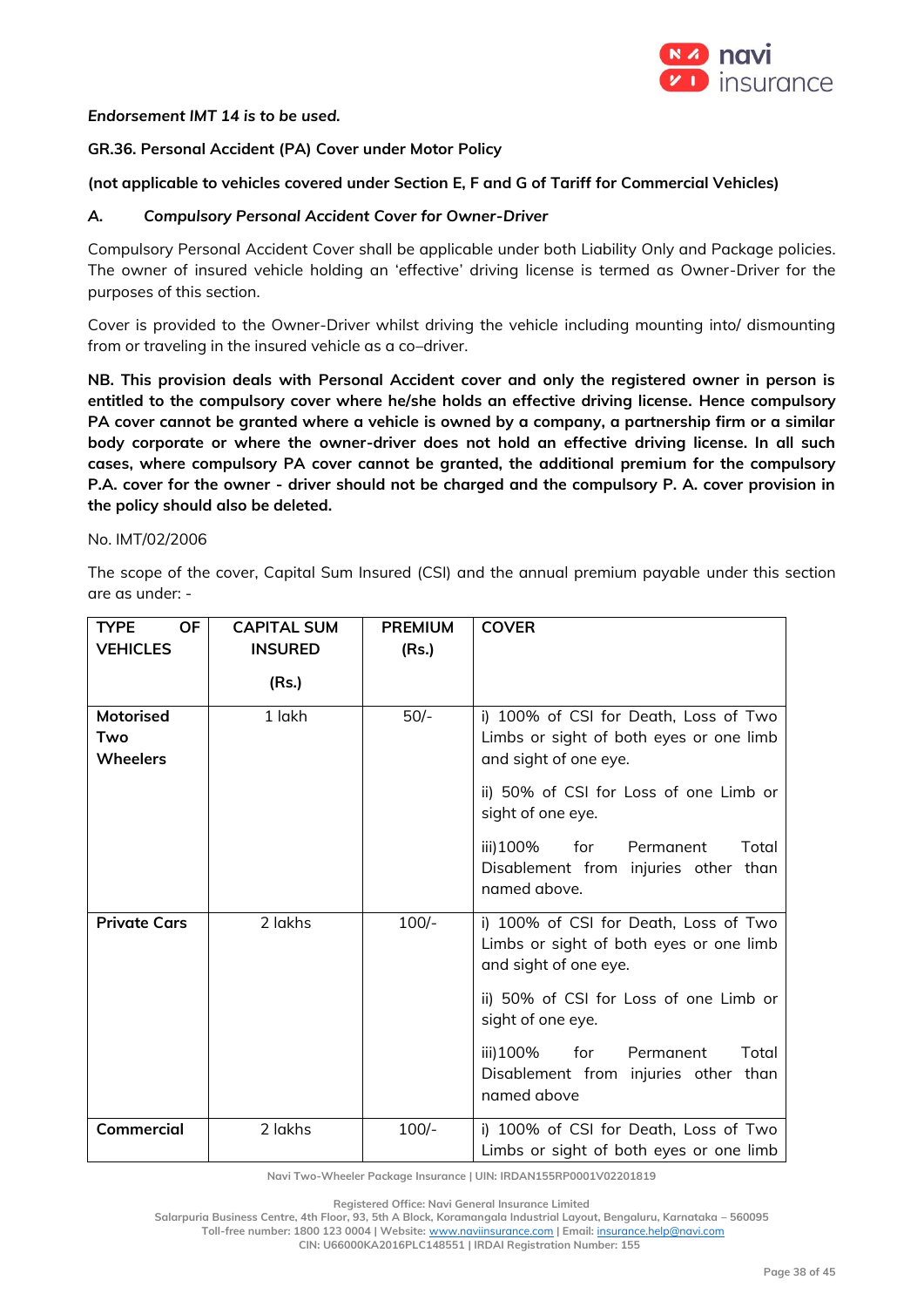

| vehicles | and sight of one eye.                                                                            |
|----------|--------------------------------------------------------------------------------------------------|
|          | ii) 50% of CSI for Loss of one Limb or<br>sight of one eye.                                      |
|          | iii)100%<br>for Permanent<br>Total<br>Disablement from injuries other than<br>those named above. |

## **B. Optional Personal Accident Cover for persons other than Owner-Driver**

The cover under this section is limited to maximum Capital Sum Insured (CSI) of Rs. 2 lacs. per person.

## **Cover is available only in respect of the following persons: -**

1. Private Cars including three wheelers rated as Private cars and motorized two wheelers with or without side car (not for hire or reward): For insured or any **named person** other than the paid driver and cleaner.

## *Endorsement IMT – 15 is to be used.*

2. Private Cars, three wheelers rated as Private cars and Motorized Two Wheelers (not used for hire or reward) with or without side car: For **unnamed passengers** limited to the registered carrying capacity of the vehicle other than the insured, his paid driver and cleaner.

## *Endorsement IMT – 16 is to be used.*

3. In respect of all classes of vehicles: For paid drivers, cleaners and conductors.

## *Endorsement IMT – 17 is to be used.*

4. Motorized Two Wheelers with or without side car (used for hire or reward): For unnamed hirer/ driver.

## *Endorsement IMT – 18 is to be used.*

The scope of the cover, Capital Sum Insured and the annual premium payable under this section would be as under:

| <b>Description of benefits</b>        | % of Capital<br><b>Sum Insured</b> | Premium for every unit of CSI of Rs.<br>10,000/- or part thereof (in Rs) |
|---------------------------------------|------------------------------------|--------------------------------------------------------------------------|
|                                       |                                    | Pvt. Cars Mot. Two-Wheeler Com. Veh.                                     |
| i) Death only                         | 100%                               | 576                                                                      |
| ii) Loss of Two Limbs or sight of two | 100%                               | 576                                                                      |
| eyes or one limb and sight of one eye |                                    |                                                                          |
| iii) Loss of one Limb or Sight of one | 50%                                | 576                                                                      |
| eye                                   |                                    |                                                                          |
| iv)<br>Permanent Total Disablement    | 100%                               | 576                                                                      |
| from injuries other than named above  |                                    |                                                                          |

**GR.37.** Foreign made vehicles belonging to Embassies, High Commission or Consulates in India

Policies issued to cover imported vehicles belonging to Embassies, Consulates and such other diplomatic mission where the 'import duty' element is not included in the IDV the premium chargeable under Section – I (loss of or damage to the vehicle insured) of the policy shall be loaded by 30%.

**Navi Two-Wheeler Package Insurance | UIN: IRDAN155RP0001V02201819**

**Salarpuria Business Centre, 4th Floor, 93, 5th A Block, Koramangala Industrial Layout, Bengaluru, Karnataka – 560095**

**Registered Office: Navi General Insurance Limited**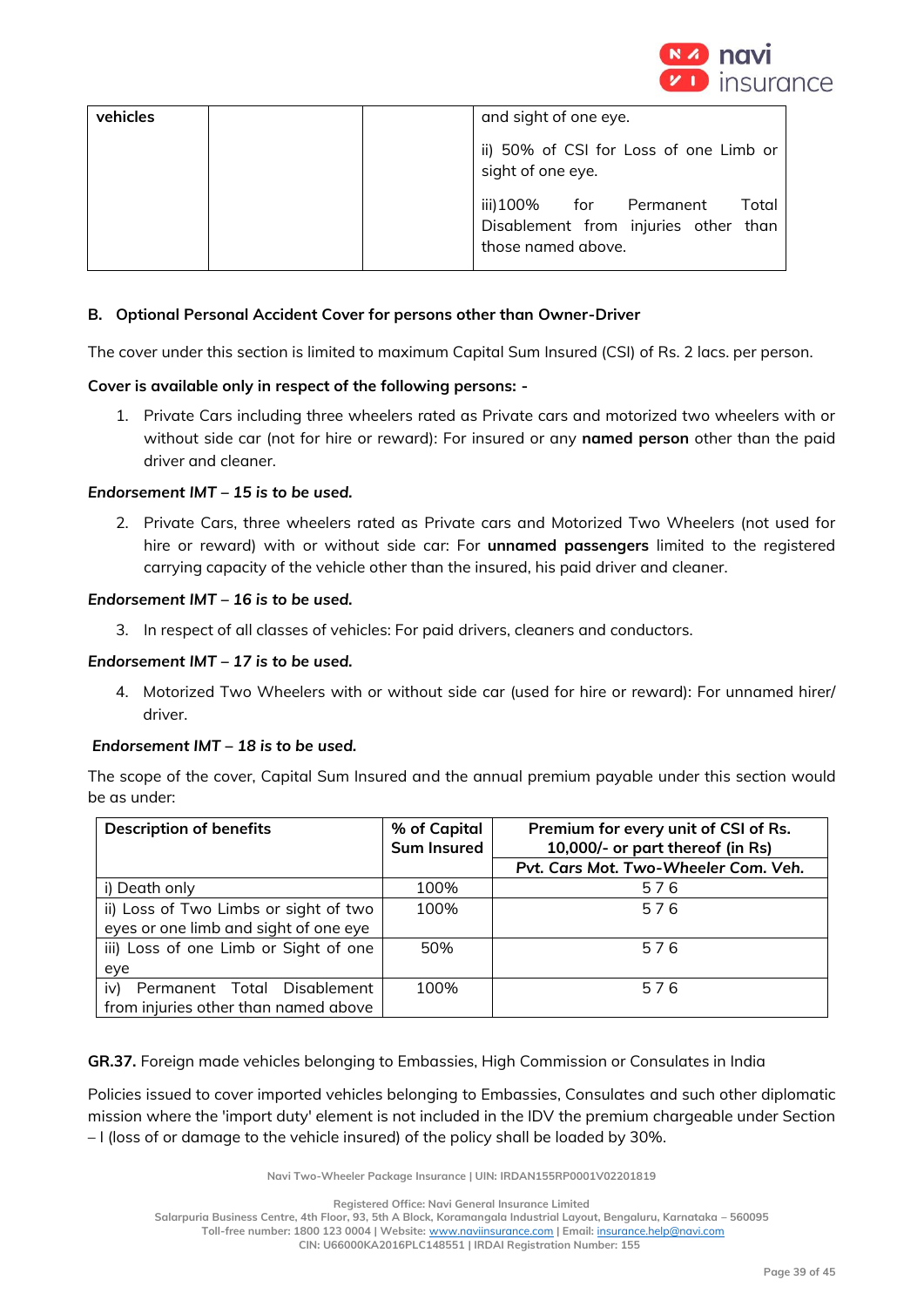

#### *Endorsement IMT - 19 is to be used.*

*Endorsement IMT-19 is to be used*."

#### Ref.No.Mot/1/2004

#### **GR.38. Vehicles requisitioned by Government**

Vehicles requisitioned by the Government are automatically held covered during the period of requisition without any additional premium. In the event of a loss/ damage occurring during the period of such requisition, the insurer shall pay losses / liabilities if any, in excess of the amount(s) made good by the Government.

## **GR.39. Third Party Property Damage (TPPD) Cover**

**A.** Limits of cover for Third Party Property Damage (other than for goods carried in the insured vehicle) under **Liability Only** policies and under Section II – 1(ii) of various **Package** policies are as per the following table: - (This provision shall not apply to vehicles ratable under Class G – Tariff for Motor Trade - Internal Risks)

|    | <b>CLASS OF VEHICLES</b>                                                                                                         | <b>TPPD</b>       |
|----|----------------------------------------------------------------------------------------------------------------------------------|-------------------|
|    |                                                                                                                                  | <b>COVER (Rs)</b> |
|    | Commercial Vehicles (Excluding Three Wheelers, Taxis and motorized<br>two wheelers ratable under Tariff for Commercial vehicles) | 7.50 lakhs        |
| 2. | <b>Commercial Vehicles - Three Wheelers and Taxis</b>                                                                            | 7.50 lakhs        |
| 3. | <b>Private Cars</b>                                                                                                              | $7.50$ lakhs      |
| 4. | Motorized Two Wheelers - Private and Commercial                                                                                  | $1.00$ lakh       |

**B.** However, the insured can at the inception of the policy, opt to restrict to the TPPD cover to the statutory limit of Rs. 6000/- as provided in the M. V. Act. In such an event, the base TP premium applicable (before any loading/ discount) may be reduced by Rs. 200/-, Rs. 150/-, Rs. 100/- and Rs. 50/ for Class 1, 2, 3 and 4 as above respectively.

**C**. No TPPD cover for unlimited liability or for limits other than those shown under this GR shall be granted.

#### *Endorsement IMT - 20 is to be used.*

**Mid-term change of TPPD limits is not permitted.** 

#### **GR.40. Compulsory Deductibles.**

Claims under **Own Damage** section of policies covering all classes of vehicles are subject to a compulsory deductible as per the under noted table: -

| <b>TYPE OF VEHICLES</b> |                                |           |          | <b>COMPULSORY</b><br><b>DEDUCTIBLES</b> |
|-------------------------|--------------------------------|-----------|----------|-----------------------------------------|
| Commercial              | <b>Goods carrying Vehicles</b> | Passenger | carrying |                                         |

**Navi Two-Wheeler Package Insurance | UIN: IRDAN155RP0001V02201819**

**Salarpuria Business Centre, 4th Floor, 93, 5th A Block, Koramangala Industrial Layout, Bengaluru, Karnataka – 560095 Toll-free number: 1800 123 0004 | Website:** [www.naviinsurance.com](http://www.naviinsurance.com/) **| Email:** [insurance.help@navi.com](mailto:insurance.help@navi.com)

**Registered Office: Navi General Insurance Limited**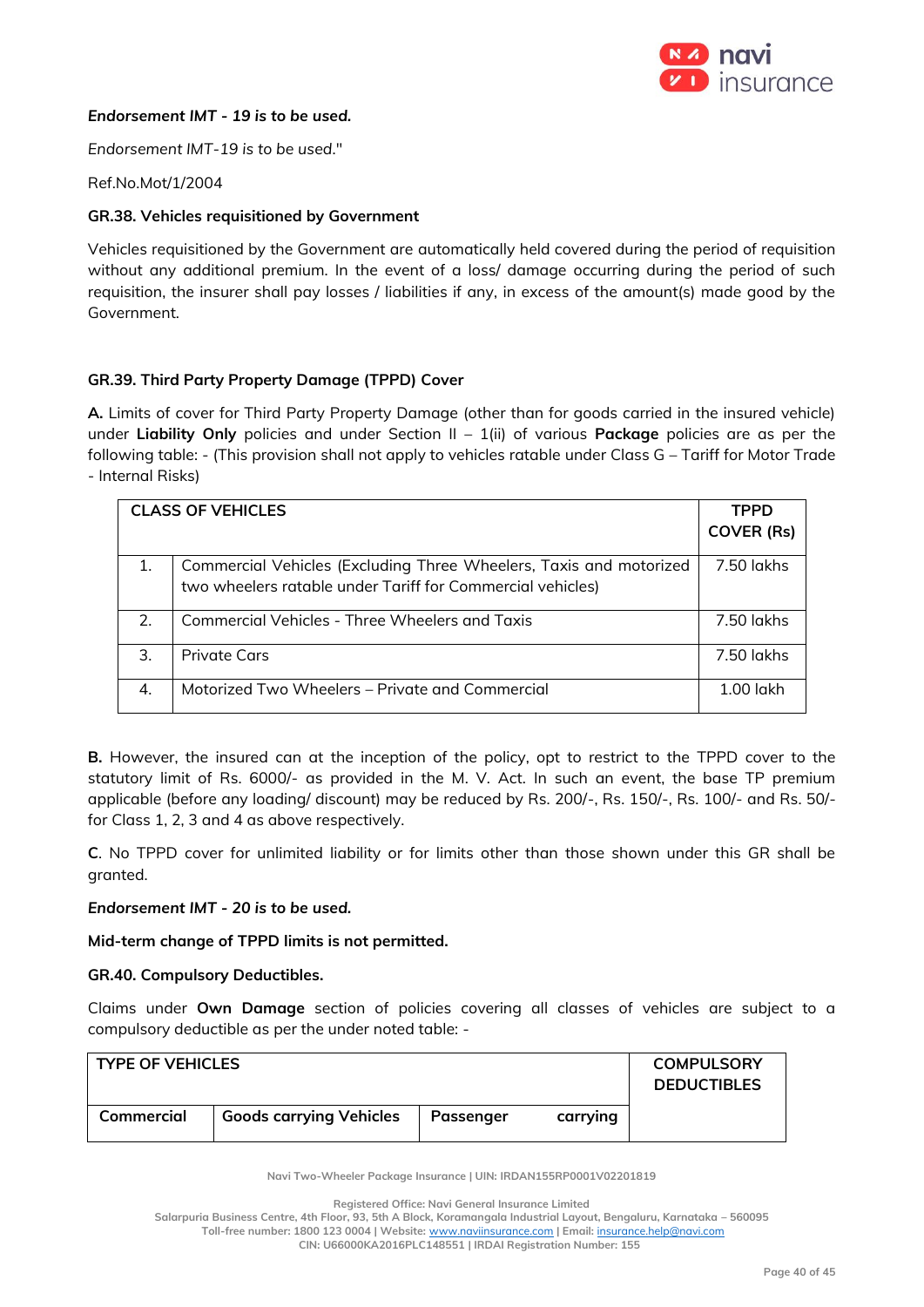

| <b>Vehicles</b><br>(other<br>than                                                    |                                                                          | <b>Vehicles</b>                                                  | (Rs)                                                    |
|--------------------------------------------------------------------------------------|--------------------------------------------------------------------------|------------------------------------------------------------------|---------------------------------------------------------|
| vehicles<br>rateable<br>under Class-<br>D, E, F and G<br>of CVT)                     | Not exceeding 7500 Kg.<br><b>GVW</b>                                     | 17<br><b>Not</b><br>exceeding<br>passengers                      | $500/-$                                                 |
|                                                                                      | Exceeding 7500 Kg. GVW<br>but not exceeding 16500<br>Kg. GVW             | Exceeding 17 passengers<br>but not exceeding<br>36<br>passengers | 1000/-                                                  |
|                                                                                      | Exceeding<br>16500<br>Kg.<br><b>GVW</b>                                  | Exceeding 36 passengers                                          | 1500/-                                                  |
| Vehicles rateable under Class D of the Commercial Vehicles Tariff (CVT)              | 0.5% of IDV of the<br>vehicle subject to<br>a minimum of Rs.<br>$2000/-$ |                                                                  |                                                         |
| Vehicles rateable under Class E, F and G of the Commercial Vehicles<br>Tariff (CVT)  |                                                                          |                                                                  | Rs.50/-for two-<br>wheelers and Rs.<br>500/- for others |
| Taxis and Three Wheelers rated as Commercial Vehicles (Not exceeding<br>1500cc)      |                                                                          |                                                                  | $500/-$                                                 |
| Taxis and Three Wheelers rated as Commercial Vehicles (Exceeding<br>1500 cc)         |                                                                          |                                                                  | $1000/-$                                                |
| Private Cars including three wheelers rated as Private Cars (Not<br>exceeding1500cc) |                                                                          |                                                                  | $1000/-$                                                |
| Private Cars including three wheelers rated as Private Cars (Exceeding<br>1500 cc)   |                                                                          |                                                                  | $2000/-$                                                |
| Motorized Two Wheelers.                                                              |                                                                          |                                                                  | $100/-$                                                 |

**NB.1.** The above Compulsory Deductibles are also to be applied where restricted covers as specified under GR 45 A/B are granted.

**NB.2.** The endorsements applicable for compulsory deductibles as per above schedule will be as follows:

- a. For all commercial vehicles excluding taxis and motorized two wheelers
- b. carrying passengers for hire or reward– *Endorsement IMT – 21 is to be used.*
- c. For private cars, three wheelers rated as private cars, all motorized two wheelers and taxies – *Endorsement IMT– 22 is to be used.*

**NB.3.** Exclusions under (a) of Endorsement IMT- 21 may be reinstated in cover by payment of additional premium @15% of the total gross OD premium (before application of any discount) and *Endorsement IMT-23* is to be used for such reinstatement of excluded cover.

## **GR.41. Electrical / Electronic fittings**

If electrical and or electronic items fitted to the vehicle but not included in the manufacturer's selling price of the vehicle are to be insured, it can be done separately under Section-I ( loss of or damage to the vehicle insured) of the package policy at an additional premium @ 4% on the value of such fittings **to be** 

**Navi Two-Wheeler Package Insurance | UIN: IRDAN155RP0001V02201819**

**Registered Office: Navi General Insurance Limited**

**Salarpuria Business Centre, 4th Floor, 93, 5th A Block, Koramangala Industrial Layout, Bengaluru, Karnataka – 560095**

**Toll-free number: 1800 123 0004 | Website:** [www.naviinsurance.com](http://www.naviinsurance.com/) **| Email:** [insurance.help@navi.com](mailto:insurance.help@navi.com)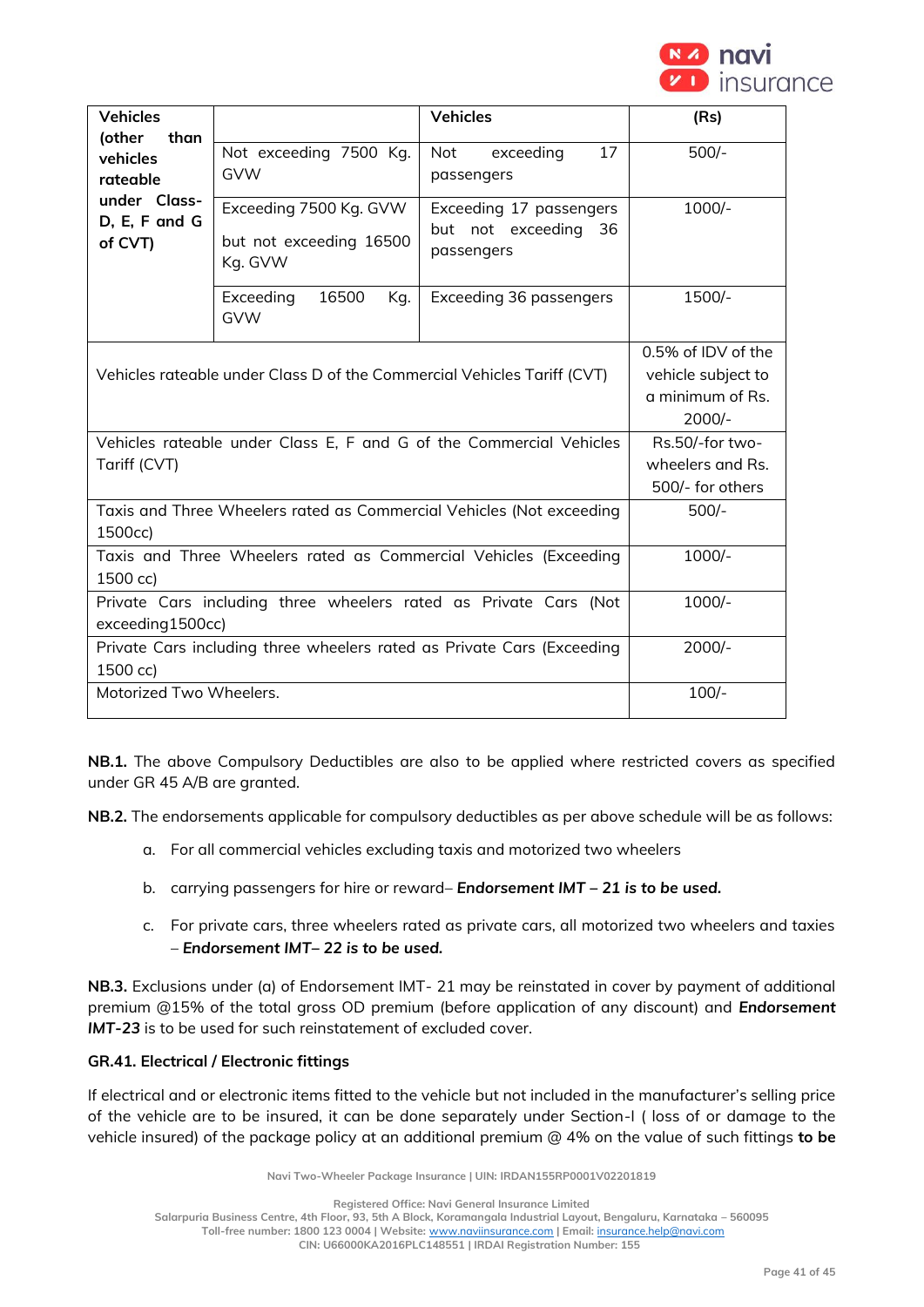

**specifically declared by the insured in the proposal form and or in a letter forming part of the proposal form.**

#### *Endorsement IMT- 24 is to be used.*

**GR.42. Use of CNG / LPG fuel** (IMT/08/2002 dt 16th Dec, 2002).

**(a)** In case of vehicles fitted with bi-fuel system such as Petrol/Diesel and CNG /LPG, permitted by the concerned RTA, the CNG/LPG kit fitted to the vehicle is to be insured separately at an additional premium @ 4% on the value of such kit to be specifically declared by the insured in the proposal form and/or in a letter forming part of the proposal form. If CNG/LPG kit is fitted during the currency of the policy, pro-rata premium is to be charged.

#### *Endorsement IMT- 25 is to be used.*

(b) "Where the vehicle is fitted with only CNG / LPG engine or **Bi fuel system** as approved by RTA and the value of the CNG / LPG kit is not separately available, 5% extra is to be charged on Own Damage Premium"

*Endorsement IMT-25 is to be used*

(a) An additional premium of Rs. 60/- per vehicle to be charged towards Liability Only cover on account of CNG/ LPG system.

Note: To insert sum arrived at in terms of GR42, where the value of the CNG/LPG kit is not separately available, the words, "premium of Rs" appearing in the first line of the IMT shall be replaced by the words "5% extra on Own Damage premium of Rs". The words in the last two lines of IMT reading as "subject to the limit of the Insured's Declared Value of the CNG/LPG kit specified in the Schedule of the policy" are to be deleted".

The 5% extra referred to above in GR 42 (b) shall be accounted under item f) of "A". "Own Damage" portion of the premium computation table on page number 185.

## **GR.43. Fibre glass fuel tanks**

All policies covering vehicles fitted with fibre glass fuel tanks will attract an additional premium of Rs. 50/- in the Own Damage section excepting vehicles rateable under Class D of Commercial Vehicles Tariff where the additional premium will be Rs. 100/-.

#### **GR. 44. Vehicles used for Driving Tuitions**

Vehicles used by Driving Schools recognized by the **RTA** for giving tuition, having double clutches and double brakes with professional tutor accompanying the trainee can be covered by charging premium as under: -

| <b>VEHICLE</b>                                       | <b>OWN DAMAGE PREMIUM</b>     | <b>LIABILITY ONLY PREMIUM</b>           |
|------------------------------------------------------|-------------------------------|-----------------------------------------|
| Private cars                                         | Applicable O.D. premium + 60% | As per Private car tariff               |
| Commercial vehicle -<br>carrying<br>Goods<br>vehicle | Applicable O.D. premium + 60% | As per Commercial<br>vehicle<br>tariffs |
| Commercial vehicle -<br>carrying<br>Passenger        | Applicable O.D. premium + 60% | As per Commercial<br>vehicle<br>tariffs |

**Navi Two-Wheeler Package Insurance | UIN: IRDAN155RP0001V02201819**

**Salarpuria Business Centre, 4th Floor, 93, 5th A Block, Koramangala Industrial Layout, Bengaluru, Karnataka – 560095 Toll-free number: 1800 123 0004 | Website:** [www.naviinsurance.com](http://www.naviinsurance.com/) **| Email:** [insurance.help@navi.com](mailto:insurance.help@navi.com)

**Registered Office: Navi General Insurance Limited**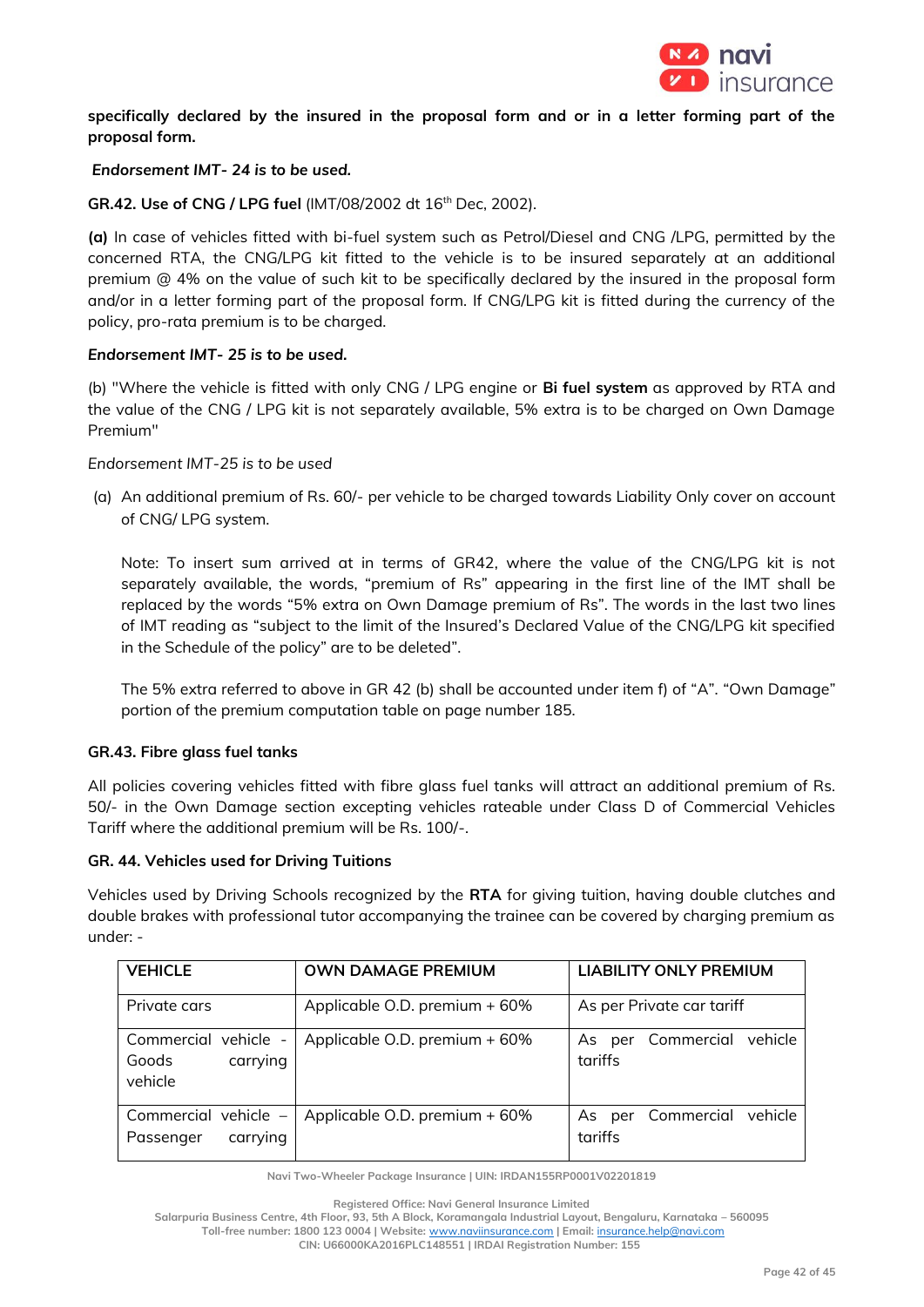

| ∸ו |  |
|----|--|

In case of three wheelers and motorized two wheelers used by Driving Schools recognized by the **RTA** for giving tuition, the premium chargeable will be the applicable tariff premium with a loading of 60% (on both Own Damage and Liability Only risks premiums.)

Note: For vehicles used for driving tuitions the words "other than for the purpose of driving tuitions" are to be added after the words "hire or reward" in the Policy Schedule/ Certificate of Insurance concerning "LIMITATIONS AS TO USE".

## **GR. 45A Restricted cover for Fire and / or Theft Risks**

## **(Only while the vehicle is in garage and not in use)**

On the basis of written specific declaration from the insured to the effect that for the entire duration of the policy period the vehicle will not be used at all, policies may be issued to cover the risks of Fire and/or Theft only (without Liability Only cover) at the following rates of premium subject to a minimum premium as specified under **GR. 16.**

**Issuance of this restricted cover is prohibited for vehicles rateable under Class – D (Tariff for Miscellaneous and Special Types of Vehicles), Class – E (Tariff for Motor Trade - Road Transit Risks), Class – F (Tariff for Motor Trade – Road Risks only) and Class – G (Tariff for Motor Trade – Internal Risks only).**

| <b>RISKS COVERED</b> | <b>PREMIUM</b> |
|----------------------|----------------|
| Fire Only            | 0.50 % on IDV  |
| Theft Only           | 0.50 % on IDV  |
| Fire & Theft Only    | $0.75%$ on IDV |

## *Endorsement IMT 26 is to be used.*

Compulsory deductibles as in GR.40 shall apply.

Additional premium for electric / electronic items as in GR.41 shall apply.

Additional premium for use of CNG / LPG as in GR.42 shall apply.

Additional premium for compulsory PA cover to owner-driver as in GR 36 shall apply.

N.B. Discounts may be granted on the net premium for Fire & Theft risks if the insured opts for voluntary deductibles in respect of vehicles rateable under Tariff for Private Cars / Motorized Two Wheelers.

No other discount is permissible.

#### **GR 45 B Restricted cover for Liability Only and Fire and / or Theft Risks**

Policy may be issued covering the vehicle for the restricted Liability Only with Fire and /or Theft risks only by charging premium as per the following schedule subject to a minimum premium as specified under  $GR - 16.$ 

**Navi Two-Wheeler Package Insurance | UIN: IRDAN155RP0001V02201819**

**Registered Office: Navi General Insurance Limited**

**Salarpuria Business Centre, 4th Floor, 93, 5th A Block, Koramangala Industrial Layout, Bengaluru, Karnataka – 560095**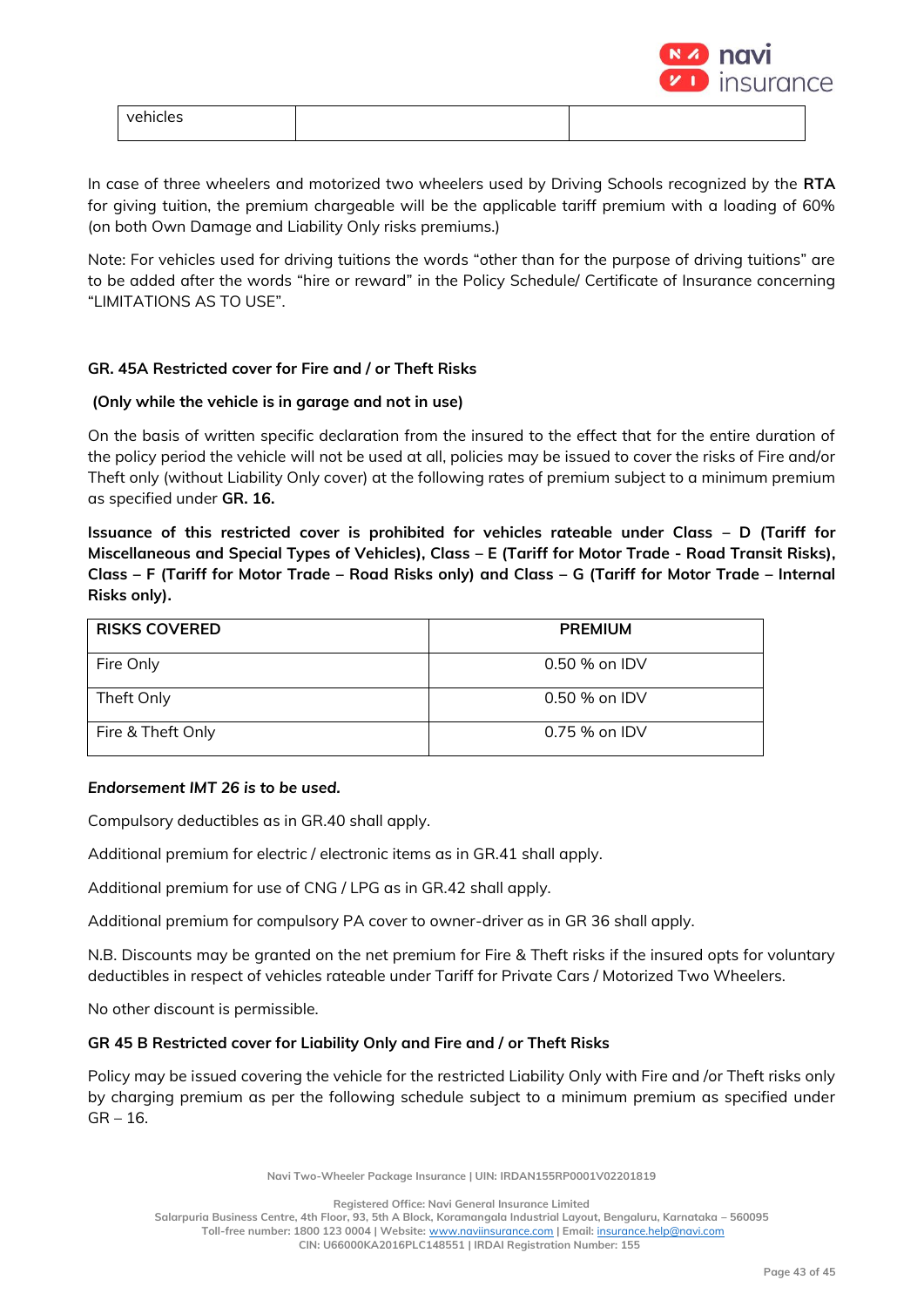

Issuance of this restricted cover is prohibited for vehicles rateable under Class – D, Tariff for Miscellaneous and Special Types of Vehicles.

| <b>Risk Covered</b>                  | Premium                                                                         |
|--------------------------------------|---------------------------------------------------------------------------------|
| Liability Only Policy with Fire only | Liability Only Premium + 25% of the appropriate OD                              |
| cover                                | Premium for the vehicle                                                         |
| Liability Only Policy and Theft      | Liability Only Premium $+$ 30% of the appropriate OD<br>Premium for the vehicle |
| Liability Only Policy and Fire &     | Liability Only Premium $+50\%$ of the appropriate OD                            |
| Theft                                | Premium for the vehicle                                                         |

# *Endorsement IMT 27 is to be used.*

# **NOTE: For Declaration Policies issued under Section 'Motor Trade – Road Transit Risks only – Class E' – Refer to the relevant section of the said Tariff.**

Compulsory deductible as in GR- 40 shall apply

Additional premium for electric / electronic items as in GR.41 shall apply.

Additional premium for use of CNG / LPG as in GR.42 shall apply**.**

Additional premium for compulsory PA cover to owner-driver as in GR 36 shall apply.

- **N. B.** The following discounts are permissible
- (a) NCB on Fire and/or Theft components of the premium
- (b) Discounts on fire and / or theft risks premium components for voluntary deductibles for vehicles rateable under Tariff for Private Cars / Motorized Two Wheelers.
- (c) Discounts for Membership of Recognised Automobile Associations as per **GR.28** for vehicles rateable under Tariff for Private Cars / Motorized Two Wheelers.

**GR. 46. Vehicles driven by non-conventional source of power.** (IMT/08/2002 dt 16th Dec, 2002).

"Rating of Private Cars/Taxis and Motorised Two Wheelers running on battery, as approved by RTA, is to be done as under:

Private Cars/Taxis: To be rated as private cars/taxis upto 1000 cc (refer to tariff for private car/commercial vehicles).

Motorised Two Wheelers: To be rated at par with rates applicable for motorised two wheeler of capacity exceeding 150 CC but not exceeding 350 CC (refer to tariff for motorised two wheelers).

For rating of vehicles driven solely by any other non-conventional source of power approved by RTA, reference may be made to TAC"

GR.47. Towing charges for vehicles met with an Accident (IMT/08/2002 dt 16<sup>th</sup> Dec, 2002).

It is permissible to opt for higher towing charges, subject to charging extra premium, as per the following table (in addition to the limit already provided under the Standard Package Policies).

**Navi Two-Wheeler Package Insurance | UIN: IRDAN155RP0001V02201819**

**Registered Office: Navi General Insurance Limited**

**Salarpuria Business Centre, 4th Floor, 93, 5th A Block, Koramangala Industrial Layout, Bengaluru, Karnataka – 560095**

**Toll-free number: 1800 123 0004 | Website:** [www.naviinsurance.com](http://www.naviinsurance.com/) **| Email:** [insurance.help@navi.com](mailto:insurance.help@navi.com)